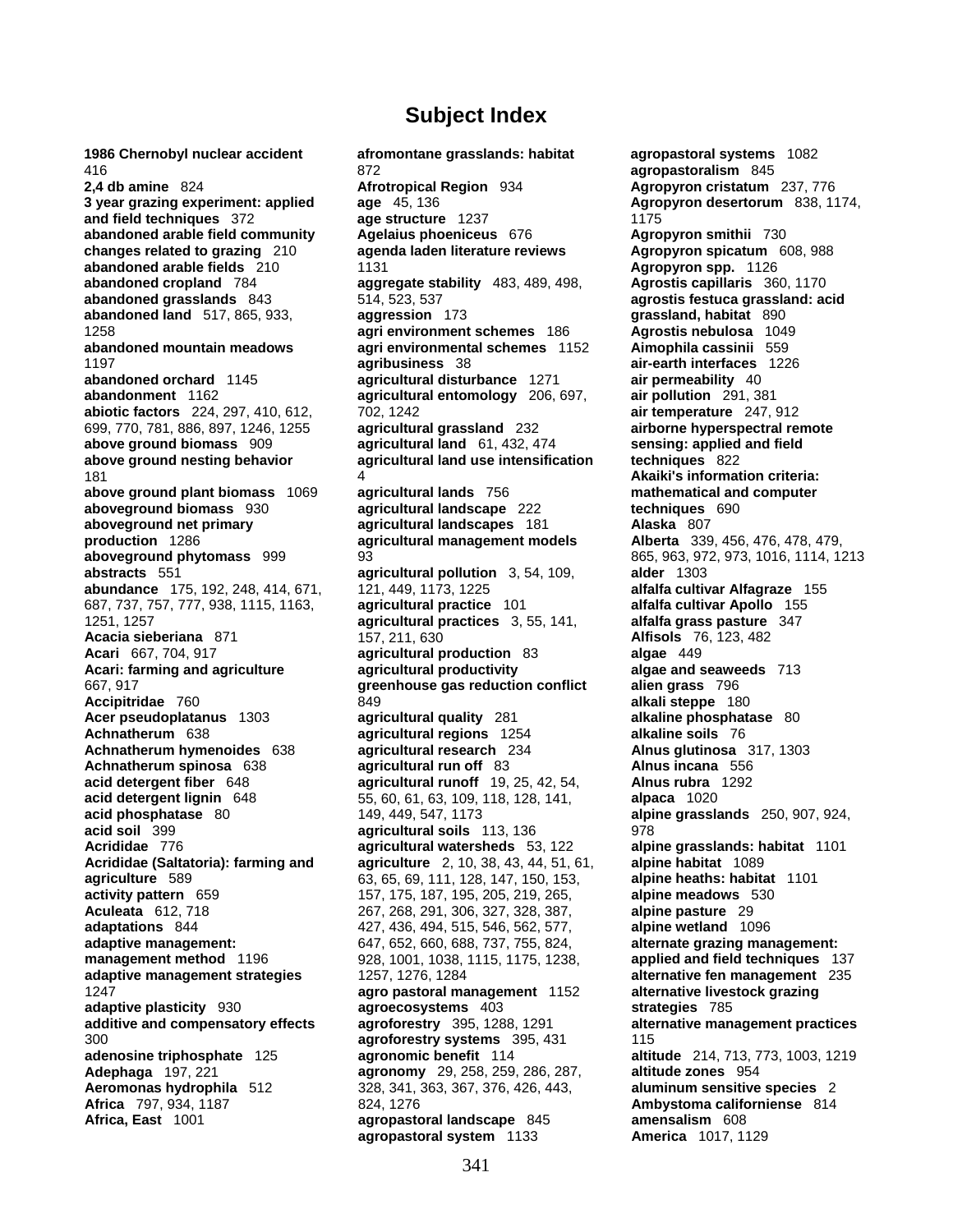**amino acids** 113 **Animals** 1129, 1131, 1284 **Argentina** 76, 77, 491, 546, 557, **Ammodramus maritimus animals and man** 120, 159, 176, 696, 703, 855 **nigrescens** 162 182, 197, 210, 213, 217, 223, 224, **arid ecosystems** 885<br>**Ammodramus savannarum** 559 225, 263, 297, 314, 410, 565, 571, **arid environment** 847 **Ammodrmus savannarum** 701 579, 582, 589, 612, 618, 635, 645, **arid environments** 1115, 1173 **ammonia** 236, 409, 512, 900, 1226 664, 667, 681, 696, 699, 703, 711, **arid grassland** 897, 927 **ammonia emission model:** 714, 716, 717, 718, 723, 732, 748, **arid grassland faunal response to mathematical and computer** 770, 781, 783, 785, 897, 917, 927, **vegetation changes due to cattle techniques** 68 1128, 1234, 1246, 1251, 1255 **grazing** 927 **ammonia exchange, air-soil** 1226 **animals, non-game** 1241 **arid grasslands** 868 **ammonium** 19, 20, 71, 89, 99 **Animas Valley** 897 **arid lands** 444, 1046, 1073, 1146, **ammonium compounds** 1226 **annelids** 410 **1173 ammonium nitrite** 512 **annual burning: management arid rangelands** 931 **ammonium nitrogen** 13, 491 **method** 693 **arid regions** 1044, 1173 **ammonium phosphate** 147 **annual early fire** 923 **arid shrub grassland** 696 **Amphibia** 175, 635 **annual grassland** 804 **arid zone** 1077 **amphibian predators** 635 **annual grasslands** 830, 1017 **arid zone grazing lands** 1108 **amphibiotic species** 814 372 **Aridisols** 123 **Anabasis articulata** 570 **annual plant biomass** 796 **aridity** 781 **anahuac** 735 **annual rainfall** 1015 **Aristida browniana** 846 **analysis of variance: mathematical annual rangeland** 455 **Aristida junciformis** 1090 **and computer techniques** 690 **annual rangelands** 501 **Aristida purpurea** 1211 **analytical techniques** 794 **annual vegetation** 935 **Aristida purpurea var. longiseta Anas** 732 **annual wool production** 298, 299 1211 **Anas acuta** 157 **annuals** 356, 850, 940, 951, 972, **Aristida stricta** 1159, 1285 **Anas clypeata** 730 979 **Arizona** 466, 579, 631, 657, 729, **Anas discors** 730 **Anseriformes** 732, 780 783, 915, 927, 944, 1112, 1121, **Anas platyrhynchos** 730 **Anthoxanthum odoratum** 360 1198, 1235 **Anas strepera** 157, 730 **anthropogenic** 1236 **Arkansas** 58, 1238 **Anatidae** 157, 732 **anthropogenic activities** 430 **Arkansas: Howard County** 590 **Anderson Mesa** 783 **anthropogenic disturbance** 968 **Arkansas: Pike County** 590 **andosol** 901 **anthropogenic factors** 794 **Arrenatheretum elatioris Andropogon sp.** 170 **1094 Artemisia** 1126 **animal (Animalia): aquatic, Anthus pratensis (Motacillidae): Artemisia frigida** 247 **terrestrial** 1131 **farming and agriculture** 717 **Artemisia tridentata** 838, 1014, **animal behavior** 79 **Anthus trivialis** 556 1174 **animal behaviour** 389 **Antilocapra americana** 563, 574 **Artemisia tridentata ssp. tridentata animal biodiversity** 530 **Antilocapra americana (Bovidae):** 1190 **animal communities** 1239 **farming and agriculture** 783 **Artemisia tridentata wyomingensis animal ecology** 1239 **Antilocapridae** 574 988 **animal excreta** 78, 380 **aphid management** 156 **Arthropoda: community structure animal foodstuffs** 141 **Apocrita** 612, 718 1187 **animal grazing** 151, 515 **application methods** 11 **Arthropoda: farming and animal housing** 381 **application rate** 13, 25, 45, 98, 166, **agriculture** 297 **animal husbandry** 7, 8, 29, 31, 32, 236, 257, 271, 320, 409, 479 **arthropods** 159, 179, 182, 197, 210, 106, 110, 199, 239, 328, 358, 391, **application rates** 34 217, 221, 224, 263, 297, 314, 571, 426, 427, 457, 486, 521, 529, 604, **application timing** 75 589, 612, 667, 704, 718, 770, 917, **animal nutrition** 437 1205 **artificial drainage system** 1194 **animal operated pasture pump aquatic insects** 205, 725, 737, 833, **artificial regeneration** 1279 110 1243 **Artiodactyla** 574, 579, 645, 699, **animal performance** 347 **aquatic organisms** 61 711, 735, 783, 841, 934, 1128, 1129, **animal populations** 175 **aquatic plants** 61, 205, 509, 713, 1264 **animal preferences** 812 882, 886, 904, 1038, 1205 **Arundinaria** 1100 **animal production** 183, 298, 299, **aquifers** 153 **arylsulfatase** 80 316, 402, 945 **arable soils** 95, 113 **ascending hierarchic classification animal science - animal ecology Arachnida** 667, 917 570 **and behavior** 1257 **arachnids** 667, 917 **ash** 1303 **animal science - animal nutrition Arapaho National Wildlife Refuge Asia** 314 **animal urine patches** 380 **arctic ecosystems** 1074 **aspect slope** 361 **animal wastes** 19, 20, 54, 109, 128, **Ardeidae** 780 **Asphodelus aestivus** 1125 141

**Ammodramus savannarum** 559 225, 263, 297, 314, 410, 565, 571, **arid environment** 847 annual pasture dry matter yields **Andropogon gerardii** 419 **anthropogenic savanna grasslands alopecuretosum** 438 **and animal enterprises** 1242 **aphid management** 156 **arthropod communities** 1242 **aphid management** 156 aquatic birds 157, 184, 647, 688, 1187 162 676 **aspect** 251, 759, 1049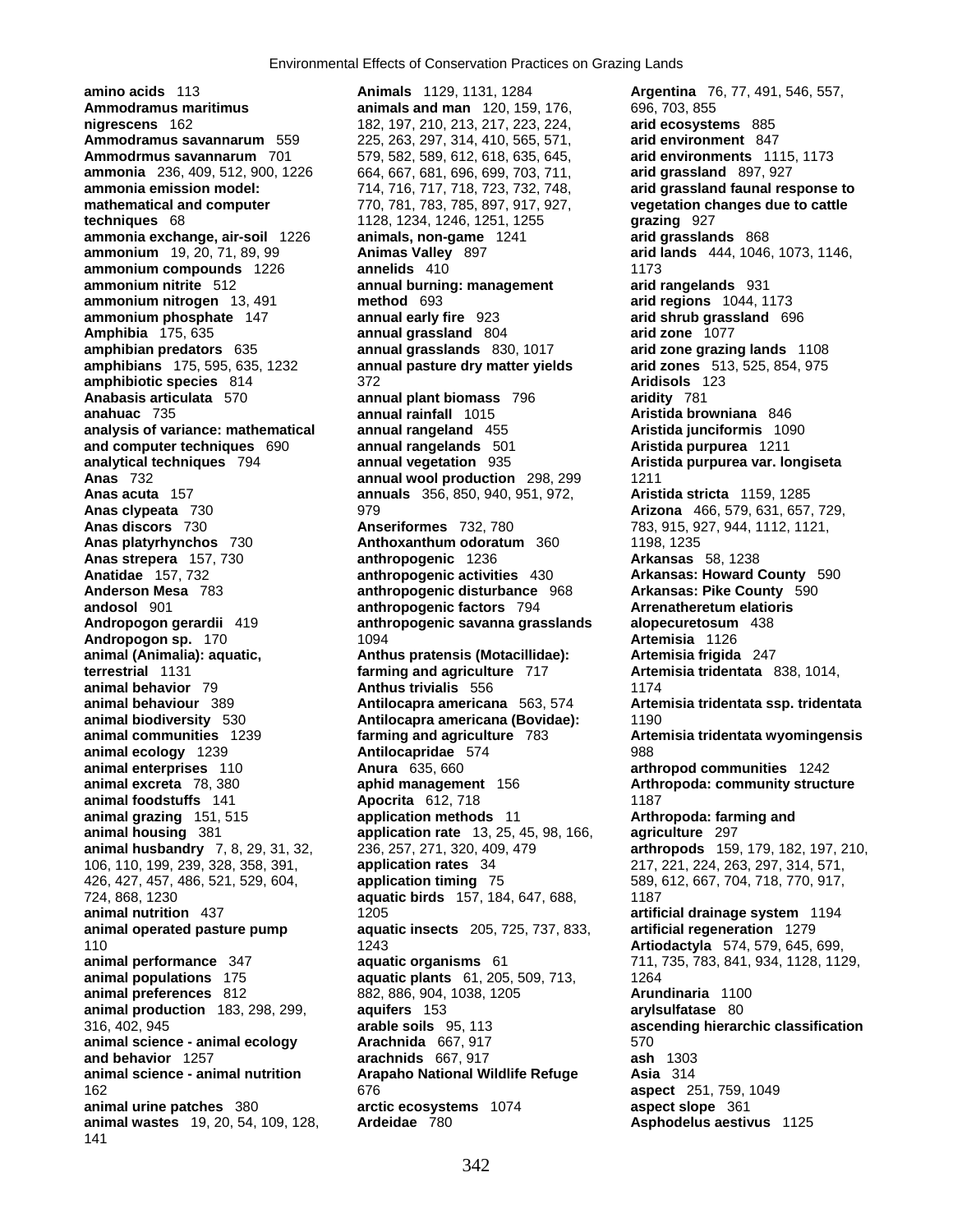**assemblage composition** 750, **Ballantrae** 410 **biodiversity conservation** 261, **bank erosion** 51, 63, 91, 144, 1168 315, 1110<br> **assemblage distribution** 1247 **bank structure** 773 **biodiversi assemblage distribution** 1247 **bank structure** 773 **biodiversity induction** 974 **assemblage structure** 1245 **field techniques** 177 **biodiversity restoration** 793 **assessments** 444 **bankside vegetation types** 177 **biogeochemical cycles** 236, 247, **associations** 1234 **bare ground gradients** 753 336, 339, 402, 808, 836, 900, 977 **atmosphere** 533 **bare soil** 926 **biogeochemistry** 23, 464, 1226 **atmospheric chemistry** 291, 1226 **bare soil frequency** 826 **biogeography** 219, 581, 1239, 1242 **atmospheric gases** 1226 **barley** 119 **biogeophysical properties** 822 **Atriplex** 957 **barrier reefs** 515 **bioindicators** 205, 794 **Atriplex canescens** 475 **basal area** 1084 **biological activity in soil** 15 **Australasia** 297, 410, 612, 667, **basal cover** 1118 **biological control** 242, 1292 1065, 1246, 1255 **basal soil respiration [bsr]** 534 **biological diversity** 61, 1093 **Australasian Region** 297, 410, 612, **basalt** 30 **biological effects** 681 667, 917, 1246, 1255 **baseline studies** 44 **biological effects of livestock Australia** 2, 99, 290, 297, 333, 433, **basins** 153, 726, 794, 833 **grazing** 681 612, 660, 667, 917, 1065, 1227, **Bauple State Forest** 612 **biological indicators** 998 1228, 1246, 1255 **bays** 1142 **biological invasions** 968 **Australia, Murrumbidgee R.** 660 **beech** 1300 **biological pollutants** 69, 109 **Australia, New South Wales, beef cattle** 79, 105, 234, 242, 247, **biological production** 1007 **Llangothlin Lagoon** 902 339, 343, 344, 419, 478, 479, 522, **biological value** 800 **Australia, Queensland, Burdekin R.** 657, 851, 944, 952, 987, 1056, 1207, **biology** 206, 702, 1242 515 1211 **biomass** 15, 80, 125, 136, 175, 228, **Australia, Queensland, Charters beef cows** 237, 991 277, 302, 343, 351, 395, 418, 422, **Towers** 515 **beef grazing** 424 449, 481, 492, 508, 571, 573, 584, 491, 492, 508, 571, 573, 584, 64, 719, **beef management program Barrier Reef** 515 **beef: meat product** 379 726, 776, 807, 838, 840, 855, 862, **Australian Capital Territory** 289 **beef production** 352 867, 912, 924, 941, 991, 1001, 1016, **Austria** 675 **beetles** 197 1028, 1055, 1098, 1108, 1114, 1117, 1098, 1104 665, 668, 701, 760, 1042, 1257 1218, 1219, 1220 **available forage** 390 **behavioral pattern** 173 **biomass and community structure Avena barbata** 947 **behaviour** 579, 645, 917 635 **Avena fatua** 947 **behavioural sex differences** 645 **biomass and foetal number** 618 **Avena sterilis** 869 **below ground biomass** 795 **Aves** 176, 213, 565, 574, 575, 582, **below ground net plant biomass production** 405, 429, 470, 630, 664, 696, 717, 723, 732, 781, 785, 786, 813, 905, 1115, 1205, **benefit analysis** 5 **biomass productivity** 872 1234, 1251, 1257 **benefit of alternative livestock biomass reduction** 953 **Aves: farming and agriculture** 176, 213, 582, 1251 **benmore range** 41 **biomass turnover rate** 1015 **avian abundance** 215 **benthos** 187, 436 **biomass variation** 853 **avian communities: bird counts, best management practices** 39, **biomass yield** 1206 **nest density, nest monitoring,** 103, 105, 144, 153, 1063, 1225 **biometrics** 714, 717 **reproductive success, riparian area best management practices (bmps) biophysical model: mathematical livestock grazing impacts, species** 452 **and computer techniques** 299 **avian diversity** 1236 **grazing: methane production biotop** 1257 **avian malaria** 212 **biotural 5379 avifaunal composition** 677 **between year correspondence birch** 1300 **avifaunal recovery** 677 **analysis: analytical method** 1152 **birch forest area** 1259 **Axonopus purpusii** 941 **between year variation** 194 **bird** 566, 733, 1240 **aymara** 1020 **bibliographies** 551 **bird abundance** 613 **Baccharis pteranioides** 1146 **bioaccumulation** 291 575, 582, 605, 607, 609, 619, 630, **back barrier salt marshes** 1060 **bioassays** 794 662, 664, 696, 701, 717, 723, 727, **bacteria** 3, 39, 56, 116, 794 **biobusiness** 31, 110, 155, 286, 287, 732, 760, 781, 785, 813, 960, 1042, **bacteria (Enterobacteriaceae)** 328, 376, 443, 542, 824 1115, 1205, 1232, 1234, 1241, 1251, **(Escherichia)** 53, 56, 109 **biochem.]** 665 1253, 1257 **bacterial analysis** 53 **biodegradation** 113, 794 **birds, passerine** 1241, 1257 **bacterial contamination** 4, 412 **biodiversity** 113, 168, 208, 219, **birds, shore** 675 **bacterial transport** 150 241, 250, 273, 281, 316, 325, 407, **birds, water** 780 **bahiagrass hay: animal feed** 379 437, 450, 585, 737, 794, 833, 878, **bison** 662, 879

**bankside management: applied and biodiversity loss** 955 **beef management program** 62 596, 618, 628, 629, 655, 664, 719, **behavior** 558, 595, 607, 640, 651, 1125, 1158, 1166, 1202, 1205, 1211, **best management practices biotic factors** 205, 725, 1142 **Aythya (Anatidae)** 732 **bibliography** 551 **birds** 176, 213, 374, 555, 558, 565, **Baiomys taylori** 758 879, 882, 924, 978, 995, 998, 1017, **Bison bison** 662 **Baja California Sur** 714 1040, 1055, 1062, 1065 **black cottonwood** 1220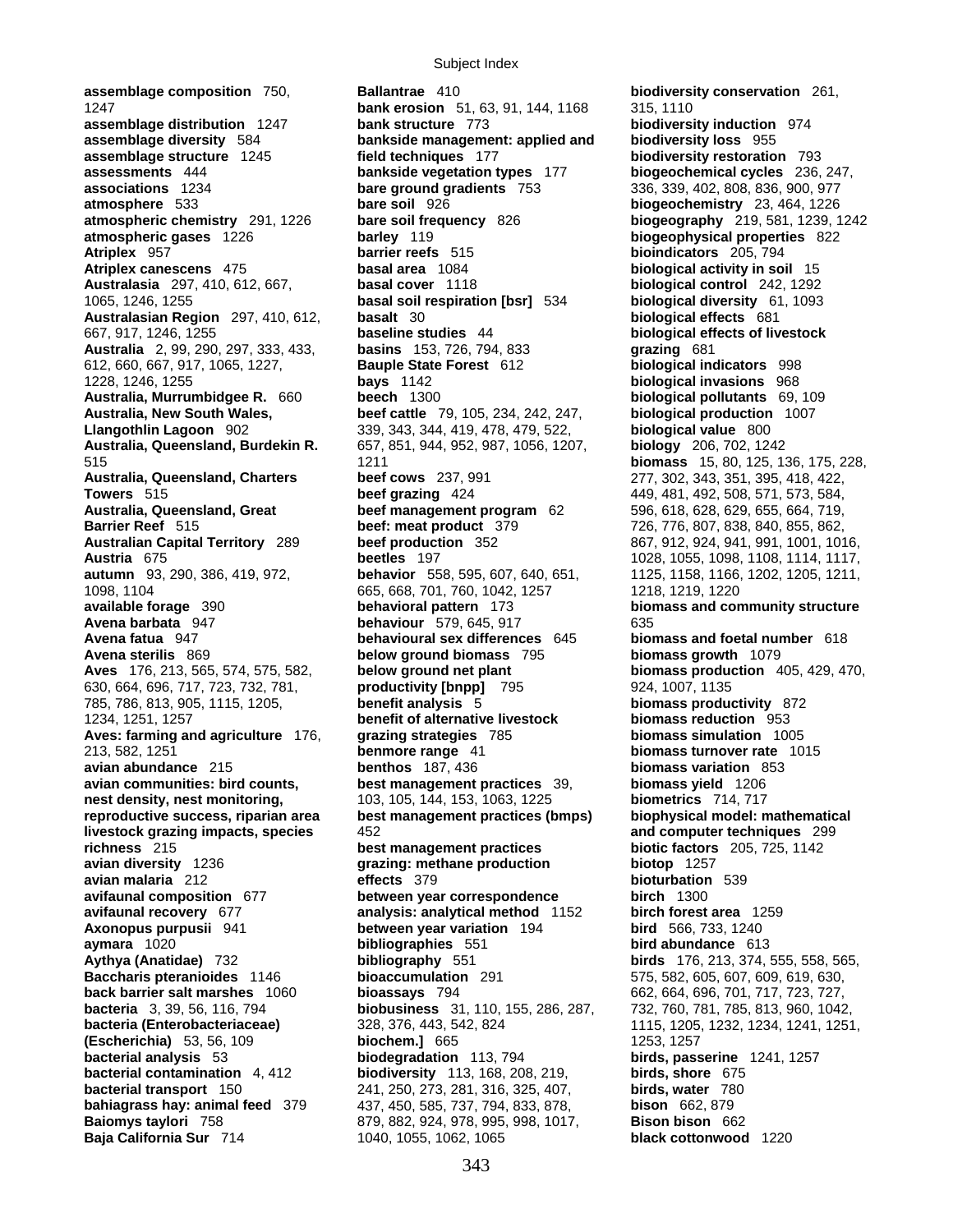**body weight** 257, 966 **breeding wader** 222 **Bolivian Altiplano** 1020 **British Columbia** 1299 985, 1016, 1107, 1218 **encroachment]** 679 **Canis latrans** 789

**black grouse** 558 **populations in relation to sheep communities and conservation black-tailed godwit** 675 **grazing** 664 **implications** 1246 **blackbirds and cowbirds** 1241, **breeding habitat** 212 **burning history** 243 1257 **breeding habitats** 596 **burning management** 244, 805 **Blackfoot Clearwater Wildlife breeding places** 202 **burning practices: changes** 849 **Management Area** 654 **breeding population density** 763 **burning regime** 1255 **Blarina hylophaga** 767 **breeding populations** 664 **burns** 162, 551, 611, 640, 652, 662, **blood** 1238 **breeding populations and** 767 **Blue Mountains** 1264 **community structure** 664 **burrow patterns** 636 **blueberry barrens** 1248 **breeding site** 582 **bush clearing effects** 860 **BMP** 14, 143, 357 **breeding sites** 157, 688 **bush encroachment response** 860 **body mass** 194 **breeding success** 186, 688, 1115, **Buskerud County** 223, 224 **body size** 214, 492, 757 **1257** 1257 **Buteo lagopus** 760<br> **body weight** 257. 966 **breeding wader** 222 **butterflies** 183 **bogs** 291, 558, 1122 **breeding wader populaiton** 568 **C storage** 1025 **book chapter** 24, 198, 573, 856, **British Isles** 896 **cadastral maps** 382 891, 1002, 1272 **British Isles, England, Pennine Calamagrostis** 919 **Boolethana Station** 667 **Chain** 291 **Calamagrostis canadensis** 807 **Bos** 1129, 1226 **British Isles, England, Pennine Mts. calcareous fen characteristics** 235 **Bos bison (Bovidae): food plants** 291 **calcareous grassland** 196, 440, 699 **broadleaf weeds** 303 709 **Bos indicus and B. taurus broadleaves** 1270 **calcareous grassland habitat** 1036 **(Mammalia) grazing resources** 735 **broken leg model** 1131 **calcareous grasslands** 366 **Bos taurus** 38, 141, 574, 575, 651, **Bromus inermis** 237, 319, 419, **calcareous grasslands:**  665, 668, 755, 780, 834, 928, 1257 478, 479, 972, 1126 **conservation, dry** 1152 **botanical composition** 136, 166, **Bromus mollis** 947 **calcareous grasslands: diverse**  237, 245, 246, 247, 250, 257, 271, **Bromus rigidus** 947 **habitat, species rich habitat** 261 275, 290, 294, 296, 302, 317, 319, **Bromus riparius** 339, 478, 479, 972 **calcareous springs** 315 321, 322, 323, 325, 333, 346, 366, **Bromus tectorum** 1099, 1190 **calcium** 41, 71, 84, 185, 193, 428, 368, 377, 384, 386, 388, 394, 395, **brood** 577, 1257 861, 1080, 1136 396, 406, 407, 415, 418, 419, 428, **brood parasite livestock grazing calcium ammonium nitrate** 13, 236 430, 435, 437, 478, 528, 532, 573, **associations** 1234 **calf** 523, 1170 610, 655, 744, 808, 818, 821, 825, **brood parasitism** 172, 576 **California** 149, 468, 501, 659, 698, 830, 855, 860, 865, 866, 872, 876, **Brooks County** 645 724, 785, 830, 881, 919, 966, 1053, 879, 888, 892, 909, 932, 933, 939, **brown-headed cowbird** 577, 1257 1061, 1222, 1261, 1268, 1279, 1301 940, 951, 963, 966, 970, 975, 976, **browse nutritive quality** 648 **California grasslands** 636 979, 983, 985, 998, 1007, 1016, **browse--Oregon** 1124 **California: Sierra Nevada** 668 1040, 1055, 1056, 1075, 1081, 1087, **browsing** 887, 1104, 1182, 1264, **California tiger salamander** 814 1091, 1098, 1112, 1114, 1140, 1144, 1267, 1291 **Callipepla squamata** 574, 669 1157, 1159, 1165, 1166, 1167, 1177, **browsing damage** 1270 **Calluna vulgaris** 420, 961 1178, 1191, 1203, 1204, 1206, 1207, **browsing effect on food plant calves** 237 1209, 1210, 1211, 1213, 1218, 1219 **growth** 1264 **calving rate** 991 **botanical richness** 281 **browsing effect on plant growth calving season** 445 **Bothriochloa** 481, 1211 1264 **Canada** 157, 237 **Bothriochloa caucasica** 1024 **browsing severity** 1259 **Canada, Alberta** 449, 547, 737 **Bothriochloa edwardsiana** 1210 **browsing timing** 1259 **Canada, Alberta, Cypress Hills Botswana** 1019 **brush burning: applied and field** 449 **Bou Hedma National Park** 1187 **techniques** 908, 1149 **Canada, Quebec** 157 **Bouteloua** 475 **brush control** 302, 1032, 1052, **Canada, Quebec, St. Lawrence R., Bouteloua curtipendula** 1211 1140, 1291 **Varenne I.** 184 **Bouteloua gracilis** 456, 528, 865, **brush invasion [brush Canada, St. Lawrer** R. Lawrence R. 1016, 1107, 1218 **Canada, St. Lawrence R. 1579 Bryopsida** 317 **CANOCO 4.0: computer software Bovidae** 699, 783, 934, 1129 **Buck Island Ranch** 225 214 **bowen ratio energy balance budapest** 571 **canonical correlation analysis method: mathematical and hulk density** 6, 17, 33, 38, 58, 129, 1170 **computer techniques** 470 346, 355, 472, 474, 483, 510, 520, **canonical correspondence boxironbark woodlands** 1247 523, 526, 536, 537, 540, 1154, 1265 **analysis: cca, mathematical and Brahman** 799 **bulldozing** 768 **computer techniques** 1110 **breed differences** 183, 316 **bunch grass** 650 **canonical correspondence breeding** 675, 701 **burning** 246, 373, 435, 438, 639, **analysis: mathematical and breeding activity** 172 663, 684, 707, 873, 1080, 1086, **computer techniques** 614, 1155 **breeding areas** 172 1097, 1120, 1136, 1159, 1285 **canonical correspondence breeding bird communities** 613 **burning effects** 292 **analysis: statistical method** 214 **breeding community structure and burning effects on terrestrial**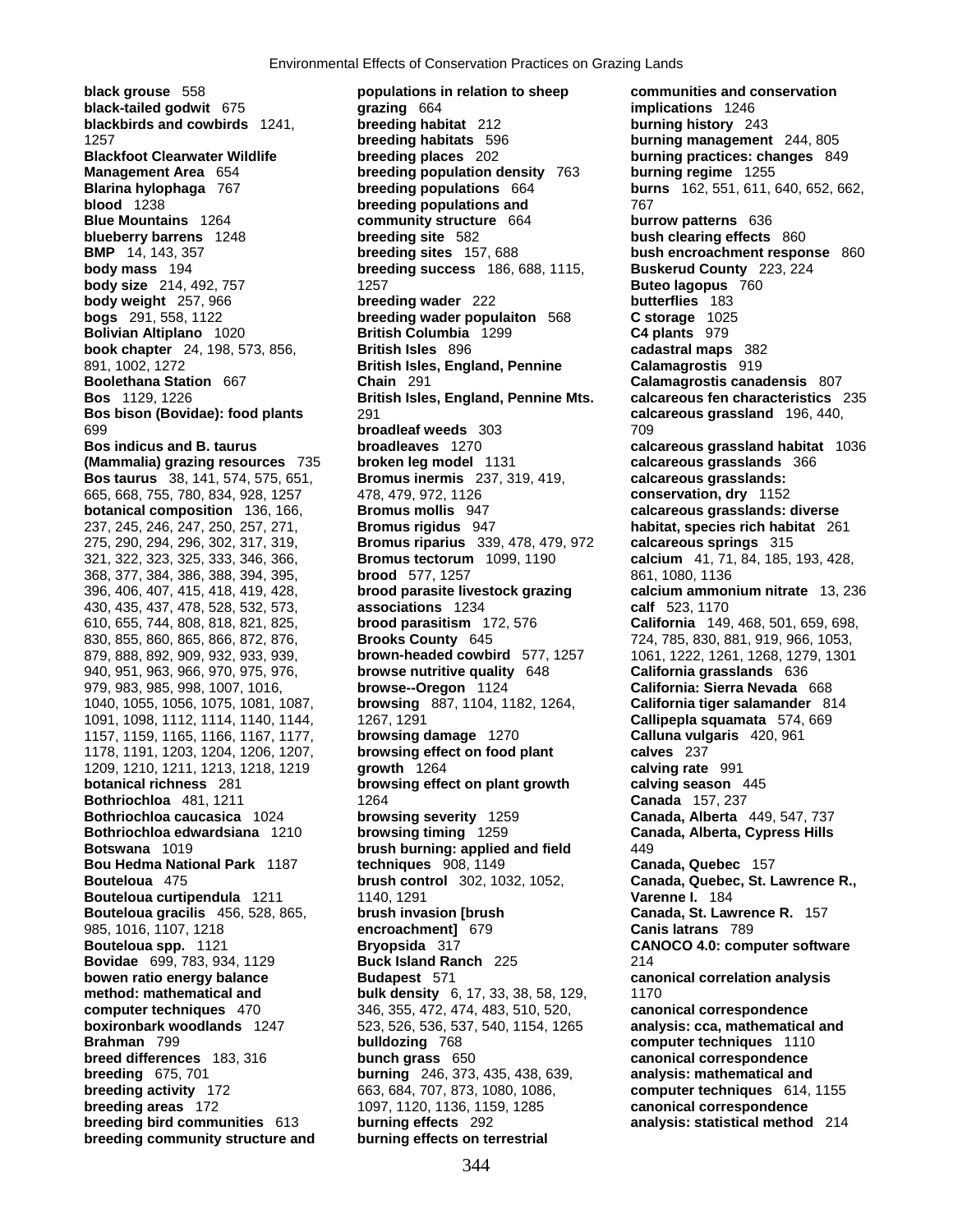508, 610, 719, 764, 776, 838, 855, 975, 979, 983, 1021, 1053, 1068, **Cerastium fontanum** 416 888, 907, 932, 944, 1167 1087, 1097, 1098, 1104, 1129, 1157, **Cervidae** 579, 645, 711, 735, 841, **canopy cover** 74, 679, 751 1167, 1168, 1175, 1189, 1209, 1213, 128, 1264 **canopy coverage** 1217 1217, 1218, 1222, 1235, 1238, 1257, **Cervus** 913 **canopy growth** 596 1279, 1287 1287 **Cervus canadensis** 651, 652, 665, **canopy height** 782 **cattle and sheep** 858 1097 **canopy loss** 1269 **cattle dung** 12, 389, 867 **Cervus canadensis (Cervidae): canopy shading** 720 **cattle effects** 1226 **farming and agriculture** 1128 **canopy structure** 470, 819 **cattle exclusion** 783, 1143 **Cervus elaphus** 355, 563, 591, 640, **canopy tree density** 926 **cattle feeding** 403 651, 655, 719, 841, 932, 1264 **Capra hircus** 673 **cattle fever** 765 **Cervus elaphus canadensis** 741, **Carabidae** 166, 197, 221 **cattle fever tick** 765 944 **Carabidae: community structure cattle grazing** 157, 218, 225, 263, **Cervus elaphus nelsoni** 563, 608, 221 539, 582, 612, 625, 626, 629, 636, 652, 665 **Carabidae: farming and agriculture** 671, 682, 696, 733, 883, 885, 1110, **Chaetodipus hispidus** 758 197 1206, 1231, 1235, 1237, 1246, 1260 **chalk** 174 **carbofuran** 155 **burning** 1255 **chalk grasslands** 759 **carbohydrates** 807, 1097 **cattle grazing and burning effects chalk heath vegetation** 581 **carbon** 41, 45, 80, 86, 135, 136, 1255 **chalk stream invertebrate**  291, 405, 475, 478, 481, 513, 528, **cattle grazing effects** 589, 696, 917 **communities** 177 532, 536, 540, 547, 808, 861, 972, **cattle grazing effects on chalk streams** 177 1025, 1114, 1277 **community structure** 589 **change** 474 **carbon cycle** 291 **cattle grazing effects on habitat** change in vegetation 577, 928<br>**carbon dioxide** 247, 291, 808 **carbon dioxide** use within home ranges 579 changes detrimental to wildlife **carbon dioxide** 247, 291, 808 **use within home ranges** 579 **changes detrimental to wildlife carbon dynamics** 385 **cattle grazing effects on hill** 631 **carbon nitrogen ratio** 45, 540 **grassland soil communities** 120 **channel morphology** 506, 1168, **carbon sequestration** 86, 914 **cattle grazing effects on soil fauna** 1173 **carbon sink** 516 **917** 917 **channel storage** 452 **carbon storage** 291 **cattle grazing: exclusion** 1078 **channel types** 773 **carcass weight** 279, 1238 **cattle grazing impacts** 682 **channelisation** 43 **Carduus** 396 **cattle grazing intensity** 748 **channelization** 187, 569 **Carex** 247, 719, 886, 919, 1166 **cattle grazing intensity effects** 748 **channels** 18, 43, 506 **Carex aquatilis** 816 **cattle grazing relationship** 579 **charters towers** 917 **Carex nigra** 1170 **cattle grazing season** 68 **chelicerates** 667, 917 **Carex panicea** 1170 **cattle grazing sequences** 335 **chemical analysis** 1097 **Carex rostrata** 919 **cattle husbandry** 1267 **chemical composition** 425, 513, 946 **cattle livestock** 1029 **chemical constituents of plants Carthamus lanatus** 375 **cattle management** 608 386, 807 **case studies** 1290 **cattle management strategies** 565 **chemical factors** 297, 410 **Cassia nemophila** 839 **cattle management strategies chemical limnology** 61 **catchment area** 63, 515 **applications** 565 **chenopod shrubland** 667 **catchment areas** 53, 56, 63, 153, **cattle manure** 93, 96, 128, 236, 320 **chenopod shrublands** 667, 935 515 **cattle performance** 876 **Cheyenne Bottoms Wildlife Area catchment basins** 153 **cattle production** 610, 1160 1205 **catchment management** 83 **cattle ranch** 751 **chi square** 628 **catchment soils** 4 **cattle removal** 1115 **Chihuahuan desert grasslands: catchments** 56, 153, 515 **cattle resource management** 548 **habitat** 898 **caterpillar** 658 **cattle (see also livestock)** 141 **Chihuahuan semi desert grassland cation exchange capacity** 16, 409 **cattle selectivity groups** 1084 1221<br>**cattails** 1205 **cattle stock intensity** 996 **China** 818, 848 **cattails** 1205 **cattle stock intensity** 996 **cattle** 3, 9, 10, 11, 40, 53, 54, 55, **cattle stocking** 205, 1238 **chinook salmon** 504 56, 64, 65, 66, 76, 77, 84, 86, 87, 97, **cattle stocking rate** 172 **chironomidae** 725, 726 106, 109, 118, 128, 132, 141, 144, **cattle treading** 12 **chlorides** 19, 20 153, 154, 162, 163, 185, 189, 195, **Caudata** 814 **Chondestes grammacus** 559 199, 205, 264, 269, 275, 303, 356, **cell respiration** 514 **Chordata** 1129 357, 359, 360, 361, 362, 375, 409, **Cenchrus** 983 **chordates** 176, 213, 223, 565, 579, 415, 418, 432, 434, 442, 454, 462, **census** 558 582, 618, 635, 645, 664, 696, 699, 465, 468, 472, 476, 487, 493, 512, **census-survey methods** 631 703, 711, 714, 717, 723, 732, 735, 514, 515, 525, 540, 541, 546, 564, **central colombian cordillera** 891 748, 781, 783, 785, 841, 897, 927, 575, 599, 605, 609, 651, 655, 665, **Central Region** 729 934, 1128, 1187, 1234, 1251, 1255, 668, 700, 713, 725, 729, 755, 779, **Centrocercus urophasianus** 563 1256, 1264, 1284 780, 789, 791, 807, 813, 816, 834, **Centrocercus urophasianus Chrysothamnus nauseosus** 1014 854, 866, 869, 874, 881, 887, 900, **(Phasianidae): farming and Chrysothamnus viscidiflorus** 838

**canopy** 161, 344, 434, 474, 475, 916, 928, 933, 949, 965, 966, 973, **agriculture** 723 **Cattle grazing and associated chalk grassland** 1171 **cattle industry** 150, 249, 306, 1240 972, 1016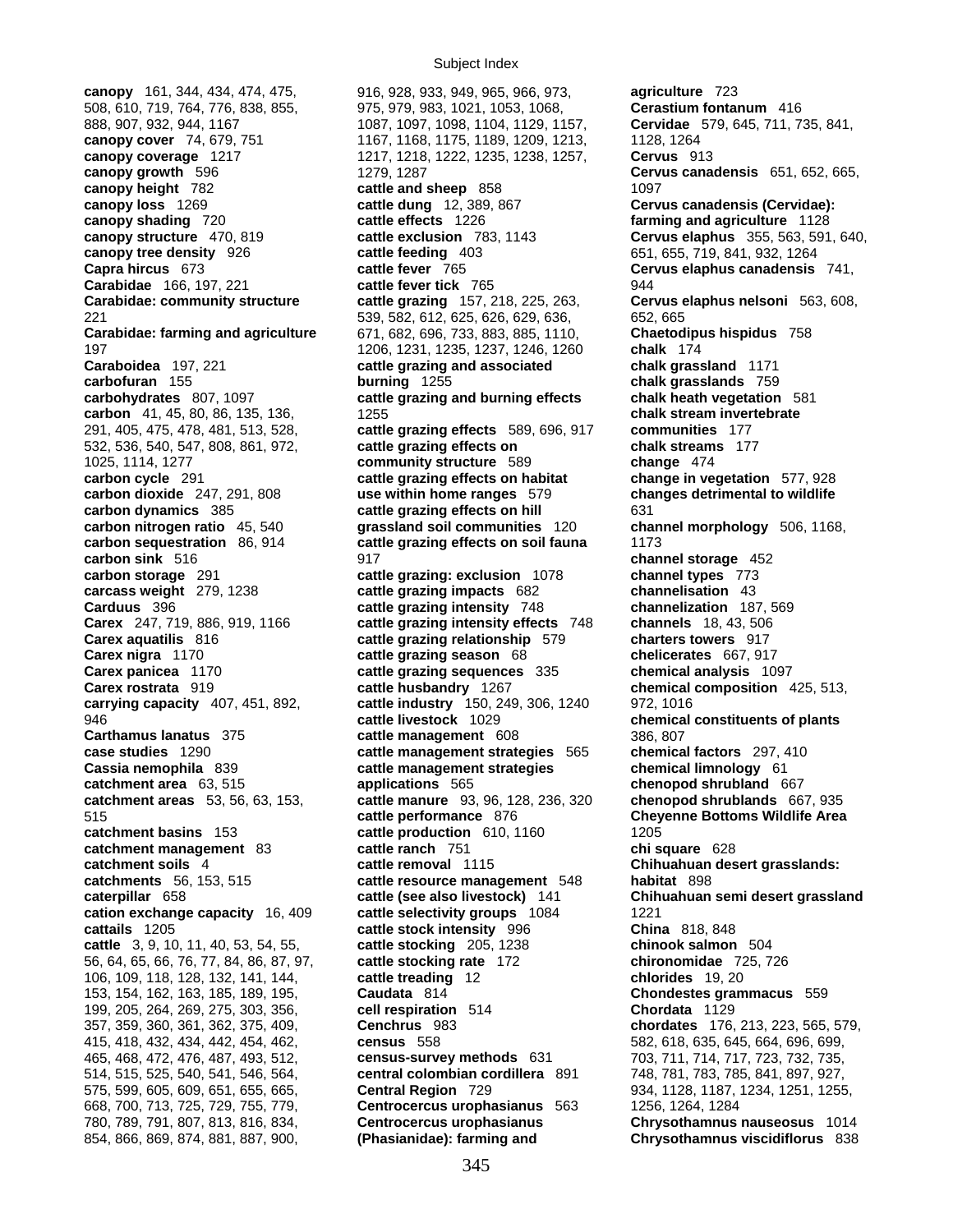**Cichlasoma** 683 **coliforms** 3, 54, 55, 153 571, 573, 589, 612, 629, 635, 664, **Cichlasoma nigrofasciatum** 683 **Colinus virginianus** 160, 560, 609, 667, 676, 696, 718, 748, 831, 897, **Cichlidae** 683 644, 669, 752 644, 669, 752 644, 669, 752 644, 669, 752 654, 869, 752 654, 869, 752 654, 869, 752 **Ciconiiformes** 760, 780 **Collembola** 210, 571, 704 1262, 1285 **Cirsium** 396 **Collembola: farming and community structure development Cirsium arvense** 1021 **agriculture** 210, 571 955 **Cladonia chlorophaea** 1170 **colonization** 1089 **community structure effects** 748 **classification and regression tree colonizing ability** 1021 **community structure in intensively analysis: mathematical and Colorado** 520, 522, 527, 589, 733, **grazed pasture** 221 **computer techniques** 1164 778, 808, 813, 1098, 1144, 1256 **community variability** 194<br> **clorado: Northcentral** 1042 **commute distance** 172 **clay** 47 **Colorado, USA** 676 **compaction** 40, 129, 455, 971, **clay soils** 502, 609 **Columbia Basin** 602 1226 **Clethrionomys glareolus** 223 **Columbia Basin pygmy rabbit** 602 **comparative studies** 794 **climate** 128, 398, 431, 512, 604, **Columbiformes** 574 **comparison** 1256 797, 1077, 1164, 1270, 1275 **combustion** 291 **comparison of grazed and climate and weather** 770 **commercial activities** 120, 159, **ungrazed grassland** 1256 **climate change** 229, 385, 568, 849, 176, 182, 197, 210, 213, 217, 223, **comparisons** 1256, 1258 1284 224, 225, 263, 297, 314, 410, 565, **comparisons of grazed and climate tropics** 1022 571, 579, 582, 589, 612, 618, 635, **ungrazed grassland** 1256 **climates** 128, 795, 1237 645, 667, 681, 696, 699, 703, 711, **compensation** 844 **climatic changes** 814 714, 716, 717, 718, 723, 732, 748, **compensatory growth** 1015 **climatic condition** 1024 770, 781, 783, 785, 897, 917, 927, **competition** 223, 404, 604, 651, **climatic effects** 372 **commercial enterprises** 557, 602, 1302 **climatic factors** 50, 799, 854, 1006, 1235, 1238 **competition sensitive groups** 382 1116, 1207 **commercial livestock ranching: competitive exclusion** 993 **climatic variation** 1120 **common cuckoo** 558 **comprehensive zoology** 785<br> **common gallinule** 558 **comprehensive zoology: farm**<br> **comprehensive zoology: farm clipping impact** 1151 **common garter snake** 175 **and agriculture** 565, 681, 716 **clonal growth** 235 **common lands** 800 **compression** 658 **clonal reproduction** 864 **common moorhen** 558 **computer software** 550 **clonality** 819 **common nighthawk** 630 **concentrated defoliation** 1015 **closed canopy riparian woodlands common redshank** 558, 675 **concentration** 449 1143 **common snipe** 558 **condition** 1238 **closure** 461 **common teal** 558 **conductivity** 512 **coarse particulate organic matter Commonwealth of Nations** 1065 **conifer oak forest** 233 926 **communal grazing area** 860 **coniferous forests** 1051, 1224, **coast range grassland: California communal grazing lands: grazing** 1291 **annual grassland subtype** 1164 **pressure, resilience** 1111 **conifers** 358 **coastal areas** 231 **communal livestock ranching: Connochaetes taurinus (Bovidae): coastal bend of Texas** 653 **applied and field techniques** 826 **food plants** 934 **coastal dune forest ground communal rangeland** 451 **consequences for migrants** 1251 **vegetation** 1294 **communities** 449, 557, 607, 630, **conservation** 41, 159, 167, 168, **coastal dunes** 585 662, 1097, 1257 213, 233, 263, 345, 370, 373, 438, **coastal grassland** 880 **community** 465, 1256 499, 542, 552, 565, 602, 612, 634, **coastal meadow** 748 **community change** 942 660, 711, 716, 723, 732, 754, 763, **coastal prairie** 1164 **community comparisons** 1256 781, 785, 814, 833, 834, 856, 882, **coastal prairie community** 811 **community composition** 61, 175, 891, 918, 958, 1093, 1115, 1128, **coastal prairie plant community** 181, 187, 205, 660, 725, 786, 822, 1163, 1171, 1185, 1186, 1220, 1234, 1151 833, 843, 1110, 1142, 1208, 1237, 1246, 1251, 1255, 1273 **coastal sand dune system** 1200 1243, 1254 **1254 conservation area restoration coastal sandplain** 370 **community composition and** 1034 **cocksfoot** 341 **densities** 410 **conservation areas** 1021, 1091 **Coconino County, Kaibab National community diversity** 337, 414, 796 **conservation aspects** 711, 781 **Forest** 1235 **community dynamics** 1118 **conservation benefit of alternative Coleogyne ramosissima** 915 **community ecology** 15, 596, 679, **livestock grazing strategies** 785 **Coleoptera** 159, 166, 197, 217, 221, 829, 951, 1098 **conservation biology** 186, 204, 263 **community function restoration** 614, 679, 946, 1237 **Coleoptera: farming and** 955 **conservation buffers** 149, 468 **agriculture** 263 **community impact** 214 **conservation concern** 568 **coleopterans beetles** 159, 217, **community response** 1092 **conservation guidelines**  221, 263 **community structure** 15, 113, 120, **[conservation regulations]** 835 **Colfax County** 1234, 1241, 1257 159, 182, 197, 205, 210, 213, 217, **conservation implications** 213,

**Colorado: Northcentral** 1042 **commute distance** 172 **climatic conditions** 1193, 1208 1128, 1234, 1246, 1251, 1255 668, 680, 735, 844, 962, 1117, 1238, **climatic influence** 441 **applied and field techniques** 826 **complementary grazing** 511 **climatology** 363 **common gallinule** 558 **comprehensive zoology: farming coliform bacteria** 126 224, 225, 263, 297, 314, 410, 450, 263, 693, 1234, 1255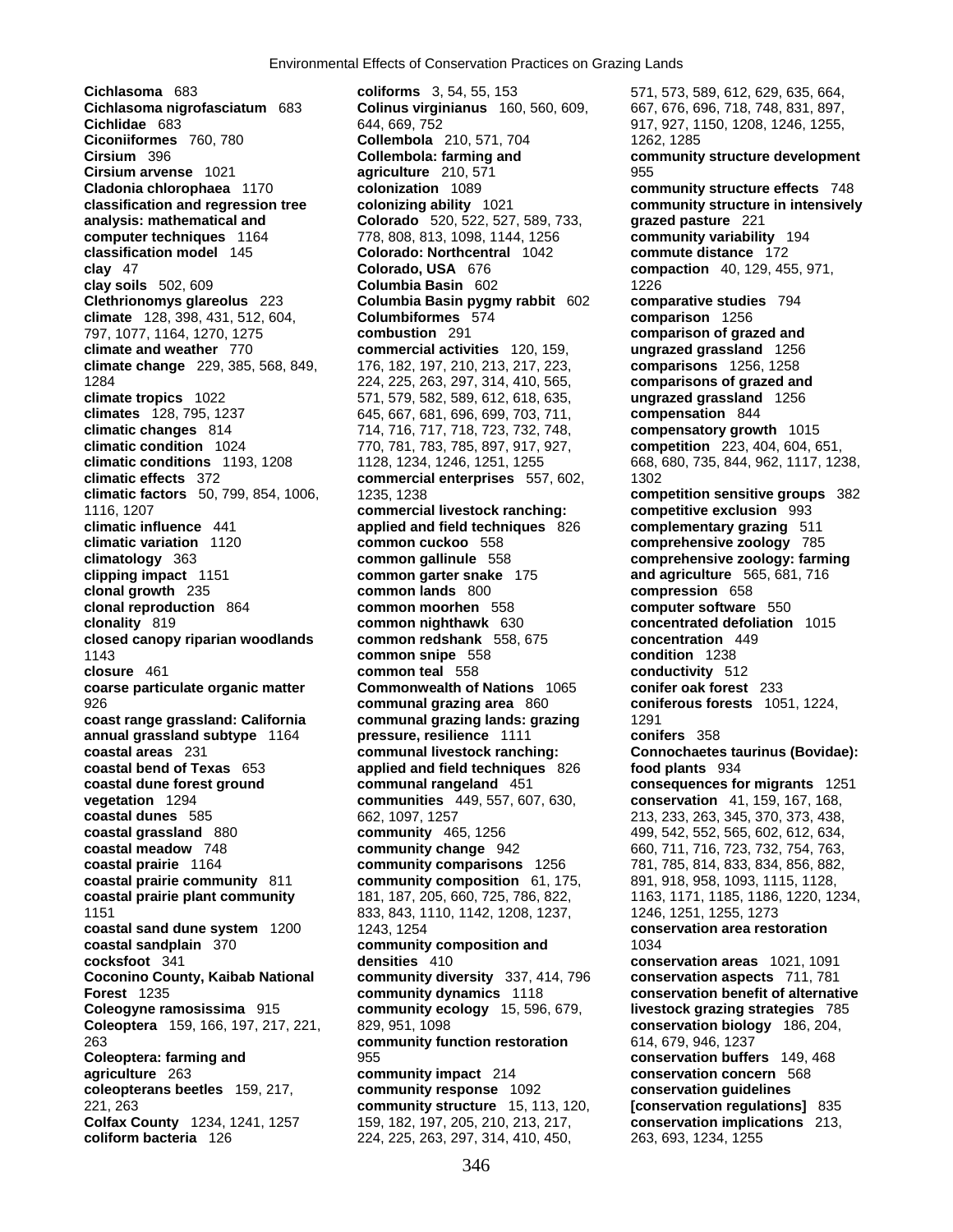**conservation land licensed** 996 **cowbird management** 576 **cutting impacts** 78 **conservation management** 258, **cowbird removal programs** 172 **cutting intensity** 414 259, 408, 710, 1179 **cows** 130, 161, 250, 992 **cutting management: applied and conservation management: applied coyote** 729 **field techniques** 241 **and field techniques** 218 **Crataegus douglasii** 922 **cutting treatment: applied and field conservation measures** 159, 213, **Crataegus monogyna** 1303 **techniques** 942 263, 565, 612, 711, 716, 723, 732, **creeks** 773 **cyclical successional competition** 781, 785, 1128, 1234, 1246, 1251, **Crenichthys baileyi baileyi** 683 1293 1255 **Crenicthys baileyi baileyi** 512 **cycling** 532, 1003 **conservation practices** 179, 1013 **Cricetidae** 758 **cycling nutrients** 88 **Conservation Reserve Program cricket** 658 **Cynodon dactylon** 67, 86, 141 179, 632, 756 **critical reviews** 1131 **Cyprinidae** 683 **conservation role of livestock critically endangered grassland Cyrtonyx montezumae mearnsi grazing** 711 **habitats** 804 631 **conservation status** 773, 1071 **crop damage** 881 **Dactylis glomerata** 62, 152, 1287 **conservation strategies** 835 **crop establishment** 405 **Dactyls glomerata** 128 **conservation strategy** 1250 **crop industry** 2, 38, 188, 195, 286, **conservation tillage** 38 287, 305, 311, 327, 376, 387, 390, 108 **conservation value** 953 443, 824, 901 **dairies** 99, 128, 153 **contaminants** 126 **crop intensity** 267 **dairy cattle** 276 **contamination** 56, 65, 116 **crop production** 256, 836, 919, **dairy cow treading** 12 **contamination level** 416 1100, 1183 **dairy cows** 25, 93, 271, 290, 396, **continuous** 460 **crop quality** 406 **428 continuous cropping** 419 **crop residue management** 11 **dairy farm management** 25 **continuous grazed pastures** 587 **crop residues** 11 **dairy farming** 8, 72, 96, 103, 250 **continuous grazing** 272, 294, 425, **crop rotation** 311, 433 **dairy farms** 146 **continuous grazing** 272, 294, 425, **crop rotation** 311, 433 **dairy farms** 146<br>429, 519, 653, 859, 949, 1177, 1289 **crop rotation: agronomic method** dairy pasture 328 429, 519, 653, 859, 949, 1177, 1289 **crop rotation: agronomic method dairy pasture** 328 **continuous grazing: applied and**  $\begin{array}{r} 330 \\ 411 \end{array}$  **and the set of the set of the set of the set of the set of the set of the set of the set of the set of the set of the set of the set of the set of the set of the set field techniques** 262, 753, 847, **crop-weed competition** 1026 **dairy slurry: feces, urine** 151 1083 **crop yield** 272, 1213 **damage** 672, 834 **continuous grazing: methane cropland landscapes** 626 **damage [forest]** 928 **production effects** 379 **cropped land** 845 **damming** 544 **continuous grazing system** 347 **cross-sections** 506 **damselflies** 737 **continuous resting** 753 **crown** 1104 **dark-eyed junco** 1235 **continuous stocking system: crown volume** 1220 **data collections** 53, 1226 **applied and field techniques** 423 **crude protein** 185, 312, 351, 388, **dataset: spatially replicated, continuously grazed** 1120 391, 415, 421, 425, 427, 432, 653, **temporally replicated** 1164 **continuously grazed sites** 753 719, 874, 1136, 1289 **DCA** 1282 **contrasting management systems cryptogamic crust** 1250 **death** 1274 140 **cryptogamic soil crust: community, deciduous forests: habitat** 1237 **control** 246, 435, 757 **condition** 450 **decomposition** 1072 **control measures** 381 **Cryptosporidium** 547 **deer** 1261 **controlled burning** 358, 663, 684, **Cryptosporidium parvum** 468 **deer, mule** 599, 603, 729, 798 825 **cuckoo** 558 **deferred-grazing** 284 **controlled grazing** 21, 254, 352, **Culicidae** 205 **deferred rotation** 460, 523, 608 535, 890, 1141 **cultivars** 289, 442, 792 **deferred-rotation-grazing** 276, 986 **conventional watering systems cultivated land habitat** 176, 182, **defoliation** 265, 313, 353, 405, 817, 110 197, 735, 1251 985, 1117, 1166 **conversion** 1040 **cultivated paddocks** 12 **defoliation regime** 1015 **copper** 71 **cultivated soil** 12 **defoliation regime: animal grazing**<br> **coppice growth** 923 **cultivated soils** 534 240 **coppice growth** 923 **cultivated soils** 534 240 **correspondence analysis** 570 **cultivation** 253, 1271, 1296 **deforestation** 71, 803 **correspondence analysis: cultivation pressure** 845 **deformation** 47 **statistical method** 214 **cultural control** 209, 246 **degradation** 720, 794, 797, 888, **Coshocton wheel** 62 **cultural measures** 835 929, 977, 1019 **cost** 5, 1240 **Cumberland Plain woodland: degraded grassland ecosystem costs and returns** 25, 1291 **endangered ecological community,** 534 **cottonseed meal and corn: animal eucalypt regeneration, shrub degraded sandy grassland** 1030 **feed** 379 **regeneration** 1095 **degraded woodland: regeneration cottonwood trees** 1274 **curlew** 558 1105 **cover** 575, 631, 668, 798, 813 **current grazing** 920 **dehesa grassland** 864 **cover production** 1126 **cutthroat trout** 504 **demographic parameters** 1237 **cover types** 614 **cutting** 97, 100, 190, 245, 271, 366, **demography** 622<br> **coverage** 474 385, 418, 663 **Dendroica petechi coverage** 474 385, 418, 663 **Dendroica petechia** 676, 790 **cow** 421, 523 **cutting date** 258, 259 **denitrification** 50, 100, 147 **cow weight gain** 1005 **cutting effect** 295 **Denmark** 63, 210, 618, 748

**cultivation pressure** 845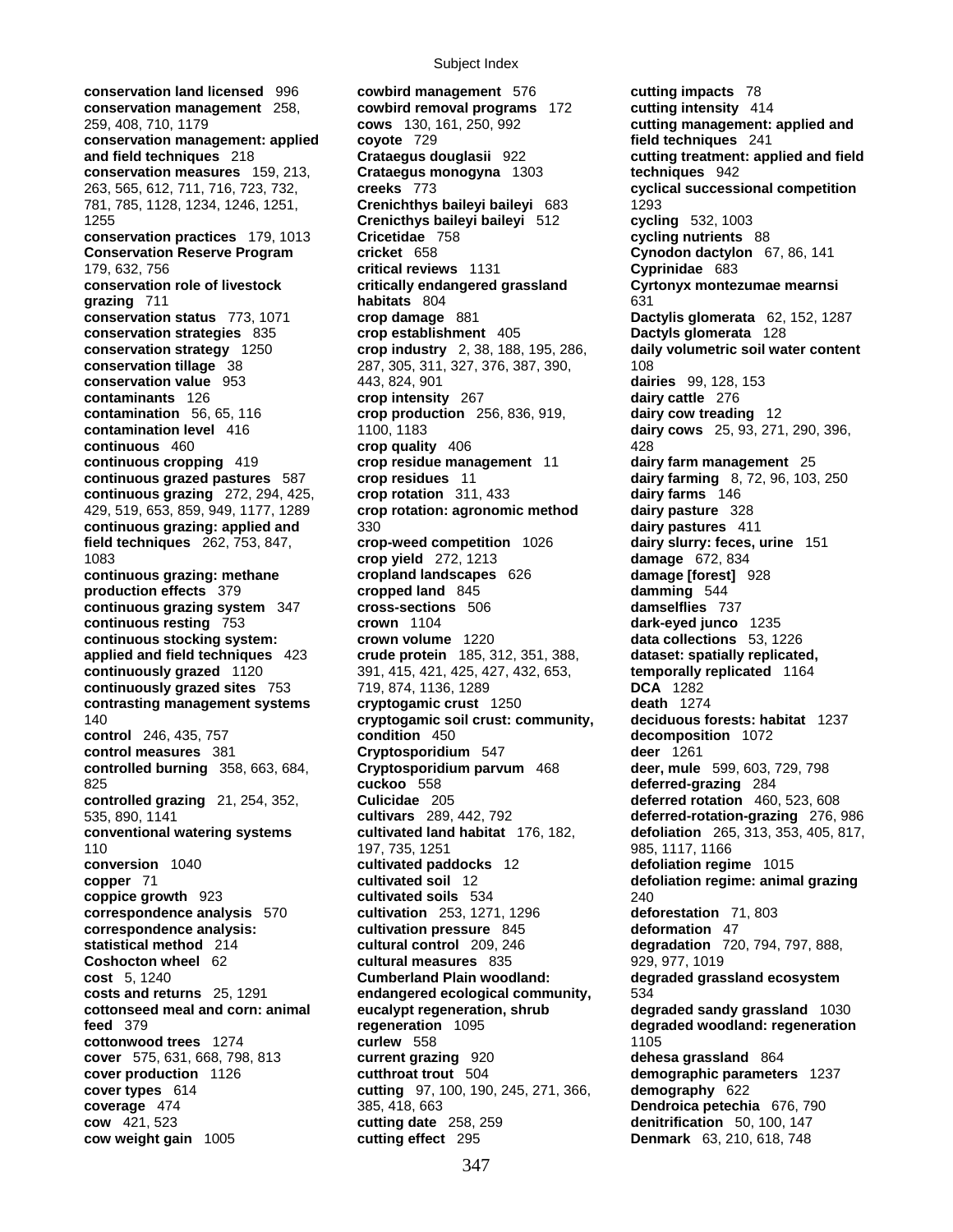**desert xperimental range** 664 **disappearing species** 891 **desertification** 505, 531, 534, 637, **discing: tillage method** 330 **dicotyledon** 332 **disturbance dependent ecosystem** dietary composition and sympatric **Digitaria cognata** 1210 1259 **ecological** 715

**Denmark, Skallingen** 858 **Diplachne serotina** 1023 **domestic livestock** 216 **dense nesting cover** 157 **Dipodomys merriami** 758 **domestic sheep** 558, 896, 928 **density** 65, 559, 577, 687, 1205, **Dipodomys spectabilis** 623 **domestic stock removal** 1034 1267 **Diptera** 224, 833 **dominance** 1050 **depleted range** 1024 **Diptera: farming and agriculture dominant species** 157, 205, 1202 **deposition** 817 159 **douglas fir** 1261 **depth** 364, 713 **dipterans true flies** 159 **douglass fir** 1300 **Deschampsia cespitosa** 919 **direct drilling** 254 **downward movement** 26 **desert cienaga** 634 **direct gradient analysis** 216 **dragonflies** 737 **desert ecosystem** 796 **direct impacts of cattle grazing drainage** 23, 93, 99, 153, 407, 485, **desert grassland** 768, 1057 582 568, 1194, 1216 **desert grasslands** 1193 **direct impacts on nesting success drainage lysimeter: equipment desert habitat** 664, 718 151 582 151 582 **desert tortoise research natural directed succession** 1127 **drainage water** 23, 67, 81, 126 **area** 796 **direction manipulation** 1190 **drainage water: nitrate desertification** 505, 531, 534, 637, **discing: tillage method** 330 **drinking** 105 768, 840, 931, 955, 1030, 1133, 1215 **discrete time stochastic drinking water** 66, 468, 975 **desertification--control-- compartment model: mathematical drinking water standard** 151 **congresses** 943 **and computer techniques** 596 **drought** 469, 552, 751, 819, 847, **desertification reversal due to disease transmission** 268 903, 946, 1006, 1007, 1056<br>**livestock watering 781 dispersal 190 dispersal 190 drought conditions** 898 **livestock watering** 781 **dispersal** 190 **drought conditions** 898 **desertified arid grasslands** 1181 **dispersion** 668 **drought resistance** 819 **deserts** 623, 638, 729, 850, 903, **dissolved organic carbon** 23 **droughts** 941 1006, 1017, 1198 **dissolved organic matter** 23 **dry dune grassland** 958 **design** 1131, 1290 **dissolved oxygen** 713 **dry environmental conditions** 77<br> **deterioration** 1019 **dissolved oxygen content** 512 **dry eucalypt forests** 1245, 1246 **dissolved oxygen content** 512 **dry eucalypt forests** 1245, 1246 **detrended correspondence distance statistics** 229 **dry eucalypt forests management analysis** 1170 **distribution** 845, 994, 1064, 1219 1246 **detrended correspondence distribution within habitat** 197, **dry grasslands: habitat** 214 **analysis: mathematical and** 314, 770 **dry matter** 312, 405 **computer techniques** 864 **distributional communities** 314 **dry matter accumulation** 75, 321, **detrended correspondence disturbance** 212, 652, 962, 1039, 939 **analysis: statistical method** 1200 1274 **dry matter digestibility** 1136 **detritivore** 570 **disturbance by man** 120, 159, 176, **dry season** 983, 1069 **Developed Countries** 1017, 1065, 182, 197, 210, 213, 217, 223, 224, **dry weight biomass** 773 1129 225, 263, 297, 314, 410, 565, 571, **dryland river** 926 **development** 635 579, 582, 589, 612, 618, 635, 645, **dual porosity contaminant diameter** 1104, 1299 667, 681, 696, 699, 703, 711, 714, **transport model macro: Diantho-Armerietum** 1123 716, 717, 718, 723, 732, 748, 770, **mathematical and computer diaspore inoculation: applied and** 781, 783, 785, 897, 917, 927, 1128, **techniques** 92 **field techniques** 1127 **1234, 1246, 1251, 1255 <b>ducks** 157, 647 **dicotyledon** 332 **disturbance dependent ecosystem dung** 420 **Dicotyledon propagule** 1118 1151 1151 **dung density** 450 **dicyandiamide** 89 **disturbance factors: fire, grazing dung patches** 35 **diet** 176, 223, 224, 635, 699, 703, 1263 **dung unit density** 490 711, 735, 783, 841, 934, 1187, 1264 **disturbance history** 253 **dunging** 1015 **diet composition** 594 **disturbance rate** 784 **duplex soils** 457 **diet quality** 193 **disturbance regime** 811 **dupuyer** 841 **diet related habitat use** 176 **disturbance regimes** 584 **duration** 343, 991 **species overlap** 735 **disturbance severity** 567 **dynamic models** 848 **dietary fiber** 391, 415 **disturbance tolerance** 622, 1093 **dynamic simulation model: dietary mineral supplements** 79, **disturbances** 557, 602, 1235, 1238 **mathematical and computer**  428 **disturbed land** 164, 1296 **techniques** 424 **dietary structure and selectivity disturbed soils** 26, 540 **early postfire regeneration** 883 **implications** 735 **diurnal variation** 257, 810 **early succession** 784 **dietary supplements** 992 **diversity** 687, 754, 817, 834, 859, **earthworm** 658 **difference equation: mathematical** 1015, 1028 **earthworm number** 328 **and computer techniques** 596 **diversity mapping** 420 **earthworm species composition differential grazing effects** 844 **documentation** 681, 723 328 **diffusive conductivity** 1096 **Dolly Varden trout** 504 **earthworms** 9<br>dolomite 147 **east central** 70 **digesta** 344 **dolomite** 147 **east central** 703 **digestibility** 351, 388, 406, 421, **domestic goat** 673 **Eastern Cape, South Africa** 875 591, 653, 807, 874, 1278 **domestic herbivore browsing easy access** 1283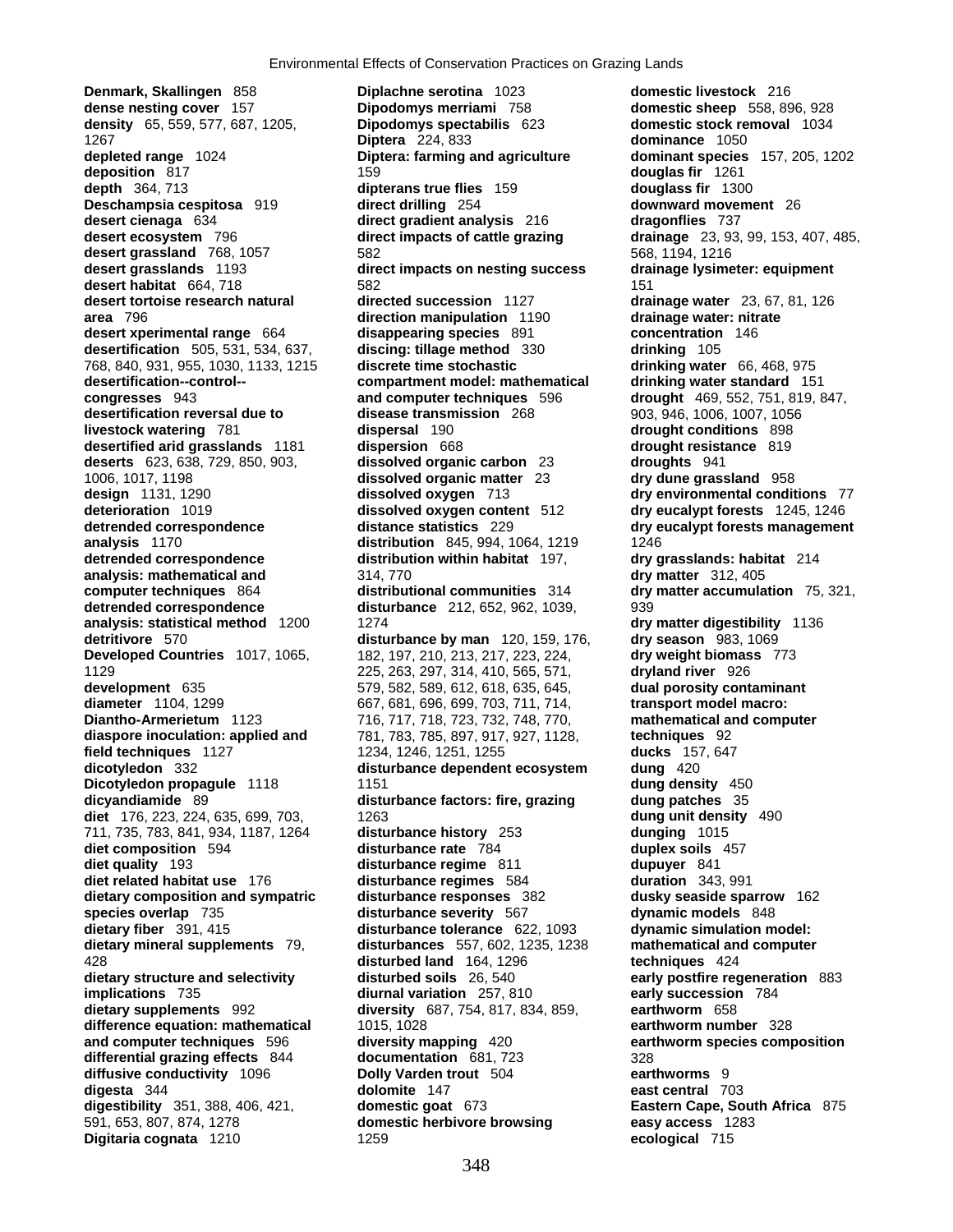**ecological adaptations** 710 **edaphic characteristics** 920 **Elymus trachycaulus** 1166 **ecological balance** 854 **edaphic feature** 353 **Elytrigia intermedia** 1190 **ecological benefit** 852 **effect of cattle grazing** 589 **ecological compensation measures effect of livestock grazing** 703, **Elytrigia spicata** 1190 281 718, 1251 **Emberiza citrinella** 556 **ecological competition** 1291 **effect of trampling by cattle** 159 **Emberizidae** 696 **ecological condition** 960 **effect on river bank species Emberizidae: farming and ecological conditions** 1109 **diversity** 159 **agriculture** 696 **ecological differentiation** 686 **effects** 431, 697, 1239, 1242, 1270 **embryo number** 618 **ecological diversity** 211 **effects of agricultural management emergent vegetation** 737 **ecological effects** 720 176 **Emigration Canyon** 798 **ecological energetics** 318 **effects of cattle grazing** 120 **emission** 49 **ecological function** 402 **effects of fertiliser and grazing Empidonax traillii** 676, 790 **ecological heterogeneity** 853 297 **Empidonax traillii (Tyrannidae) Ecological implications of livestock effects of fertiliser and grazing on** 785 **herbivory in the west** 1017 **community structure** 297 **enclosures** 1202 **ecological invasion** 1041 **effects of fertiliser and grazing on enclosures and exclosures** 603 **ecological measures** 835 **native grassland community endangered** 602 **ecological niche** 703 **structure** 297 **endangered fish** 512 **ecological potential** 920 **effects of grazing and landscape endangered plant** 412 **ecological restoration** 403, 1046, 571 **endangered species** 162, 621, 639 1109 **effects of grazing and vegetation endangered status** 159 **ecological stability** 908 770 **endemic species** 882, 979, 1075 **ecological succession** 858, 932, **effects of grazing intensity** 618 **endemicity** 835 933, 939, 997, 1021, 1087, 1158, **effects of large scale cattle grazing energy budget** 470 1172, 1198, 1202, 1203, 1204, 1211 314 **energy content** 388, 415 **ecology** 120, 159, 175, 176, 182, **effects of livestock grazing** 217 **energy intake** 991 197, 206, 210, 211, 213, 217, 221, **effects of livestock grazing England** 113, 159, 176, 217, 829, 223, 224, 225, 263, 297, 314, 358, **systems** 732 900 363, 410, 451, 569, 571, 579, 582, **effects of sheep grazing** 664 **Enneapogon** 983 589, 600, 604, 612, 618, 635, 652, **effects of sheep grazing pressure Enterococcus** 54 664, 667, 696, 699, 702, 703, 714, **and landscape** 571 **Entisols** 47 718, 732, 735, 748, 770, 781, 783, **effects of sheep grazing pressure environment management** 69, 157, 841, 897, 917, 927, 934, 1044, 1173, **on egg size and reproductive** 671, 1115, 1142, 1205, 1228, 1243 1185, 1186, 1187, 1223, 1242, 1246, **productivity** 717 **environmental assessment** 525 1251, 1255, 1256, 1264 **effects on** 121, 757, 786, 858, 904 **environmental condition** 477, 559 **economic analysis** 396 **effects on egg size and environmental conditions** 398, **economic aspects** 88 **reproductive productivity** 717 666, 947 **economic conditions** 946 **effects on habitat use** 176 **environmental conservation** 534 **economic entomology** 155 **effects on native grassland environmental degradation** 83,<br> **economic impact** 402, 848 **community structure** 297 352, 663, 722, 774, 809, 925, 961, **economic measures** 835 **effects on population dynamics** 978, 982, 983, 1023, 1086, 1134 **economics** 315, 1240, 1259 618 **environmental disturbance** 1237 **ecophysiology** 29 **effects on small taxa community environmental effects** 109, 205, **ecosystem** 665 **structure** 1255 436, 449, 720, 786, 814, 1001, 1168, **ecosystem changes** 822 **effects on terrestrial communities** 1173 **ecosystem disturbance** 51, 61, **and conservation implications environmental factors** 389, 660 175, 725, 737, 886, 1243 1246 **environmental factors: fire, grazing ecosystem function** 1045 **efficient beef production strategies** 1095 **ecosystem integrity** 885 **and 19 379 environmental fate** 149 **environmental fate** 149<br>**ecosystem level model 1005 egg 577, 717, 1257 environmental fluctuation** 968 **ecosystem level model** 1005 **egg** 577, 717, 1257 **ecosystem management** 175, 402, **egg deposition** 209 **environmental gradients** 1199 1205 **egg size** 717 **environmental heterogeneity** 968 **ecosystem productivity** 853 **egg survival** 195 **environmental impact** 8, 10, 47, **ecosystem recovery: mechanisms, Eire, Connaught, Mayo** 833 51, 61, 72, 90, 114, 129, 142, 154, **scales** 1131 **electric fishing** 757 402, 449, 493, 547, 666, 671, 688, **ecosystem resilience** 797 **electrical conductivity** 71, 471, 478 814, 858, 882, 885, 886, 887, 904, **ecosystem restoration** 1197, 1220 **elemental sulfur** 135 945, 1001, 1006, 1007, 1038, 1041, **ecosystem stability** 243, 819 **Eleocharis** 919 1044, 1063, 1066, 1098, 1102, 1133, **ecosystems** 199, 430, 557, 575, **Eleocharis acuta** 902 1168, 1173, 1253, 1275 602, 607, 630, 662, 675, 767, 780, **elevation** 894 **environmental indicator**  794, 803, 834, 854, 907, 925, 1008, **elk** 599, 651, 665, 1097 **significance** 718 1010, 1042, 1053, 1112, 1122, 1134, **elkhorn** 608 **environmental indicators** 718 1238, 1257 **elm** 1005 **environmental law** 1240 **ecotones** 907 **Elymus hystrix** 1190 **environmental management** 728, **ecotoxicology** 4, 83, 1002 **Elymus lanceolatus** 1016 835, 836, 1062

**economic impact** 402, 848 **community structure** 297 352, 663, 722, 774, 809, 925, 961,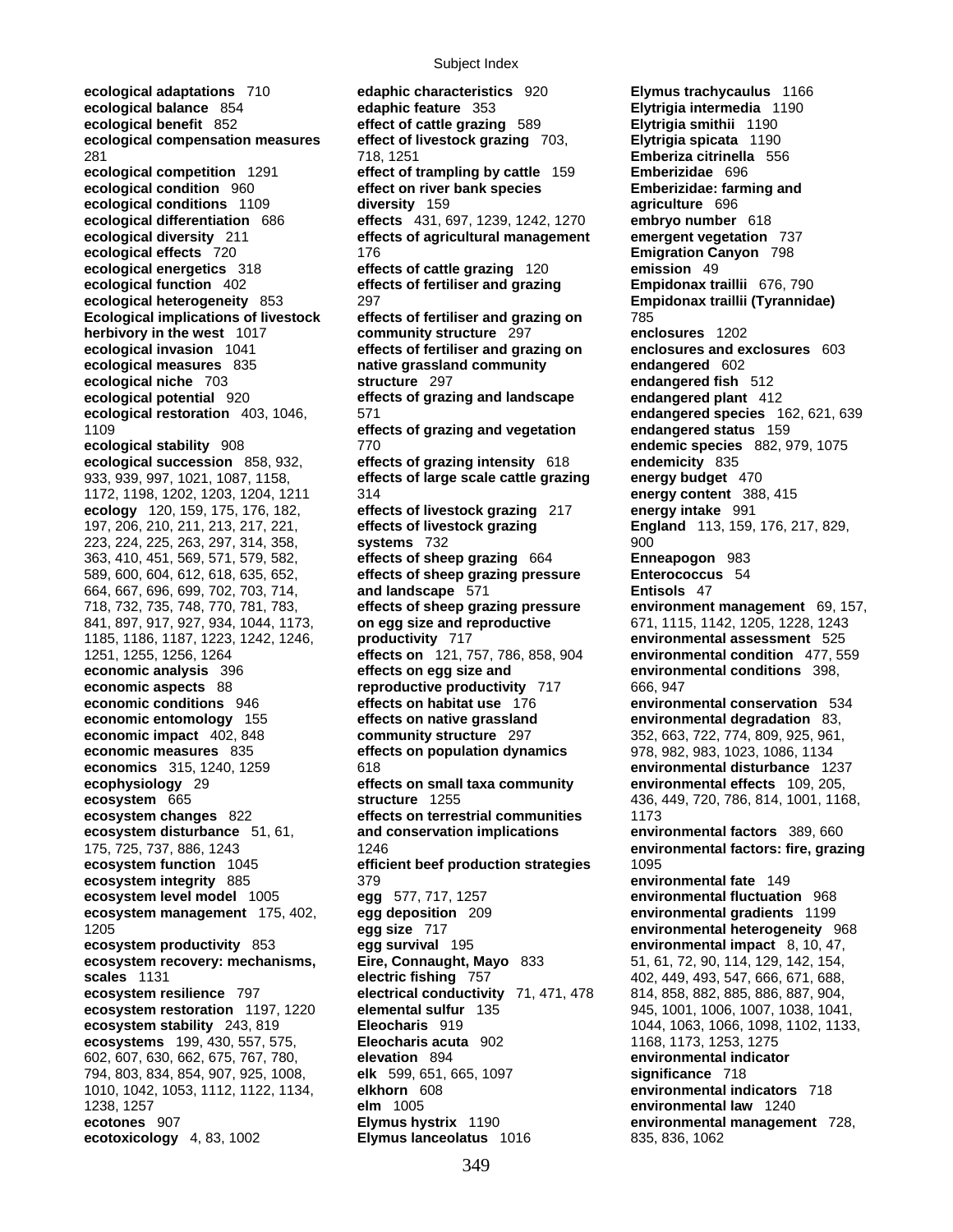**environmental protection** 187, **European wheatear** 558 **fawn hiding cover and forb 494, 835, 1006, 1240, 1270 European whinchat** 558 **and an angeland in** 494, 835, 1006, 1240, 1270 **European whinchat** 558 **availability on rangeland in environmental quality** 56, 81, 153, **eutrophication** 87, 205 **response to cattle exclusion** 783 449, 542, 1066 **evaluation criteria** 800 **FC** 54 **environmental restoration** 506, **evaporation** 17, 138 **fecal coliform** 14 1038 **evapotranspiration** 470, 476 **fecal coliforms** 3, 53, 54, 55, 153, **environmental stress indicators evapotranspiration rates** 108 544 768 **evenness** 832 **fecal contamination** 468 **environmental sustainability** 1133 **ewes** 939, 1301 **fecal cuticle analysis: analytical environmental transport** 131 **exchangeable calcium** 71 **method** 594 **environmental variables** 614, 753 **exchangeable cations** 58 **fecal flora** 154 **environmntal indicator significance beachangeable magnesium** 71 718 **exchangeable potassium** 71 **fecal nitrogen** 350 **enzyme activity** 80 **exchangeable sodium** 71 **fecal streptococci** 544 **Epilobium angustifolium** 807, 1299 1193, 1216 **federal programs** 4<br> **equations** 848 **feed industry** 1240 **equations** 848 **exclosure experiments** 492, 968 **equilibrium and non equilibrium exclosure plot method: applied and feed intake** 991, 1068 **theory** 451 **field techniques** 1095 **feed quality** 340 **equilibrium dynamics** 946 **exclosures** 1058, 1217 **feed scarcity** 399 **equilibrium ecosystem** 1077 **exclusion regime** 584 **feed supplements** 296, 991 **equilibrium grazing model: excreta** 66, 409, 900 **feeding** 62, 173, 575, 651, 665, 673, **mathematical and computer excretion** 8, 56, 128, 353 1121<br> **excretory products** 128 feedi **techniques** 1135 **excretory products** 128 **feeding behavior** 590 **Equus caballus** 780, 928 **exotic species richness** 993 579, 703, 735, 814, 882, 934, 1168, **Eragrostis** 812 **exotic species spread** 956 1234, 1264 **Eragrostis eriopoda** 846 **experiment** 673 **feeding efficiency** 193 **Eragrostis intermedia** 1121 **experimental data** 53, 1168 **feeding habits** 250 **Eremophila** 610 **experimental design** 1055 **feeding method** 599 **Eremophila alpestris** 559 **extensification** 371 **feeding preference** 170 **Erica tetralix** 420 **extensive farming** 166, 1055 **feeding preferences** 351, 961, **Eriophorum angustifolium** 1170 **extensive management** 371 1140, 1165, 1299 **Erodium botrys** 947 **extinction** 687 **feedlots** 343 **Erodium cicutarium** 947 **Fabaceae** 396, 415, 1100 **female** 328, 729, 778 **erosion** 22, 43, 87, 112, 118, 119, **facilitative ecosystem interactions** 412, 453, 454, 465, 469, 485, 486, 883 **fen meadow** 235 493, 506, 519, 521, 531, 539, 722, **faecal analysis** 735 **fen meadows: habitat** 208 867, 1003, 1129, 1229 **faeces** 817 **fenceline contrasts** 750 **erosion control** 11, 105, 144, 666 **fall** 1097 **fences** 122, 144, 599 **erosion rates** 444, 1228 **fall burning** 880 **fencing** 377, 392, 638, 757 **Escherichia coli** 53, 56, 69, 109, **fall grazed areas** 1070 **fencing: applied and field** 117, 126 **fall grazing management: techniques** 204 **establishment** 1296 **agronomic method** 334 **fencing effect** 1288 **estimation** 15 **fallow** 251 **fermentation: methane production Ethiopia** 487, 1001 **farm management** 19, 20, 199, 353, 379 **Ethiopian highlands** 499 1066 **ferrallitic soils** 228 **ethology** 652 **farm planning** 1033 **fertility** 332, 577, 928, 1257 **eucalypt forests** 1255 **farm profitability** 511 **fertilization** 41, 141, 318, 652, 873 **eucalypt woodlands: habitat** 1110 **farm size** 25<br>**Eucalyptus populnea** 1227 **farm wastes** 19, 20 **Eucalyptus populnea** 1227 **farm wastes** 19, 20 **techniques** 73, 204, 240, 241, 288, **Eurasia** 176, 182, 197, 210, 223, **farming and agriculture** 557, 602, 408, 1093 224, 314, 618, 717 1235, 1238 **fertilization regime** 240 **Eurasian cuckoo** 558 **farming industry** 353 **fertilizer** 27, 28, 100, 135, 258, 259, **Eurasian curlew** 558 **farming practices** 190 387, 652, 1295 **Eurasian oystercatcher** 558 **farming systems** 206, 836, 1082, **fertilizer application** 25, 42, 95, **Europe** 120, 159, 176, 182, 197, 1258 1258 113, 279, 332, 704, 1055 210, 217, 223, 224, 263, 558, 571, **farmland** 558, 1024, 1248 **fertilizer application and grazing** 618, 675, 717, 748, 1055, 1066, 1122 **farmland bird communities** 194 297 **European cuckoo** 558 **farmlands** 200 **fertilizer application: field method,**  European golden-plover 558 **fat** 1238 **face 19, 20, 141** fertilizer applications: restoration<br> **European grey cuckoo** 558 fate of pollutants 19, 20, 141 strategy 862 **European grey cuckoo** 558 **fate of pollutants** 19, 20, 141 **European oystercatcher** 558 **fauna** 183, 998 **fertilizer management** 57 **European rabbit** 896 **fauna change** 750 **fertilizer rates** 1055

**environmental pollution** 92 **European Union** 1062 **fawn** 698 **exclosure** 506, 870, 1030, 1189, **feces** 3, 54, 56, 126, 468<br>1193, 1216 **federal programs** 474 **exotic species** 404 **feeding behaviour** 176, 223, 250, **Farms** 44, 128 *pasture management method* 393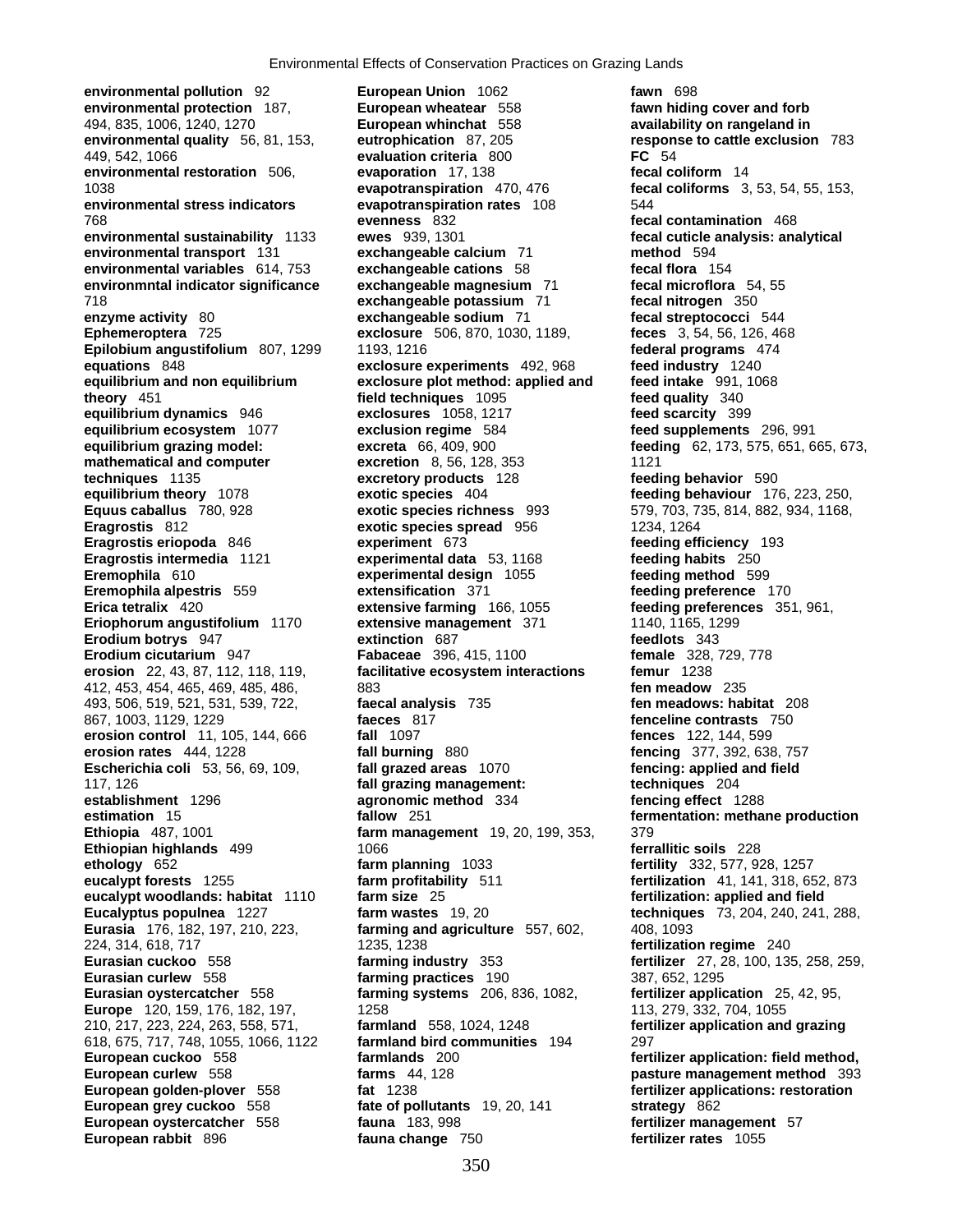**fertilizers** 11, 23, 96, 99, 123, 125, **fishery management** 666, 720 **forage cutting: harvesting method** 132, 141, 251, 407, 1202 **fishes** 715 349 **fertilizers and pesticides** 297 **Flint Hills** 699 **forage deficit** 1029 **fescue** 1097 **flood flow** 53 **forage grasses** 275, 375, 1277 **fescue prairie grazing regimes** 567 **flood histories** 899 **forage growth models** 1107 **Festuca** 234, 973, 1213 **flood irrigation: applied and field** forage intake 390 **Festuca altaica** 655 **techniques** 78 **forage legumes** 274, 289, 375 **Festuca arundinacea** 62, 141, 234, **flood plains** 660 **forage management** 608 442 **flooded conditions** 76, 77 **forage production** 402, 921, 1190, **Festuca campestris** 963 **flooding** 546, 660, 684, 833, 899, 1265 **Festuca dertonensis** 947 904, 968 *noise and the setuca dertonensis* 947 **Festuca idahoensis** 608, 719, 937, **Flooding Pampa** 546 470 988 **floodplain grasslands: habitat** 492 **forage productivity** 1052 **Festuca megalura** 947 **floodplain habitat** 899 **forage quality** 245, 249, 351, 976, **Festuca rubra** 319, 416 **floodplain habitats** 899 1166 **Festuca scabrella** 608 **floodplain rivers** 1109 **forage resource availability** 784 **Festuco-Brometea** 1127 **floodplain woodlands: habitat forage resources** 999 **fiber content** 388, 428 1254 **forage systems** 108 **fibre** 312 **floodplains** 663, 850, 1098 **forage yield** 857 **field experiment: applied and field floodplains grazing systems** 198 **forages** 141, 153 **techniques** 36 **floods** 53 **foraging** 176, 202, 207, 223, 351, **field experiment: experimental floods and flooding** 53 389, 579, 604, 703, 934, 1060, 1233, **method** 567 **flora** 317 1264, 1267 **field experimentation** 113, 434 **Florida** 162, 225, 305, 874, 1159 **foraging activity** 172<br>**field method** 427, 621, 958 **floristic composition** 1118, 1262 **foraging behavior** 232 **field scale effects** 190 **floristic gradients** 1108 **foraging behaviour** 300 **field studies** 822 **floristic variation** 1110 **foraging habitat use** 176 **field survey: applied and field floristics** 277, 870, 956, 1179, 1282 **foraging height data** 740<br>**flowering** 242 **foraging selectivity** 193 **filter strips** 149, 522 **flowing waters** 569 **forb biomass** 796 **financial variable** 424 **fluorescing bacteria** 544 **forb density** 863 **fine particle suspension** 114 **fluvial** 1274 **forbs** 9, 147, 319, 434, 533, 655, **finishing** 343 **fluvial morphology** 488, 494, 720 979, 1167, 1211 **Finland** 325, 763 **focal animal sampling: sampling forest** 922, 1235, 1257 **fire** 291, 552, 612, 652, 853, 897, **method** 173 **forest and woodland** 612, 1246, 1037, 1179, 1205, 1236, 1246, 1247, **fodder plants** 119, 206, 246, 294, 1251, 1255 1255 702 **forest composition** 1262 **fire and livestock grazing effects foliar cover** 880 **forest ecology** 722 **food** 265, 611, 668, 673, 726, 896, **fire and livestock grazing effects** 928, 1238 **forest fragment** 552 **on abundance and diversity** 897 **food abundance** 211 **forest fragmentation** 1239, 1242 **fire causes** 1134 **food availability** 176, 223, 633, **forest grazing** 220 **fire dominated rangeland system food competition** 1238 **forest habitats** 1272 981 **food habits** 599, 603, 729 **forest health** 1275 **fire driven rangeland system** 981 **food item** 427 **forest industry** 142 **fire ecology** 1099 **food plants** 223, 224, 703, 711, 783 **forest litter** 1239, 1242 **fire exclusion** 1247 **food preferences** 703, 735 **forest management** 613, 722, **fire fighting** 1140 **food resources** 211 **food resources** 211 **forest plan**<br>**fire frequency** 596, 1236 **food selectivity** 238 **forest plan fire intensity** 1236 **food supply** 590, 599, 631, 701, **forest plantations** 591, 1275, 1287, **fire management and cattle grazing 752, 994, 1097, 1238 1301 1301 effects** 612 **food web** 1050 **forest regeneration** 248, 1061 **fire management and cattle grazing food webs** 61 **forest soil** 1231 **effects on communities** 612 **foods** 575, 651, 665, 673 **forest soils** 136, 1223 **fire: prescribed burn** 863 **forage** 119, 185, 242, 256, 271, **forest structure** 1262 **fire regimes** 923 279, 290, 339, 343, 391, 396, 402, **forest trees** 1242, 1270 **fire response** 1071 409, 415, 442, 563, 719, 799, 855, **forest type** 1260 **fire suppression** 1236, 1275 874, 912, 919, 939, 985, 992, 1098, **forest watersheds** 1228 **fires** 162, 373, 551, 611, 640, 652, 1159, 1165, 1207, 1209, 1213, 1277, **forested floodplain** 899 662, 663, 767, 879, 1146 1278 **forested watersheds** 504 **firewood extraction** 1237 **forage availability** 315, 1069 **forestry** 83, 1276<br>**fish** 512, 569, 713, 1043 **forage availability time** 845 **forestry practices fish** 512, 569, 713, 1043 **forage availability time** 845 **forestry practices** 358 **fish habitat** 504 **forage crops** 289, 952, 965 1242, 1299 **fisheries** 504, 722, 774, 1290 **former agricultural land** 942

**floristic composition** 1118, 1262 **fire danger** 1134 703, 783, 946 **forest grazing land** 928 **food selectivity** 238 **forest plant community** 1271<br>**food supply** 590, 599, 631, 701, **forest plantations** 591, 1275,

**foraging selectivity** 193 **forests** 69, 1062, 1160, 1238, 1239,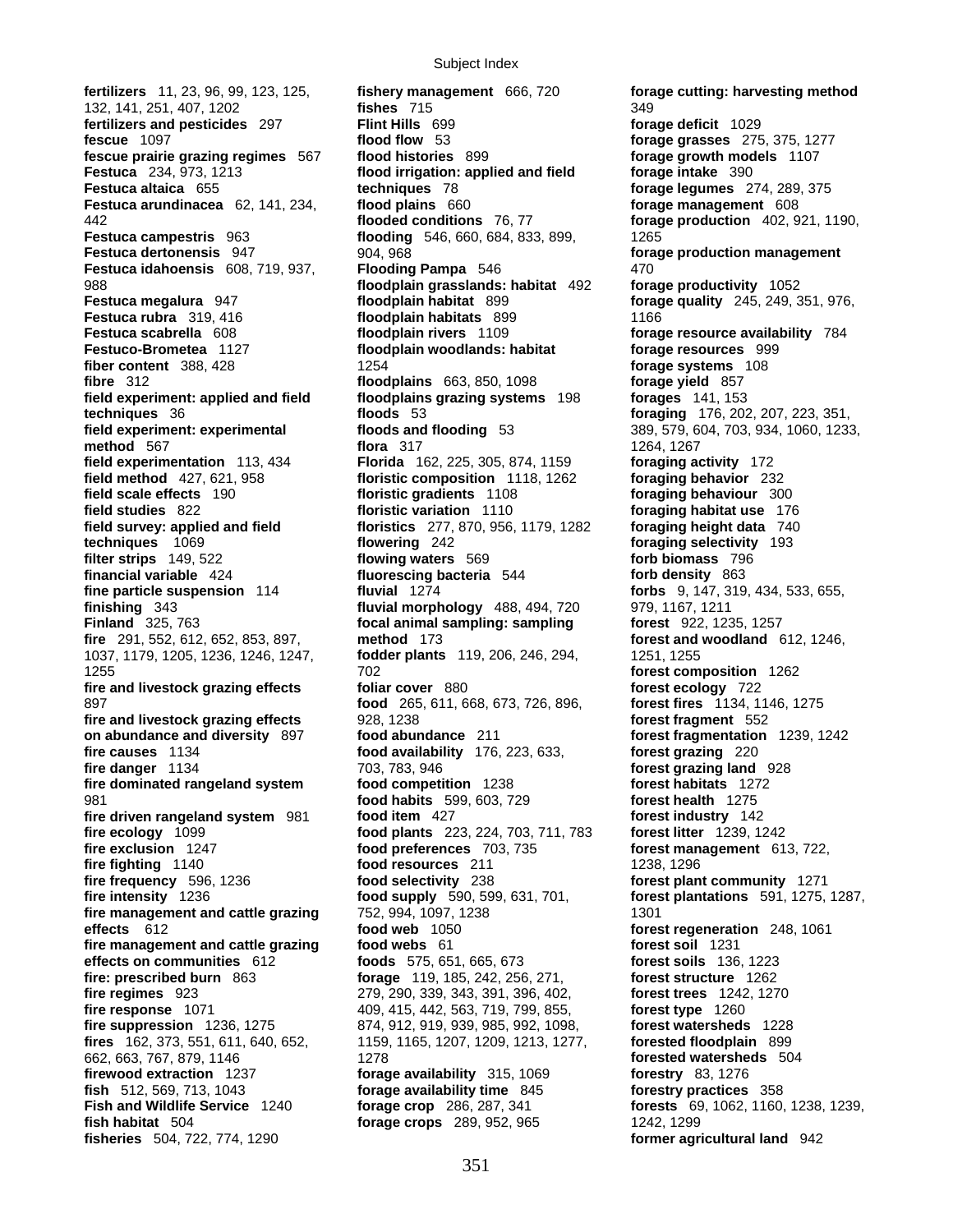**skeletal** 146, 380 **gleyed brunisolic gray luvisol loam functional types** 1208 **population inclusion, gas emission** 1066 764, 850, 855, 912, 977, 1097, 1154, 513, 519, 529, 531, 532, 533, 546, **geomorphology** 43, 51, 541, 1131, **grasshoppers** 183 1274 978, 982, 986, 998, 1007, 1017, **Georgia** 136, 160 1023, 1025, 1049, 1055, 1062, 1065, 1065, 1065, 1066, 1056, 1056, 1066, 1066, 1065, 1066,

**former uranium mill site** 906 **Georgia (Asia)** 314 **grassland** 120, 164, 176, 182, 189, **Formicidae** 612, 718 **geostatistical analysis:** 210, 213, 217, 221, 223, 224, 225, **Formicidae: farming and mathematical and computer** 263, 297, 314, 410, 473, 559, 571, **agriculture** 612, 718 **techniques** 822 577, 579, 582, 589, 631, 649, 696, **Formicoidea** 612, 718 **geostatistics** 139, 491 699, 711, 723, 735, 748, 770, 781, **fragmentation** 1239, 1242 **Geothlypis trichas** 1233 805, 841, 897, 927, 934, 974, 1018, **framework ordination: analytical Geranium** 829 1251, 1251, 1256, 1295 **method** 1194 **Germany** 182, 197, 263, 997 **grassland birds** 1248 **France** 182, 351, 933, 1202 **germination** 1175 **grassland colonization** 252 **France, St-Malo Gulf, Mont-St- germination rate** 331 **grassland community responses to Michel Bay** 1142 **germplasm** 792 **livestock grazing** 217 **Fraxinus excelsior** 317, 1303 **Giardia** 547 **grassland community structure free draining lismore stony silt glazed grassland** 23 589 **loam: udic haplustept loamy Glen Finglas** 717 **grassland diversity** 853, 1071 **free-living nematodes** 9 33 943 **frequency** 815, 817, 859, 879, 938, **global warming** 380 **grassland ecosystems** 682 970 **global warming potential** 1096 **grassland habitat** 835, 956 **freshwater crustaceans** 205 **globulin** 1238 **grassland habitat restoration** 414, **freshwater ecology** 83, 542 **Glomus ambisporum** 873 942 **freshwater environment** 454 **Glossata** 182 **grassland herbage yield** 892 **freshwater environments** 69, 187, **glucose** 1238 **grassland hydrology** 1001 205 **Glyceria maxima** 886 **grassland improvement** 251 **freshwater fish** 720 **glyphosate** 396 **grassland invertebrate assemblage freshwater habitat** 635 **gnatcatchers** 1241 581 **freshwater pollution** 10 **goat** 1125 **grassland management** 123, 192, **Fringillidae** 162, 1257 **goats** 434, 465, 514, 949 238, 250, 269, 295, 296, 352, 366, **frogs** 660, 960 **golden plover** 558 368, 405, 407, 425, 429, 469, 474, **fruit production** 820 **goose dropping density** 782 568, 614, 615, 639, 663, 672, 684, **FS** 54 **government agency** 499, 1240 692, 697, 722, 759, 825, 982, 998, **fuel reduction** 1247 **GPS** 357 **1023, 1065, 1067, 1129, 1219 fulvic acids** 533 **grain protein** 254 **grassland management regime functional analysis: applied and grain size** 61 245 **field techniques** 440 **graminoids** 147 **grassland management treatment functional trait** 864 **GRASP: dynamic tree growth effect on orchard community functional vegetative traits** 806 **component inclusion, modeling grassland oak savanna** 751 **fungal communities** 894 **method, pasture production model grassland pattern effects** 382 **Fussingo Manor** 618 **649** 849 **grassland plant community** 841 **gadwall** 157 **grass** 333, 359, 579, 669, 1240 **grassland productivity** 567 **Galliformes** 565, 574, 575, 723, 775 **grass basal area** 394 **grassland recovery** 955 **Gallus gallus domesticus** 141 **grass buffers** 74 **grassland restoration** 1151 **Gambusia** 683 **grass composition** 954, 1071 **grassland soil community structure Gambusia affinis** 683 **grass cover** 1054 **120 game, big** 599 **grass cutting** 280 **grassland soil habitat** 120 **game ranching: applied and field grass density** 1212, 1288 **grassland soils** 13, 15, 26, 42, 45, **techniques** 826 **grass dynamics** 1057 47, 49, 58, 66, 113, 125, 136, 228, **gap replacement** 1303 **grass encroachment** 958 236, 395, 409, 456, 481, 513, 534, **gap replacement** 1303 **grass encroachment** 958 236, 395, 409, 456, 481, 513, 534, **gas exchange** 247, 808, 1226 **grass growth model: mathematical** 682, 704, 929 **generative regeneration** 1123 **grass pastures** 483 **grasslands** 23, 32, 42, 49, 58, 61, **grass productivity** 427 75, 88, 95, 112, 119, 120, 122, 123, **genetic diversity** 794, 1040 **grass quality** 427 **129, 132, 166, 191, 201, 206, 231, <br><b>grass reseeding** 1024 246, 250, 251, 260, 272, 275, 294, **grass reseeding** 1024 246, 250, 251, 260, 272, 275, 294, 288, 289, 275, 294, 280, 272, 275, 294, 202, **genotype** 1117 **grass sward** 295, 368, 405, 437 296, 336, 346, 352, 366, 368, 402, **geobotany** 896 **grass swards** 350 403, 405, 407, 408, 425, 435, 449, **geographical distribution** 702, **grasses** 44, 99, 317, 322, 396, 603, 468, 469, 475, 485, 491, 496, 507, **geographical information systems** 1167, 1211, 1299, 1301 550, 557, 575, 602, 615, 619, 623, 550 **GrassGro model: mathematical and** 626, 638, 639, 662, 663, 672, 684, **geography** 18 **computer techniques** 511 692, 697, 702, 710, 722, 727, 759, **geology** 515 **grasshopper sparrow** 630 767, 803, 809, 825, 831, 859, 868,

**grassland size effects** 382 grassland vegetation recovery 534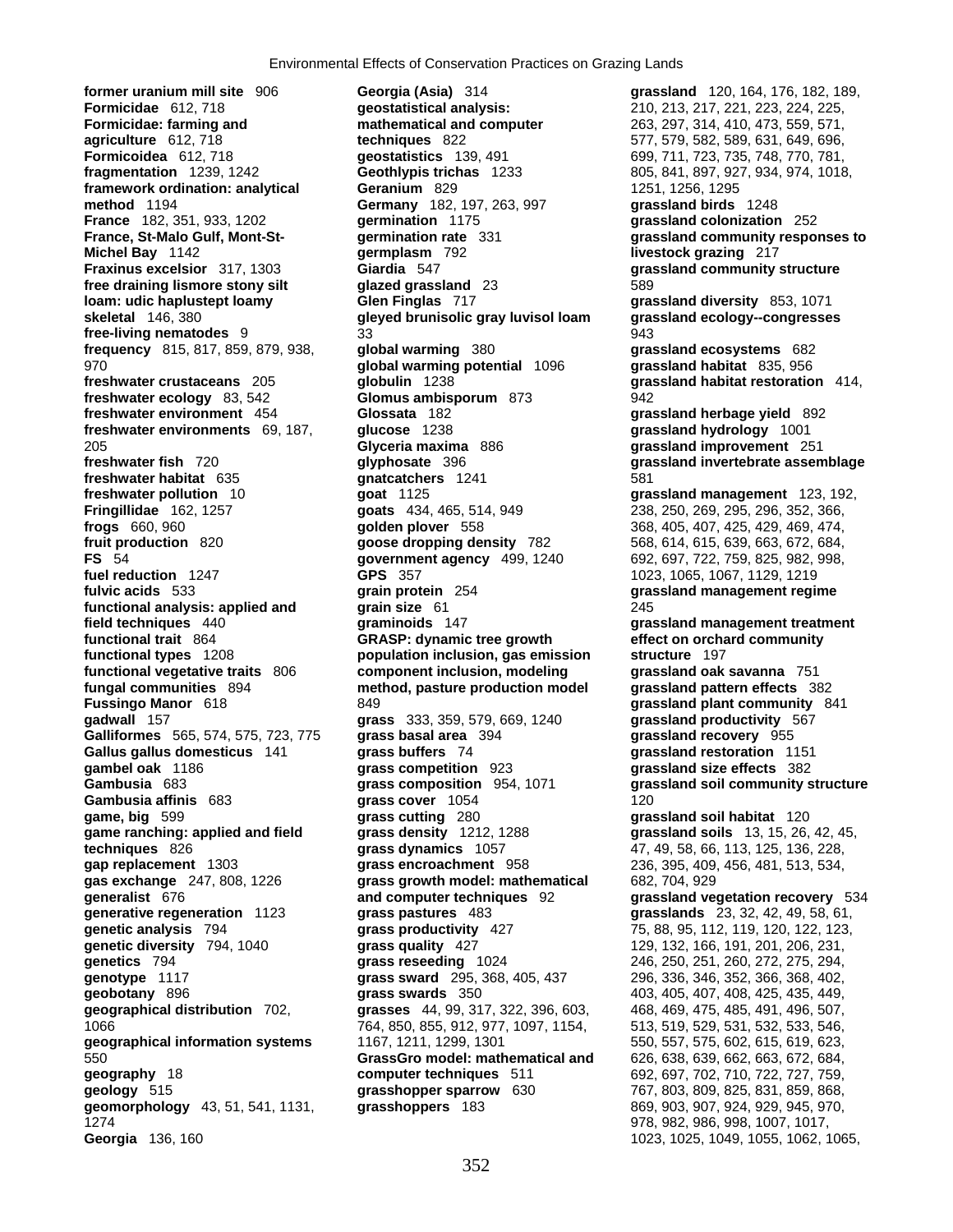**grasslands (contd.)** 1066, 1067, 573, 576, 577, 585, 590, 591, 595, **grazing conditions** 92 1082, 1086, 1100, 1119, 1129, 1134, 599, 600, 603, 604, 605, 606, 607, **grazing control** 1215 1164, 1177, 1198, 1203, 1210, 1219, 609, 611, 615, 619, 623, 627, 630, **grazing dairy cow excreted**  1229, 1258, 1289 631, 638, 639, 640, 642, 643, 647, **nitrogen deposition: environmental grasslands--congresses** 943 651, 652, 657, 662, 663, 665, 666, **impacts** 92 **grasslands: habitat** 315, 693 668, 671, 672, 673, 675, 683, 684, **grazing date** 284 **grasslands: habitat** 315, 693 668, 671, 672, 673, 675, 683, 684, **grasslands--management--** 688, 689, 690, 692, 697, 700, 701, **grazing density** 131 **congresses** 943 702, 704, 707, 713, 719, 720, 722, **grazing disturbance** 280 **grasslands species diversity** 1042 724, 725, 727, 729, 737, 741, 744, **grazing dominated rangeland grassy semi arid shrubland** 1015 751, 757, 760, 764, 766, 767, 768, **system** 981 **grassy woodland** 910 769, 771, 774, 777, 779, 780, 786, **grazing duration** 465 **grassy woodland remnants** 1250 792, 794, 797, 798, 799, 801, 803, **grazing: economics, management gravimetric soil moisture** 38 804, 807, 808, 813, 814, 817, 819, **method, practicability, regulations grazed and ungrazed grassland** 825, 827, 828, 829, 830, 833, 834, 261 1256 835, 836, 840, 843, 845, 848, 849, **grazing effect** 235, 295, 400, 1288 **grazed and ungrazed grassland** 850, 851, 853, 854, 858, 859, 861, **grazing effects** 194, 292, 298, 299, **communities** 1256 866, 867, 868, 871, 873, 874, 879, 367, 501, 596, 622, 876, 1001, 1007, **grazed cropland** 12 881, 882, 886, 887, 888, 893, 898, 1141, 1208 **grazed dairy pasture** 50 899, 900, 902, 903, 904, 907, 911, **grazing effects: microclimate, plant grazed dairy pasture systems** 146 915, 924, 925, 929, 932, 933, 936, **cover, soil** 964 **grazed dairy pastures** 372 937, 939, 941, 944, 945, 950, 951, **grazing effects on grassland grazed farmland: habitat** 212 952, 955, 956, 957, 958, 961, 963, **communities** 217 **grazed grassland** 81, 94, 1284 965, 966, 970, 973, 978, 981, 982, **grazing enclosures** 993 **grazed grasslands** 843 985, 986, 987, 990, 991, 992, 994, **grazing--environmental aspects- grazed landscape** 168 996, 998, 1000, 1001, 1003, 1007, **Oregon** 543 **grazed mixed grass prairie** 470 1008, 1009, 1010, 1011, 1012, 1013, **grazing---environmental aspects-- grazed paddock** 146 1014, 1017, 1018, 1019, 1021, 1023, **United States** 980 **grazed pasture** 114 1025, 1026, 1027, 1029, 1030, 1032, **grazing exclosure** 920 **grazed pasture systems** 380 1033, 1038, 1039, 1040, 1043, 1044, **grazing exclusion** 878, 880, 908, **grazed permanent pasture** 329 1047, 1048, 1049, 1053, 1055, 1058, 967, 1153 **grazed semiarid rangeland:** 1060, 1061, 1062, 1065, 1067, 1068, **grazing exclusion effect** 906 **greenhouse gas source** 849 1077, 1080, 1081, 1082, 1086, 1087, **grazing exclusion: plant grazed western wheatgrass stand** 1089, 1091, 1092, 1093, 1097, 1098, **community structure** 935 470 1099, 1100, 1104, 1112, 1113, 1117, **grazing exclusion: restoration grazed woodlands: dynamics,** 1119, 1120, 1121, 1122, 1129, 1133, **strategy** 862 **greenhouse gas emissions** 849 1134, 1136, 1137, 1140, 1142, 1143, **grazing frequency effects** 382 **grazer** 265, 345, 1220 1144, 1146, 1151, 1152, 1154, 1157, **grazing gradients** 820 **grazing** 1, 6, 7, 8, 10, 11, 13, 15, 16, 1158, 1159, 1160, 1161, 1162, 1165, **grazing habitat deterioration** 698 17, 18, 19, 20, 22, 23, 25, 26, 27, 28, 1168, 1172, 1173, 1174, 1177, 1182, **grazing herbage mass** 372 29, 31, 32, 34, 36, 41, 42, 43, 44, 45, 1193, 1194, 1198, 1200, 1202, 1204, **grazing heterogeneity: vegetation**  47, 49, 51, 52, 55, 56, 58, 62, 66, 70, 1205, 1209, 1210, 1213, 1214, 1218, **response** 1147 75, 76, 77, 85, 88, 89, 93, 95, 96, 1219, 1220, 1221, 1222, 1223, 1224, **grazing history** 1085 117, 118, 119, 121, 122, 123, 125, 1242, 1243, 1250, 1253, 1254, 1257, **grazing impact** 83, 181, 238, 451, 128, 129, 132, 136, 140, 141, 144, 1258, 1266, 1267, 1269, 1270, 1271, 489, 490, 795, 931, 1069, 1109 149, 153, 155, 157, 160, 162, 177, 1274, 1275, 1276, 1277, 1278, 1279, **grazing impact on grassland plant**  179, 185, 187, 189, 190, 192, 201, 1287, 1289, 1290, 1291, 1294, 1296, **community** 841 231, 232, 234, 239, 241, 242, 245, **grazing abandonment** 864 841 246, 248, 250, 252, 253, 256, 257, **grazing and burning effects and grazing impact on small**  258, 259, 260, 266, 268, 272, 273, **conservation implications** 1246 **mammalian population size** 699 274, 275, 276, 277, 289, 290, 291, **grazing and burning effects on grazing impacts** 78, 633, 686, 811 294, 296, 302, 312, 316, 320, 321, **terrestrial communities** 322, 323, 328, 336, 345, 346, 352, **implications** 1246 **grazing intensities** 1084 356, 357, 358, 366, 368, 371, 373, **grazing and burning effects on grazing intensity** 52, 79, 86, 97, 98, 377, 383, 385, 386, 389, 391, 392, **terrestrial taxa and conservation** 112, 161, 163, 166, 180, 186, 194, 394, 395, 396, 402, 403, 405, 406, **implications** 1246 226, 228, 229, 237, 247, 256, 276, 407, 408, 414, 422, 432, 435, 437, **grazing animal** 1079 279, 281, 288, 302, 317, 321, 322, 442, 444, 446, 448, 449, 453, 454, **grazing: applied and field** 333, 339, 351, 388, 405, 415, 447, 456, 457, 461, 462, 464, 468, 474, **techniques** 864 469, 476, 478, 479, 481, 502, 504, 475, 476, 481, 482, 486, 487, 488, **grazing behavior** 204, 283, 492, 508, 509, 514, 519, 533, 540, 609, 494, 495, 496, 502, 506, 507, 510, 968, 1245 610, 614, 618, 633, 655, 657, 672, 513, 515, 519, 520, 521, 522, 524, **grazing behaviour** 550, 638, 705 693, 702, 710, 722, 750, 799, 812, 525, 526, 528, 529, 531, 532, 533, **grazing capacity** 875 816, 821, 826, 831, 851, 854, 855,

538, 541, 542, 546, 550, 551, 552, **grazing cessation** 404, 439, 1156, 555, 558, 560, 563, 564, 569, 572, 1195

100, 102, 103, 106, 109, 111, 113, 1225, 1226, 1230, 1235, 1239, 1241, **grazing---Idaho---management** 484 202, 205, 206, 208, 210, 211, 222, 1299, 1301 **grazing impact on plant community**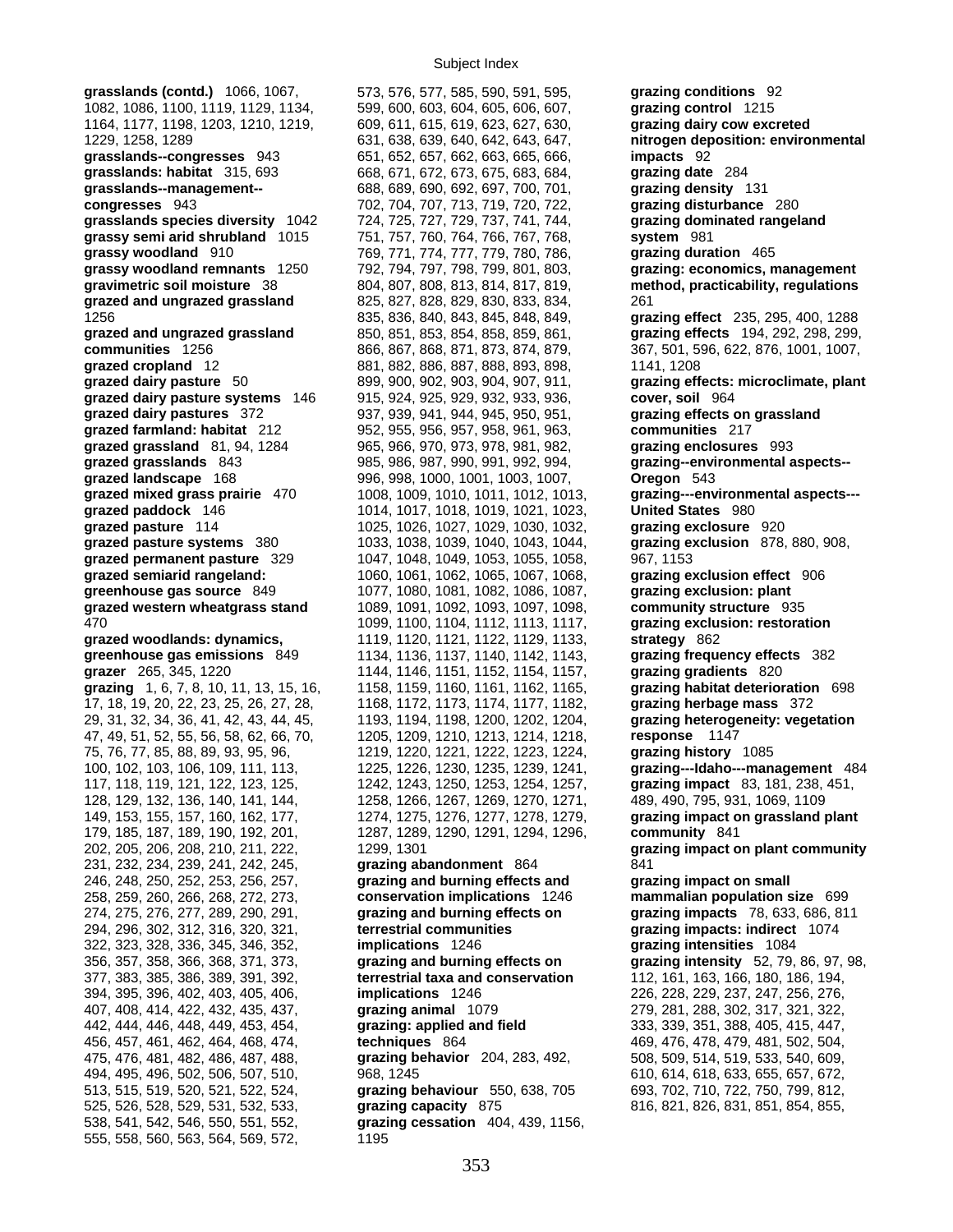**grazing intensity (contd.)** 881, 892, **grazing regime** 440, 568, 584, 674, **groundwater contamination** 95, 903, 912, 919, 939, 940, 945, 951, 784, 1208 152 963, 970, 972, 973, 974, 977, 979, **grazing regimes** 382, 1034, 1247 **groundwater level** 198 983, 985, 987, 997, 1002, **grazing relationships** 1216 **groundwater levels** 94 **grazing intensity (contd.)** 1005, **grazing removal** 1179 **groundwater pollution** 3, 54 1006, 1008, 1009, 1010, 1016, 1023, **grazing resilience** 981 **groundwater pollution: non point**  1056, 1057, 1087, 1102, 1104, 1112, **grazing response** 1145 **source** 151 1114, 1116, 1132, 1139, 1141, 1150, **grazing responses** 773, 806 **groundwater recharge** 30, 476 1158, 1164, 1167, 1174, 1183, 1191, **grazing rotation method: applied growing point density** 287 1210, 1218, 1219, 1222, 1258, 1275, **and field techniques** 35 **growing points** 267 1291 **grazing season** 1092 **growing season** 318, 791, 1069 **grazing intensity: conservation grazing season extension model: growth** 44, 359, 622, 805, 844, 947, **implications** 708 **mathematical and computer** 989, 1267 **grazing intensity effects** 382 **techniques** 68 **growth damage** 467 **grazing intensity effects and grazing seasons** 38 **growth disturbance** 1285 **conservation implications** 263 **grazing: soil nitrogen relations growth form** 235 **grazing intensity effects on** 311 **growth forms** 1074 **community ecology** 263 **grazing strategies** 1015, 1084 **growth rate** 265, 405, 1298 **grazing intensity effects on grazing strategy** 1045 **growth rates** 44 **community ecology and grazing system** 101, 754, 1031 **Grus americana** 601 **conservation implications** 263 **grazing system interaction: Grus canadensis** 601 **grazing intensity influences and concentrate level, milk yield, sward Grus canadensis tabida** 625 **conservation implications** 263 **height** 262 **guidelines** 341, 352, 997 **grazing lands** 756, 872 **grazing system: rotational, season guild composition** 404 **grazing livestock breed and long** 731 **guild recovery** 408 **stocking rate** 182 **grazing systems** 52, 71, 108, 130, **guild structure** 584 **grazing livestock breed and** 228, 251, 272, 276, 284, 294, 312, **gymnosperms** 1273 **stocking rate relationship** 182 346, 395, 429, 437, 443, 485, 519, **gypsum** 234 **grazing management** 30, 60, 64, 533, 672, 705, 759, 809, 859, 868, **H flume** 62 91, 107, 124, 139, 166, 188, 207, 903, 945, 970, 978, 982, 986, 1007, **habitat** 120, 159, 176, 182, 189, 229, 243, 244, 249, 266, 275, 289, 1023, 1040, 1044, 1086, 1129, 1177, 197, 210, 213, 217, 221, 223, 224, 293, 296, 300, 315, 340, 341, 351, 1210, 1275 225, 263, 297, 314, 370, 410, 559, 363, 387, 398, 423, 439, 516, 549, **grazing systems: dairy farms,** 565, 571, 577, 579, 582, 588, 589, 562, 633, 646, 678, 789, 797, 805, **economic aspects, environmental** 603, 612, 618, 625, 628, 631, 635, 812, 981, 999, 1004, 1036, 1040, **aspects** 5 652, 660, 664, 667, 668, 671, 676, 1046, 1061, 1063, 1071, 1075, 1106, **grazing time** 1275 681, 696, 699, 706, 711, 718, 723, 1150, 1176, 1178, 1208, 1277 **grazing timing** 1037, 1070 735, 748, 768, 770, 778, 781, 783, **grazing management: applied and grazing tolerance** 155, 1117 785, 833, 841, 897, 917, 927, 934, **field techniques** 196, 313, 365, **grazing treatment: applied and field** 958, 1128, 1241, 1246, 1251, 1255, 811, 844, 847, 910, 1035, 1045, 1184 **techniques** 942 1256, 1257, 1264 **grazing management: botanical grazing treatments: rotational habitat alterations** 162, 551, 558, **composition effects, management grazed, ungrazed** 108 569, 572, 590, 595, 603, 607, 611, **method** 304 **Great Basin** 542 630, 640, 652, 656, 662, 673, 675, **grazing management effects** 372 **Great Plains** 552, 1025 683, 701, 760, 767, 780, 936, 1122, **grazing management: management Great Plains, USA** 38 1257 **method** 273, 308, 804 **greater golden-plover** 558 **habitat change** 577, 679 **grazing management prescriptions green** 213 **habitat changes** 701 1164 **greenhouse gas emissions** 411 **habitat characteristics** 633 **grazing management strategies greenhouse gas inventory** 380 **habitat colonization** 197 379, 504 **grey cuckoo** 558 **habitat composition** 194 **grazing management systems** 108 **grey partridge** 558 **habitat conservation benefit** 785 **grazing--Oregon** 1124 **grid based model: life history, plant habitat conservation benefit of grazing pasture** 473 **biomass production, resource alternative livestock grazing grazing pastures** 679 **competition** 1147 **strategies** 785 **grazing patch dynamics** 847 **ground** 216 **habitat creation** 414 **grazing period** 331, 845 **ground active taxa** 1246 **habitat degradation** 490, 876, **grazing period length** 134 **ground cover** 281, 394, 483, 523, 1106, 1220, 1250 **grazing pressure** 172, 194, 214, 638, 639, 750, 840, 908, 921, 1003, **habitat: description** 675 354, 393, 471, 530, 613, 678, 872, 1192, 1229 **habitat destruction** 160, 754, 774, 909, 954, 1135 **ground disturbance** 784 925, 1235 **grazing pressure influence** 499 **ground foraging birds** 1250 **habitat deterioration: nesting, grazing pressure management ground-nesting birds** 577 **wintering** 211 730 **ground vegetation** 149, 226, 375, **habitat disturbance** 644, 701, 752 **grazing recovery exclosure** 567 468 **habitat disturbance [fire]** 601 **grazing reduction: applied and field ground water** 3, 54 **habitat diversification** 252

**techniques** 167 **groundwater** 8, 115, 152, 320 **habitat exploitation** 1256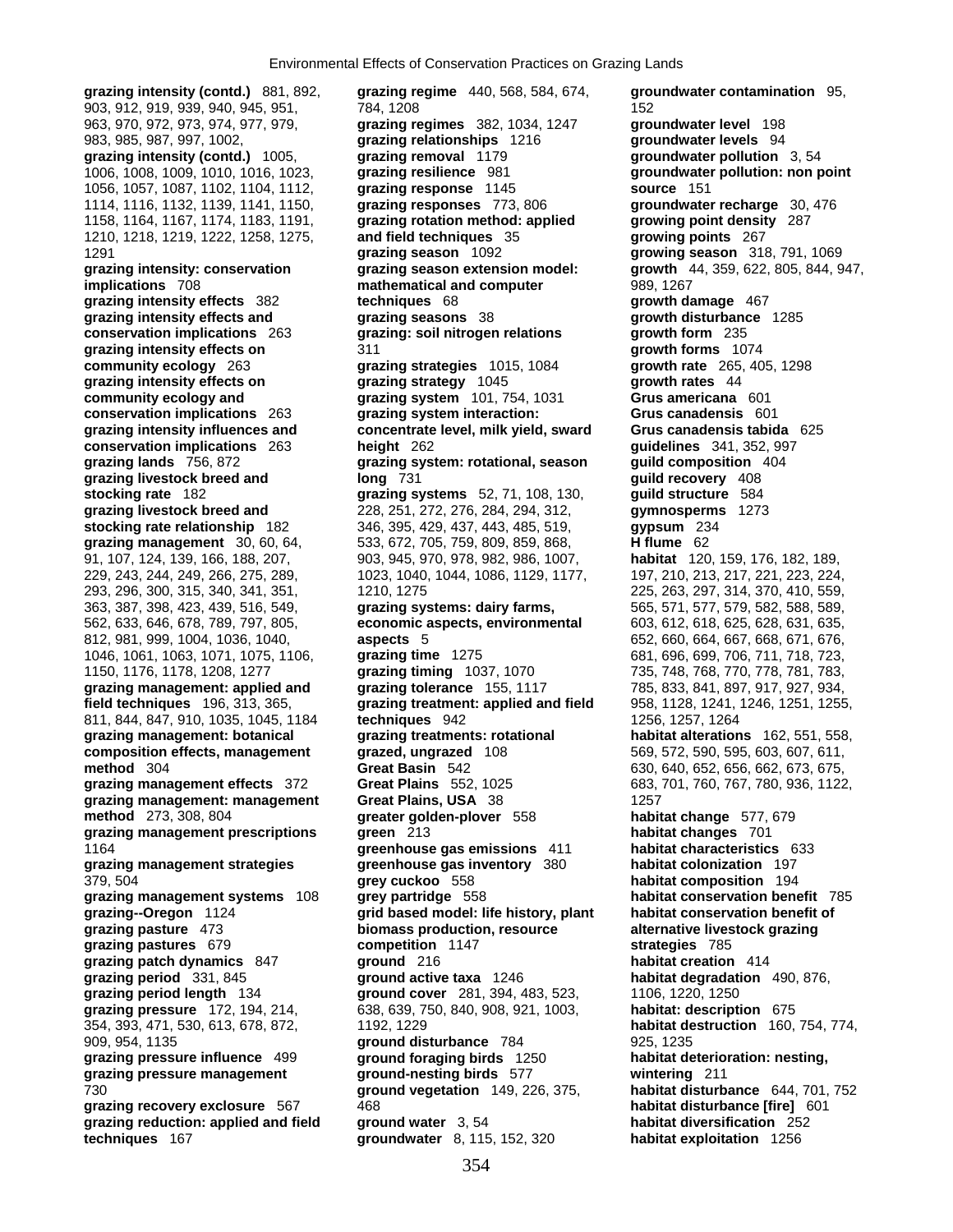**habitat fragmentation** 831 **techniques** 115 **high altitude** 978 **habitat management and nutrient heather moorlands: habitat** 204 **availability relationships** 410 **heathland** 711 **habitat use** 174, 557, 558, 575, 595, **herbage production** 146 **haying: applied and field Hidalgo County** 897 **Hymenoptera** 612, 718

**habitat improvement** 157, 488, **haying: management method** 710 **high country** 127, 277 506, 1038 **haymaking** 474 **high fertility high stocking density habitat improvement (biological) hazard assessment** 54 **grazing systems** 115 666, 1205 **head** 726 **high flow** 56 **habitat management** 159, 181, 213, **health hazards** 66 **high intensity grazing** 1015 222, 263, 565, 612, 642, 651, 678, **health risk** 4 **highlands** 16, 98, 125, 239, 406, 679, 711, 716, 723, 732, 755, 771, **heat** 1005 850, 872, 966, 1102 781, 785, 1097, 1128, 1246, 1251, **heat sums** 428, 776 **Highlands County** 225 1255 **heather moorland: habitat** 594 **hill grasslands** 251 **availability relationships** 410 **heathland** 711 **historic livestock grazing** 920 **habitat management aspects** 781 **heathland management** 995 **historical environmental conditions habitat management by short heathland vegetation** 345 596 **duration grazing** 781 **heathlands** 202, 697 **historical records** 773 **habitat modification** 664 **heavily grazed areas** 633 **history** 599, 798, 813, 1275 **habitat mosaics** 266, 596 **heavy grazing regime** 567 **Hol Municipality** 223, 224 **habitat occupancy** 614 **heavy rotational grazing** 1120 **holly** 1300 **habitat preference** 198, 314 **heifers** 388, 437, 939 **home-range** 579, 645, 652, 668 **habitat preferences** 207, 686 **height** 166, 226, 351, 531, 610, 952 **home range size** 606, 645, 659 **habitat profiles** 773 **helminths** 120, 225 **home range size relationships** 645 **habitat protection** 790 **Hemarthria altissima** 305 **hoof action** 462, 815 **habitat quality** 585, 633, 646, 678 **hemicellulose** 388 **hoof impact** 450 **habitat quality: degradation** 1254 **Hemiptera: farming and agriculture hoof print** 815 **habitat reconstruction** 856 217, 224 **Hordeum hystrix** 947 **habitat recovery** 677 **hemipterans true bugs** 217, 263 **Hordeum leporinum** 947<br>**habitat rehabilitation** 1106 **herb layer production** 1094 **Hordeum spontaneum** 8 **herb layer production** 1094 **herb layer production** 1094 **habitat relationships** 214, 575, **herbaceous canopy cover** 863 **Hordeum vulgare** 478 665, 675, 1042 **herbaceous community** 1033 **A horizons** 77, 1114 **habitat requirements** 773 **herbaceous plants** 1132 **horned lark** 630 **habitat restoration** 220, 1106 **herbaceous production** 876, 916 **horse** 780, 928, 1170 **habitat restoration: applied and herbage** 425, 437 **horses** 317, 807, 933, 1014, 1021, **field techniques** 942 **herbage accumulation** 286, 361, 1102 **habitat selection** 202, 233, 614, 362 **host** 155 679, 757 **herbage consumption** 305 **host parasite interaction** 172 **habitat structure** 614, 740 **herbage content** 416 **Howard & Pike Counties** 1238 **habitat suitability** 576 **herbage dry matter production** 27 **human activity** 790, 1002 **habitat transformation** 211 **herbage growth** 421 **human disturbance** 796, 1269 **habitat type** 192 **herbage mass** 298, 299 **human impact** 931, 1179, 1269 602, 603, 607, 626, 652, 668, 673, **herbage quality** 331, 904 1235, 1238 701, 730, 760, 782, 1042, 1238, 1257 **herbage yield** 295 **humic acids** 533 **habitat use in relation to cattle herbicide** 327, 824 **humicsubstances** 533 **grazing** 579 **herbicides** 289 **humid tropical environments** 83 **habitat utilization** 176, 197, 314, **herbivore** 367, 570, 1220 **humid zones** 234 579, 783 **herbivore conservation** 1300 **hump backed models** 1108 **habitat variability** 1245 **herbivore grassland dynamics Humpty Dumpty model** 1131 **habitat variables** 686 **interaction: dung deposition, Figures** Hungary 571 **habitat variegation** 1033 **herbage removal, trampling** 417 **hunting** 599 **habitats** 161, 199, 231, 364, 509, **herbivore grazing** 1259 **hunting lease** 588 555, 560, 605, 609, 692, 702, 713, **herbivore species** 300 **hydraulic conductivity** 6, 33, 40, 741, 744, 764, 766, 779, 990, 1043, **herbivores** 157, 725, 871, 902, 70 1091, 1194, 1205, 1239, 1242 1141, 1142 **hydraulic properties** 1001 **Hagerstown silt loam soil: fine, herbivory** 492, 844, 889, 894, 968, **hydraulics** 47, 1225 **mesic typic hapludalf, mixed** 36 1004, 1074, 1077, 1108, 1179, 1295 **Hydrochaeridae** 703 **Halimione portulacoides** 1202 **herd composition** 445 **Hydrochaeris hydrochaeris halophytes** 957, 997, 1142, 1202 **herding** 845 **(Hydrochaeridae): farming and Hampshire** 159 **herds** 1018 **agriculture** 703 **Haplopappus tenuisectus** 1146 **herpetofauna** 175 **hydroelectric development** 147 **hardsetting** 21 **Hesperostipa comata** 247, 456, **hydrologic models** 63, 93 **hawthorn** 1303 865, 1016 **hydrological transport** 4 **hay** 62, 211 **Heterogamia syriaca** 570 **hydrology** 447, 464, 472, 487, 502, **hay cutting: management method Heteromyidae** 714, 758 520, 524, 726, 814, 867, 1001, 1067 252 **Heteroneura** 182 **Hymenoclea** 638 **Heteropogon contortus** 481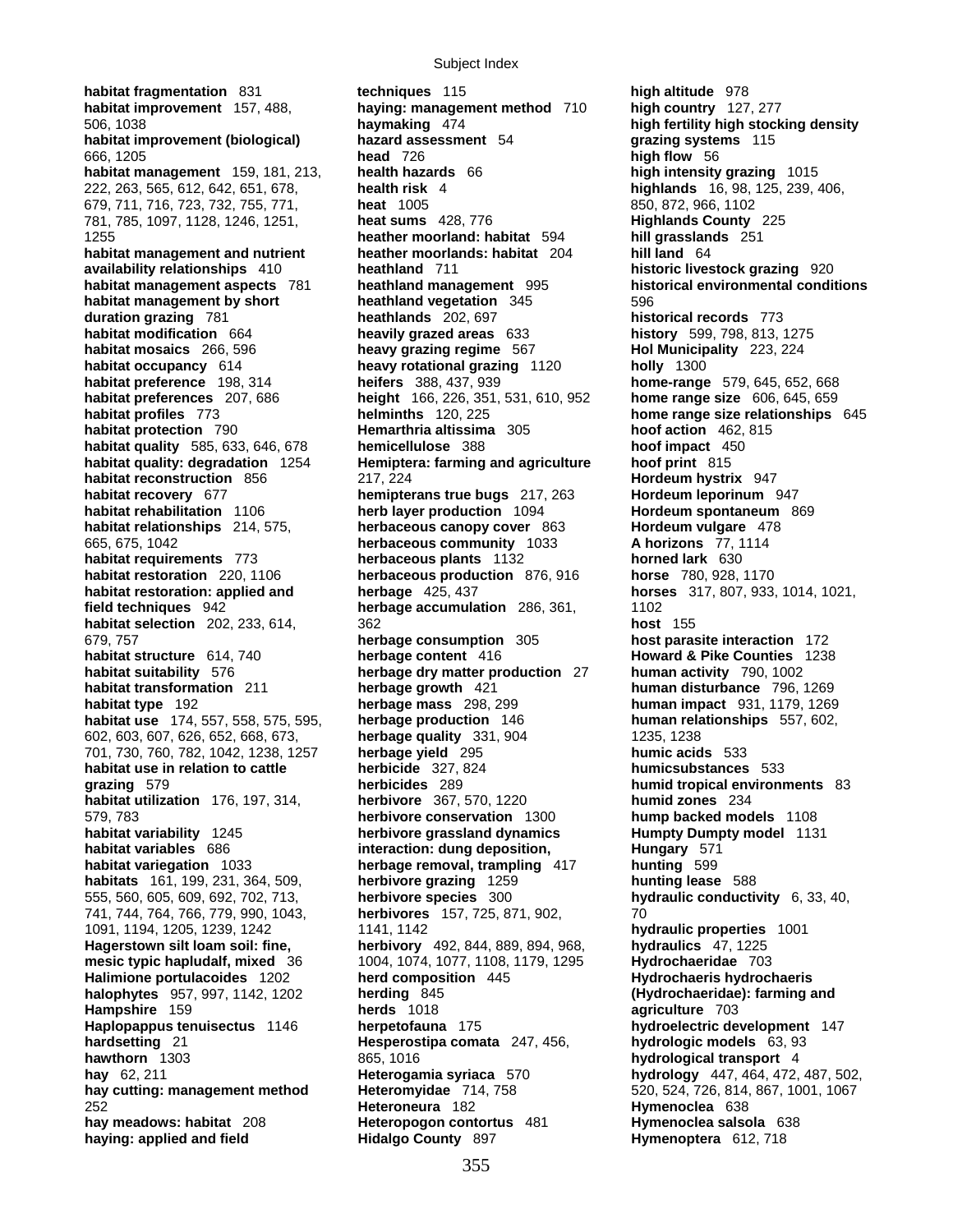**hymenopterans** 263, 612, 718 **insects** 159, 182, 197, 210, 217, **Iowa** 419 **Iceland** 279 221, 224, 263, 314, 571, 589, 612, **Iowa and Lafayette Counties** 213 **Icteria virens** 1233 718, 770, 917, 1243 **Irish Republic** 42 **Idaho** 555, 572, 635, 640, 749, 770, **insulation** 1074 **iron** 71 851, 884, 937, 1010, 1138, 1167, **intake** 272 **irrigated conditions** 290, 405 1201, 1244, 1281 **integrated pest management** 155, **irrigated pastures** 130 **image analysis: imaging and** 156 **irrigation** 52, 149, 933 microscopy techniques, laboratory integrated pest management **irrigation:** applied and field **techniques** 137 **strategies** 1148 **techniques** 313, 408 **imaging spectroscopy: laboratory** integrated rural policies 835 **irrigation regime** 784 **irrigation regime** 784 **irrigation islands** 157, 161 **techniques, spectrum analysis intensification** 407 **techniques** 822 **intensified grassland** 241 **isolation** 1242<br> **intensive grazing systems** 390 **intensive draging systems** 390 **israel** 991, 992, 1150 **immobilization** 1072 **intensive livestock farming** 152, **Italy** 182, 239 **impact of agriculture** 454 **199 Italy and United Kingdom** 182 **impact of forestry or agriculture intensive livestock grazing** 1117 **itinerary** 845 **intensively grazed dairy pastures impact of grazing** 841 221 **Jackson County** 778 **impact of sheep grazing** 667 **intensively grazed dairy pastures: junco** 1235 **impact of sheep grazing on soil subsurface drainage** 148 **Junco hyemalis** 1235 **fauna** 667 **intensively grazed meadow** 530 **Juncus effusus** 205, 420 **impact on habitat** 699, 841, 934, **intensively grazed pastures** 221 **june bug** 658 1264 **inter seasonal rainfall variation juniper** 1257 **impermeable** 537 **interactions 600 Jutland** 210<br> **implications for fawn hiding cover interactions with man: juvenile development** 686 implications for fawn hiding cover interactions with man: **and forb availability on rangeland conservation measures** 675 **kangaroo** 846 783 **intercropping** 419 **Kansas** 699, 879, 979 **implications of ecology and intermediate disturbance** 993 **Kansas Army Ammunition Plant reproduction** 213 **intermittent cattle grazing** 1262 1143 **important species changes** 711 **international livestock research Kansas: Geary County** 767 **improved exclosure placement institute** 499, 872 **Kansas: Riley County** 767 1131 **interrill erosion** 496, 502, 1224 **Karoo Basin** 797 344, 415, 425, 719, 816 **interspecies relations** 558, 575, 1015 **inceptisols** 47, 1296 665 **karst** 3, 54, 153 **incineration** 1205 **interspecies relationships** 640, **karstic environments** 3 **increaser decreaser species** 875 662, 729, 798, 1238, 1241, 1257 **Kendall's coefficient of India** 803, 1006 **interspecies relationships or concordance** 194 **indicator bacteria** 454 **intraspecies relationships** 1238 **Kentucky** 144 **indicator species** 205, 702, 737, 794, 818, 855 **interspecific relations** 590, 752, **Kenya** 888 **indicators** 127, 153, 689 1097 **Indigofera** 888 **interspecific relationships** 886 **keystone herbivore removal** 1193 **indirect competition** 608 **interspecific variation** 846 **kidneys** 1238 **indirect effects** 204 **intestinal microorganisms** 468 **kikuyugrass paddock rotational individual species cover** 909 **introduced grasses** 517 **stocking** 134 **infestation level variation** 378 **introduced plants** 1075 **killdeer** 630 **infiltration** 44, 47, 65, 485, 486, **introduced species** 882, 983, 1172 **King Ranch** 645 487, 867, 1003, 1216, 1223, 1230 **introduced species sowing: field Klydeso Bird Reserve** 748 **infiltration (hydrology)** 514 **method, pasture management Kobresia pygmaea** 978 **infiltration rate** 44, 133 **method** 393 **Koeleria pyramidata** 1107 **infiltration rates** 499 **introduced species systems** 443 **Koelerio-Corynephoretea** 1127 **injuries** 1267 **invasive species** 375 699 **input data errors** 108 **inverse power models** 252 **labor investment** 845 **insect** 709 **Invertebrata** 61, 187, 205, 217, 436 **laboratory conditions** 492 **insect control** 776 **Invertebrata: biomass** 635 **lack of management** 382 **insect pests** 702 **Invertebrata: farming and insect responses** 710 **agriculture** 1246 **Lagomorpha** 574 **Insecta** 159, 182, 197, 210, 217, **invertebrate conservation** 573 **lagoons** 515 221, 224, 263, 314, 571, 589, 612, **invertebrates** 120, 159, 164, 182, **lamb growth** 1027 718, 770, 1243 189, 197, 205, 210, 217, 221, 224, **lamb: meat product** 261 **insecticide** 155 225, 263, 297, 314, 410, 571, 589, **lambs** 279

**intensive grazing systems** 390 **IMPERIAL 208**<br> **Imperial 1208**<br> **Interactions** 600 **Juliand** 210 **inundation frequency** 1060 **Konza Prairie Biological Station** 1187, 1246 **computer software** 382

**Karoo veld: moribund, productivity insecticide application** 190 612, 635, 667, 718, 770, 917, 1050, **LAMOS: landscape modelling shell,**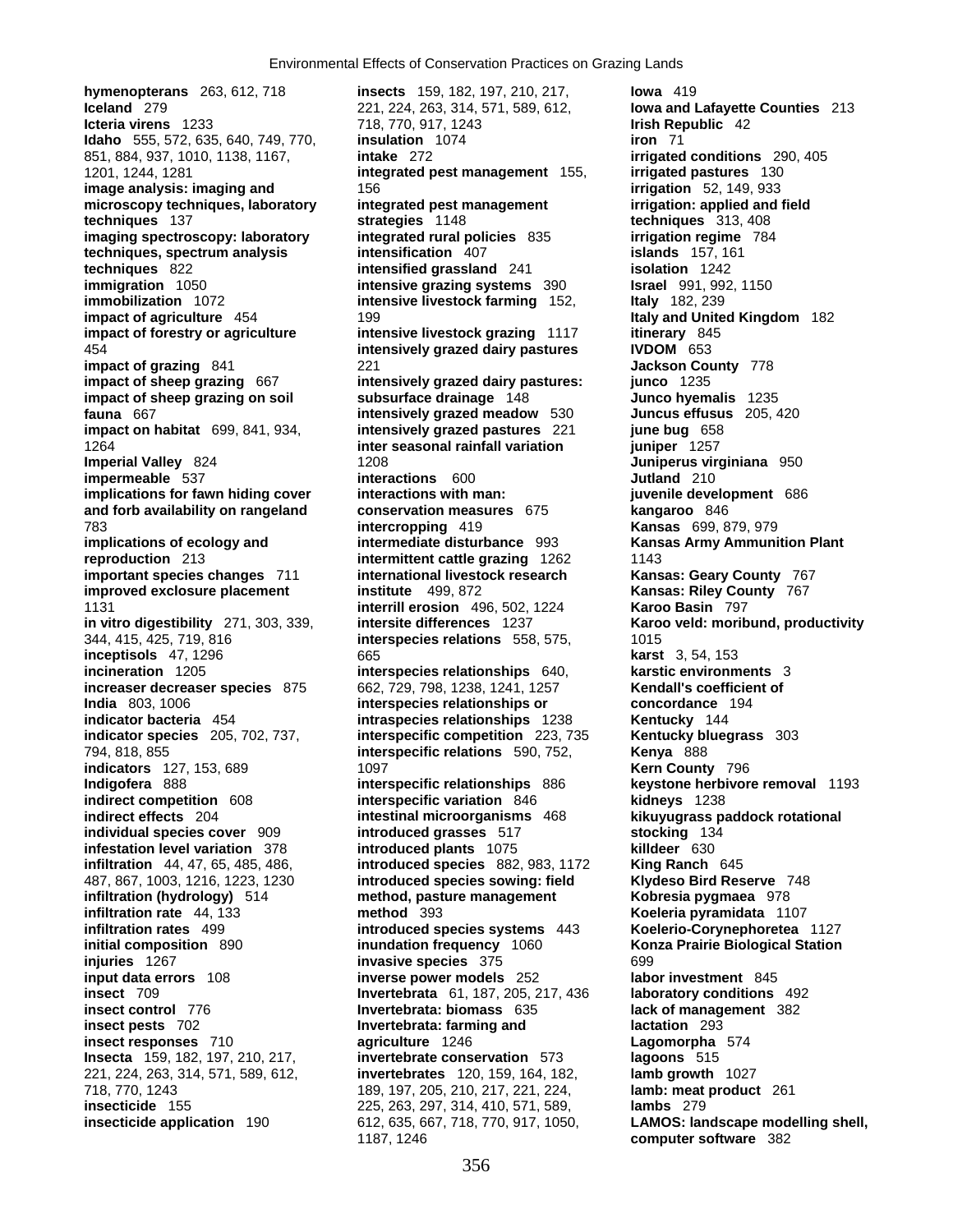**land abandonment** 214, 793 **landscape time layers: historical, list and effect of trampling by cattle land and freshwater zones** 120, **pre modern, present day** 382 159 159, 213, 217, 221, 225, 263, 571, **landscape types** 626 **literature review** 681, 723 579, 589, 645, 664, 681, 696, 699, **landscapes** 1019, 1066 **literature reviews** 402, 836, 990, 703, 711, 714, 716, 732, 735, 748, **lapwing** 558 1055, 1066, 1099, 1139, 1141, 1291, 770, 785, 841, 897, 917, 1234, 1251, **large drainage lysimeter: field** 1299 1256, 1264 **equipment** 36 **lithology** 1110 **land clearance** 71, 212, 395 **large scale cattle grazing** 314 **litter** 141, 1015, 1058, 1143 **land clearing** 1254 **large scale cattle grazing effects on litter accumulation** 492, 1151 **land degradation** 793, 797 **habitats and distributional litter biomass** 885, 1079 **land deterioration: uneven animal communities** 314 **litter cover** 315 **impact** 847 **large stock unit grazing days** 1015 **litter decomposition** 901 **land diversion** 1258 **larva** 155, 209 **litter depth** 811 **land (grass and pasture)** 23, 111, **larval density** 155 **litter extraction: applied and field**  141 **late season grazing: avian techniques** 1245 **land management** 173, 474, 515, **response** 554 **litter quality** 29 848, 888, 909, 933, 967, 1001, 1027, **leachates** 8 **litter removal** 971, 1151 1110, 1151, 1181 **leaching** 8, 66, 88, 95, 96, 97, 98, **little bluestem** 1058 **land management: applied and** 99, 128, 151, 152, 318, 336, 1003 **littoral zone** 786 **field techniques** 73, 280, 819 **leaf area** 405, 429, 442 **live mass gain** 1027 **land management practices** 1254 **leaf area index** 339, 808, 1024 **live trapping: monitoring method land productivity** 71, 1006 **leaf growth** 930 606 **land resources** 588 **leaf percentage** 427 **live-weight** 437 **land restoration** 1014 **leaf presence** 819 **live weight gain** 876 **land suitability** 1133 **leaves** 442, 1098, 1144 **livestock** 18, 19, 20, 26, 51, 53, 54, **land unit** 845 **legume based pasture** 353 183, 189, 203, 205, 316, 317, 337, **land use** 61, 69, 136, 194, 205, 264, **legume production** 353 444, 449, 464, 467, 469, 480, 487, 432, 436, 474, 477, 488, 515, 539, **legumes** 322, 360, 387, 405 493, 496, 502, 506, 515, 531, 537, 616, 623, 640, 644, 679, 693, 720, **lentic environment** 737 544, 563, 575, 590, 600, 601, 631, 752, 757, 822, 835, 918, 951, 1109, **lentic water** 635 643, 644, 647, 688, 701, 720, 741, 1257, 1271 **Lepidomeda mollispinis pratensis** 752, 774, 777, 827, 846, 848, 899, **land use change** 382, 451, 626 512 512 512 512 513, 913, 915, 925, 982, 1001, 1003, **land use changes** 229 **Lepidoptera** 182 1026, 1038, 1040, 1041, 1043, 1048, **land use effects** 82, 83 **lepidopterans** 182 1061, 1067, 1068, 1073, 1091, 1097, **land use: low intensity** 281 **Leporidae** 574 1137, 1146, 1154, 1158, 1168, 1173, **land use planning** 499 **Lepus californicus** 574 1182, 1198, 1225, 1241, 1257, 1270, **land use practice** 198 **lichen** 500 1274, 1275 **land zones** 176, 182, 197, 210, 223, **life cycle** 776, 882 **livestock biometeorology** 1226 224, 297, 314, 410, 557, 565, 582, **life cycle and development** 635 **livestock distribution** 116 602, 612, 618, 635, 667, 717, 718, **life form** 1282 **livestock effects** 1292 783, 927, 934, 1128, 1187, 1235, **life forms** 974 **livestock exclosure** 751 1238, 1246, 1255 **life history** 805 **livestock exclusion** 14, 102, 505 **landbirds** 1115 **life history guild** 811 **livestock fanning system** 674 **landform management** 229 **life history traits** 806, 843, 1092 **livestock farming** 1044 **Landsat imagery** 500 **light** 1162 **livestock farming: applied and field Landsat TM imagery data** 626 **light effects** 886 **techniques** 1031 **landscape** 1040 **light grazing regime** 567 **livestock feeding** 1006 **landscape ecology** 835, 853, 968, **light requirements** 382 **livestock grazing** 110, 175, 215, 1003 **light rotational grazing** 1120 449, 586, 629, 633, 634, 637, 661, **landscape management** 822 **lignin** 533 677, 681, 688, 703, 706, 711, 718, **landscape model: mathematical Limburg Nature Reserve** 197 740, 770, 782, 796, 857, 863, 897, **and computer techniques** 382 **lime** 303, 360, 361, 362 908, 923, 926, 1149, 1173, 1178, **landscape modelling: mathematical limestone karst system** 4 1232, 1236, 1251, 1252, 1257, 1273 **and computer techniques** 382 **limestone pavement** 400 **livestock grazing control related to landscape pattern effects** 382 **liming** 15, 113, 125 **brood parasite associations** 1234 **landscape position: backslope, limited fertilization** 1033 **livestock grazing: disturbance summit, toeslope** 423 **limited ryegrass grazing** 379 **factor** 1105 **landscape scale** 266, 693 **limnic habitat** 198 **livestock grazing effect** 718 **landscape scale experiment** 223 **Limosa limosa** 675 **livestock grazing effect on foraging landscape scale habitat diversity by Linn County 189 6 703 703** 266 **linyphiid spider** 190 **livestock grazing effects** 635, 728, **landscape scale modeling:** Linyphiidae 164 1272 mathematical and computer **indully a liquid waste manuring: applied and builder and respect and respect on** 

**land** 23 **landscape structure** 1036 **Lissamphibia** 635 **Leersia hexandra** 941 56, 65, 99, 111, 121, 122, 133, 153,

**techniques** 1035 **field techniques** 417 **amphibian predator prey base** 635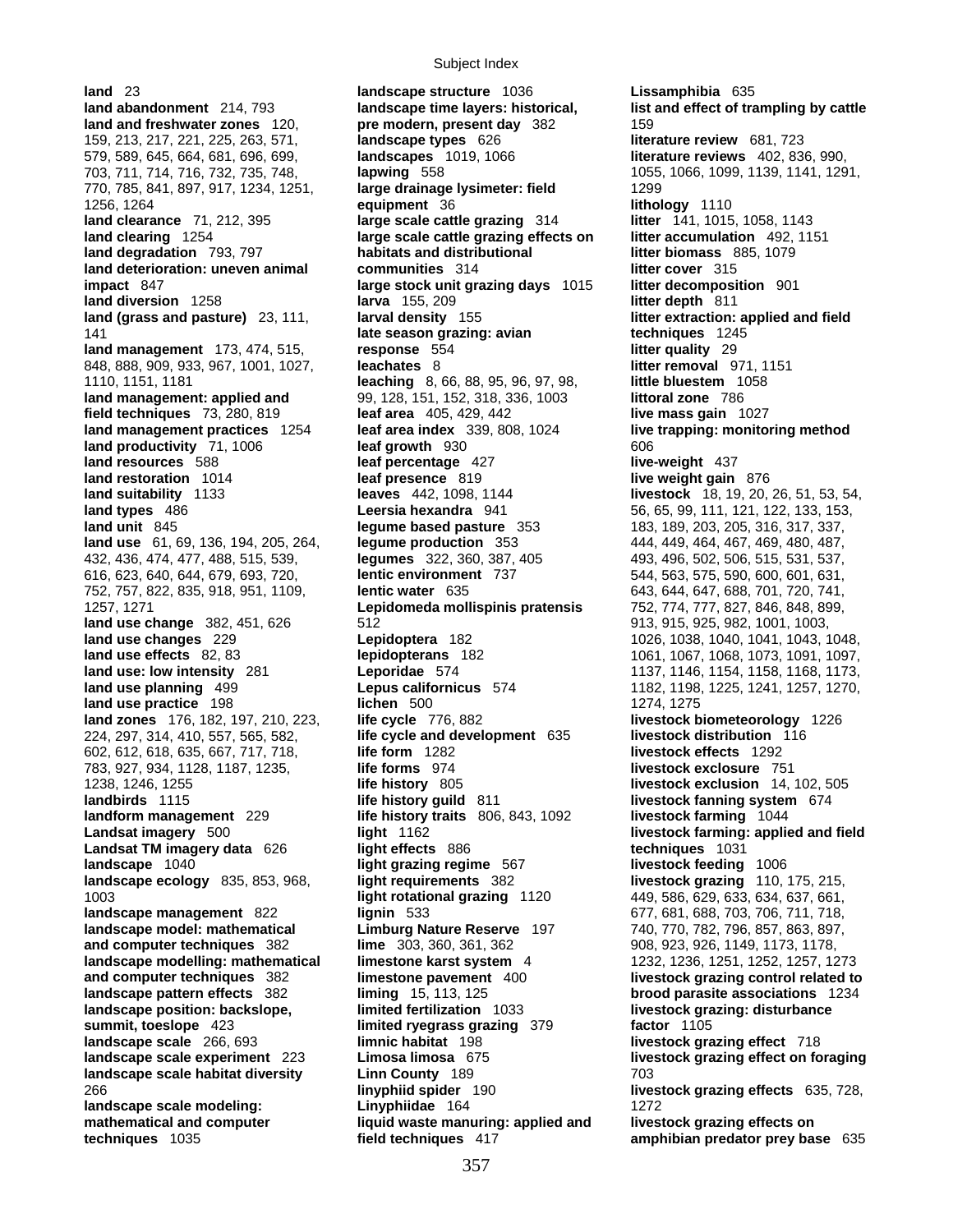**livestock grazing effects on prey Lolio-Cynosuretum madrean evergreen woodland base** 635 *plantaginetosum media* 438 **1221 livestock grazing exclusion** 714 **Lolium multiflorum** 86 **magellanic steppe** 1035 **livestock grazing exclusion effects Lolium perenne** 13, 84, 125, 256, **magnesium** 41, 71, 428, 513, 1080, 714 271, 306, 326, 360, 416, 420, 428 1136 **livestock grazing impact** 1096 **long term changes** 589 **magnetite** 513 **livestock grazing intensity** 660 **long term conservation** 1272 **Maireana** 957 **livestock grazing: plant community long term exclosure: applied and (malaria, avian (mesh)), parasitic structure influence, soil health field techniques** 795 **disease** 212 **influence, soil quality influence long term experiment** 1092 567 **long term experiments** 1214 **mallard duck** 558 **livestock grazing regime** 553 **long term grazing management: mammal** 628, 754 **livestock grazing removal** 1181 **applied and field techniques** 753 **Mammalia** 223, 574, 579, 618, 645, livestock grazing system **long term grazing [overgrazing]** 699, 703, 711, 714, 735, 748, 783, **recommendations for increasing**  $822$  **822 841, 897, 927, 934, 1128, 1187, nesting success** 732 **long term grazing study** 1070 1255, 1256, 1264 **livestock grazing systems effects long term protection** 920 **Mammalia: community structure on nesting success** 732 **long term research programs:** 1256 **livestock grazing use** 716 **development** 1131 **Mammalia: farming and agriculture livestock grazing use to improve long term study** 210 618, 748, 781, 785, 1255 **wildlife habitat** 716 **long term trends** 596 **mammalian grazing regimes livestock impacts on herbaceous long term vegetation changes comparison** 1187 **components of sagebrush habitat** 1060 **mammals** 223, 555, 565, 579, 618, 723 **losses from soil** 42, 66, 93, 97, 98, 640, 645, 651, 662, 665, 668, 699, **livestock industry** 31, 70, 188, 267, 112, 149, 236, 409, 474, 900, 1224 703, 711, 714, 735, 748, 766, 781, 138, 748, 766, 781, **Lostwood National Wildlife Refuge** 783, 785, 834, 841, 897, 927, 934, 387, 443 **Lostwood National Wildlife Refuge livestock (Mammalia): grazer** 1284 616 **616 1284 616 1294 1294, 1042, 1128, 1129, 1187**, 1255, **livestock management** 576, 1037, **lotic water** 635 1266, 1264, 1284 1069, 1109 **Lotus corniculatus** 396, 419 **man-induced effects** 61, 157, 175, **livestock management histories Lotus pedunculatus** 362 291, 449, 546, 660, 794 899 **Louisiana** 170, 185, 1224 **man made habitat** 176, 182, 197, **livestock management long term low density populations** 770 735, 1251 **influences** 1057 **low intensity cattle pasture** 198 **man made salt marsh** 1194 **livestock management regimes low intensity farming systems managed grasslands** 385 899 1152 **managed succession** 1260 **livestock production** 72, 340, 836, **low shrub** 664 **management** 143, 193, 366, 454, 1027, 1047, 1066 **lowland areas** 998 551, 569, 572, 651, 656, 660, 672, **livestock raising** 253 **lowland grassland** 176, 910 683, 722, 759, 780, 845, 889, 936, **livestock relationships** 558, 575, **lowland grassland agricultural** 1067, 1119, 1129 590, 603, 630, 640, 651, 652, 668, **management** 176 **management effects** 298, 299 673, 675, 760, 767, 994, 1042, 1257 **lowland grassland agricultural management history** 1199 **livestock (see also individual management effects on habitat use management implications** 204, **animals)** 53, 111, 1173, 1274 176 176 **livestock stocking rate** 999 **lowland grassland habitat use** 176 **management intensity** 220, 1033 **livestock systems** 211 **lowland grassland under management intensive grazing livestock trampling: grazing, soil agricultural management** 176 379 **resistance** 458 **lowland grassland use** 176 **management intensive versus liveweight** 352, 371 **lowland grasslands** 684 **extensive grazing** 82 **liveweight gain** 237, 279, 343, 388, **lowland heath** 345 **management objectives** 345 1165, 1291 211 **management planning** 88 **llama** 1020 **lowland rivers** 1254 **management practices** 585 **loam soils** 540 **lowland tussock grasssland** 953 **management regime** 1036, 1089 **local dispersal** 382 **lowland wet grassland** 568 **management responses** 252 **local extinction** 194 **lowlands** 1013 **management strategies** 880, 1245 **local extinctions** 1110 **lucerne** 405 **management strategy** 94, 916, **local grazing disturbance** 382 **lumber harvesting** 1237 1031, 1149 **local succession** 382 **Lupinus albicaulis** 1296 **management systems** 350 **localized stocking rate** 92 **lying** 173 **management type** 843 **locational effects** 1259 **lysimeter: field equipment** 146 **manganese** 71, 513 **lodgepole pine** 1231 **lysimeters** 128, 132 **Manitoba** 80 **loess grassland** 571 **macrofauna** 725 **manure** 19, 20, 55, 88, 128, 141, **loess grassland soil** 571 **macroinvertebrates** 205 381, 454, 872 **Logan County** 1256 **macropore flow** 76, 93 **manure management** 110 **logging**  $1247, 1275$  **macropores** 6, 40, 47 **manure management practices logging effects** 1296 **974** 

419, 432, 828, 983, 987, 992, 1068, **lowland neutral grasslands: habitat management options** 94, 385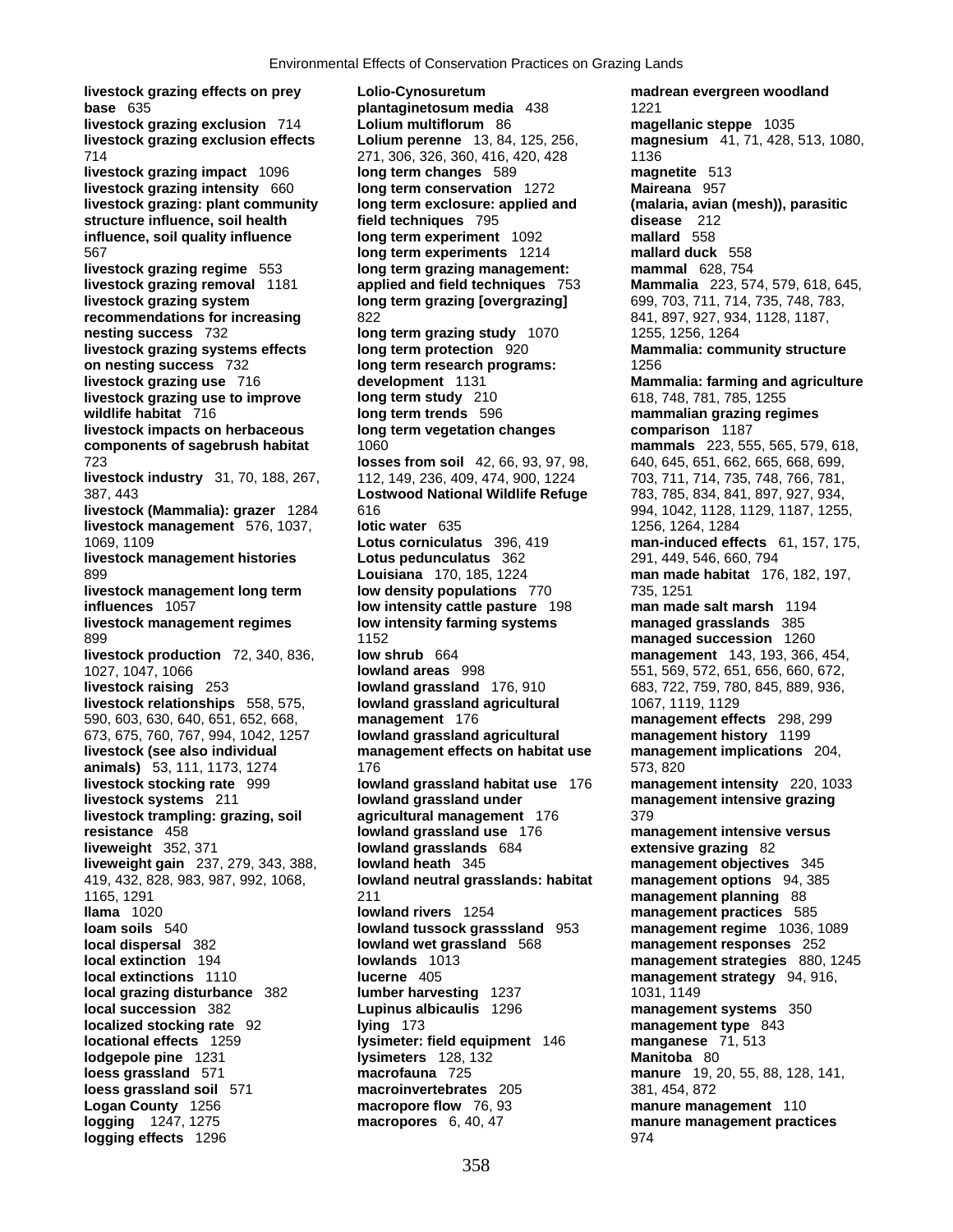**manure nitrogen evaluation routine Merriami's kangaroo rat** 796 **mineral fertilizers** 86 **model: manner model, mesa rangelands** 822 **mineral soils** 204 **mathematical and computer mesic grassland community mineral uptake** 34, 970 **marginal uplands** 186 **mesophytic calcareous dune minerals** 901 **marine pollution** 515 **grassland** 686 **mining** 542 **marking** 778 **mesotrophic grassland** 258, 259, **Minnesota** 396 **marsh flies** 833 1092 **Mississippi** 442 **marshes** 291, 688, 794, 886 **Messor spp.** 570 **Missouri** 189, 388, 1137 **marshland management** 621 **meta analyses** 1131 **mitigation** 147 **Maryland** 103 **meta analysis: analytical method mixed conifer forest: habitat** 1252 **mass transfer** 1226 **metabolizable energy** 415 **mixed-conifer rangelands** 1064 **maternal provisioning** 804 **meteorological parameters** 409 **mixed grass prairie** 107, 516 **mathematical model** 369, 381, 981, **methane** 257, 320 **mixed grass prairie: prescribe**  1022, 1192 **methane production** 320 **burned** 771 **mathematical modeling: method** 796 **mixed grass rangeland: habitat mathematical and computer methodology** 15, 437 999 **techniques** 280 **methods** 150 **mixed grazing** 346, 514, 594, 800, **mathematical models** 56, 1183 **methods and techniques** 219 1086 **mathematics and statistics** 409 **Mexico** 714, 735 **mixtures** 429 **matorral** 817 **model** 817 **model Mexico: Baja California Sur** 597 **matorral [shrubland]** 883 **mezofold** 571 **model errors** 108 **maturity stage** 351, 428 **micro habitat** 649 **mayflies** 725 **mayflies** 725 **microbe numbers** 107 **modeling** 536<br> **McCurtain County** 1238 **microbial activity** 113, 475 **modeling fram meadow** 180, 258, 259, 698, 922 **microbial biomass** 395 **models** 272, 431, 550 **meadow fescue** 303 **microbial carbon** 127 **models and simulations** 765 **meadow pipit** 558 **microbial contamination** 10, 54, **moderate grazing** 953 **meadows** 366, 675, 924, 1038 69, 109 69, 109 69, 109 **moderately grazed meadow** 530 **mean percentage cover: structural microbial pollution** 10 **moist tropical forest** 1094 **changes** 1078 **microbial population ecology** 1072 **moisture** 1170, 1199 **mean percentage height: structural microbiological analysis** 53 **moisture content** 355, 546 **changes** 1078 **microbiological characteristics Mojave Desert** 718 **mechanical brush treatment:** 530 **Mollisols** 76, 77, 533 **applied and field techniques** 908 **microclimate** 768 **Molothrus ater** 676, 789, 1257 **mechanical disturbance** 956 **microclimate alteration** 633 **Molothrus ater (Aves)** 1234 **Medicago** 792 **microclimates** 492 **Molothrus ater (Icteridae)** 785 **Medicago sativa** 152, 274, 289, **microdepressions** 462 **Mols Hills** 210 319, 343, 344, 396, 419 **microhabitat** 248 **Monachather paradoxa** 846 **Mediterranean climate** 991, 1150 **microhabitat moisture** 1054 **monitoring** 132, 515, 878, 1290 **mediterranean ecosystems** 835 **microhabitat preference** 1237 **monoculture** 517 **mediterranean grasslands** 1117, **microhabitat use** 606 **monosaccharides** 456 1134, 1219 **microhabitats** 633, 764 **Montana** 583, 608, 655, 665, 741, **mediterranean herbaceous micromounds** 462 841, 1026, 1097, 1102, 1128 **community** 1208 **microorganism** 1072 **montane grassland** 584 **Mediterranean plant community microorganisms** 13, 80, 475, 1226 **montane riparian system** 553 784 **microsite availability** 820 **moorhen** 558 **Mediterranean region** 990, 992 **microsite limitation** 252 **moorland** 558, 694 **Mediterranean sheep** 962 **microtopography index** 462 **moorlands** 186, 377, 769 **medium term changes** 1071 **farming and agriculture** 223 **morphological change** 870 **meeting paper** 198, 573, 856, 891 **Microtus ochrogaster** 767 **mortality** 375, 442, 582, 752, 776, **Melanoplus sanguinipes** 776 **mid altitude snow tussock** 1267, 1274, 1301 **Melanoplus sanguinipes grassland reserve** 1179 **mosaic landscapes** 614 **(Saltatoria): farming and mid channel gravel** 177 **mosaic pattern** 594 **agriculture** 770 **mid grass** 523 **mosquitoes** 205 **Meleagris gallopavo** 789 **midges** 205, 725 **moss heath** 821 **Meleagris gallopavo intermedia midgrass** 465, 1189 **moss layer depth** 1074 644, 646 **migratory species** 1205 **moss productivity** 361 **Melospiza lincolnii** 676 **milk: dairy product** 379 **Motacillidae** 717 **Melospiza melodia** 676 **Millard County** 664 **moth** 658 **meltwater** 112, 119 **mined land** 828 **mound building activity** 784

**mesic grasslands** 811 336, 377, 430, 810, 817, 1072 **mass** 952 885 **mixed conifer forests** 1273 **microbial activity** 113, 475 **modeling framework** 588 **Microtus agrestis (Muridae): Moran's I** 1039 **Microtus richardsoni** 689 805, 820, 829, 1174, 1222, 1241, **Mendoza** 696 **mineral content** 386, 428, 478 **mounds** 531

**techniques** 68 **disturbances** 1151 **mineralization** 45, 85, 86, 113, 318,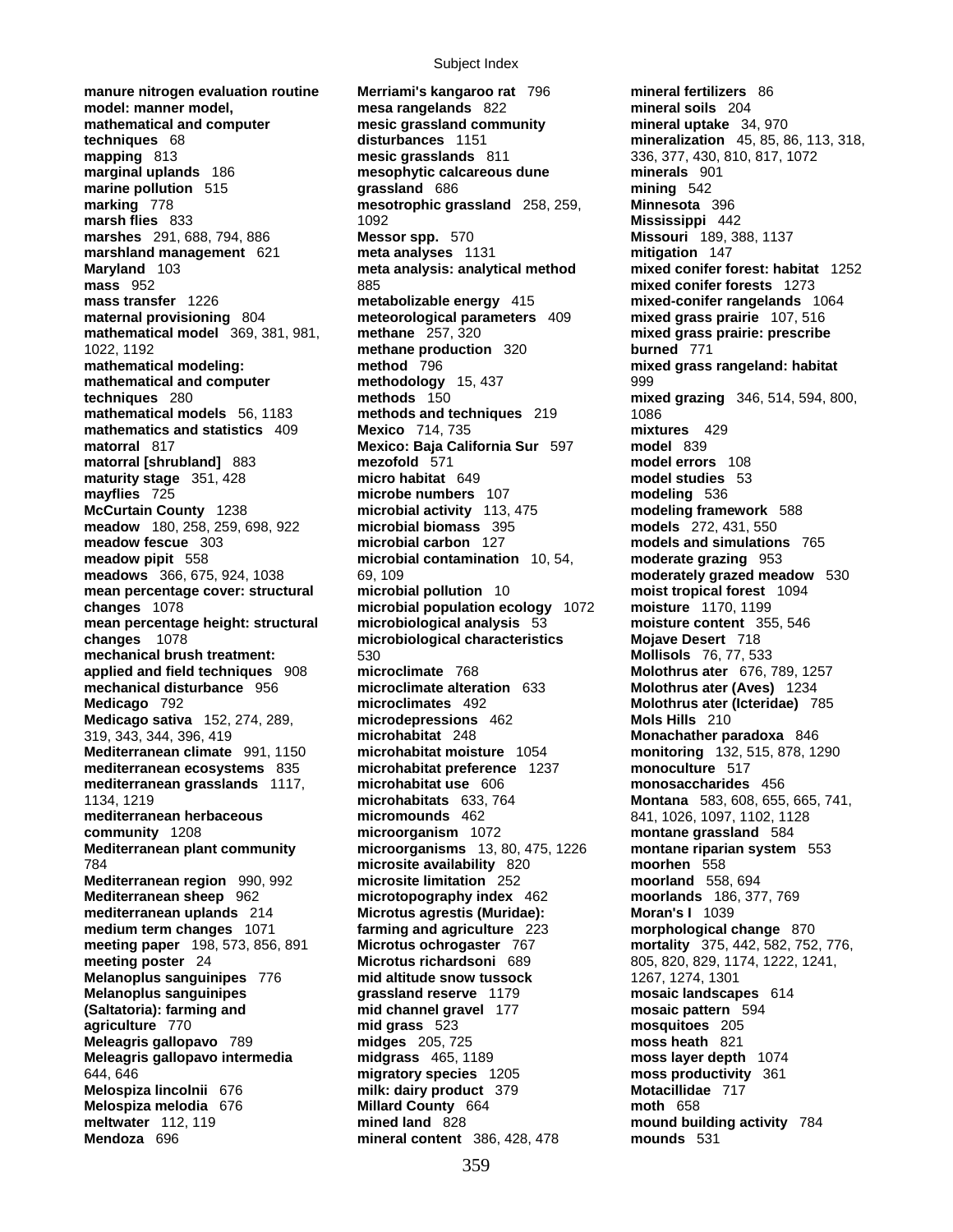**mountain areas** 250, 1049 **native grassland ecosystem** 629 **nesting habitat** 587, 626 **mountain grasslands** 250, 689, **native grassland remnants** 573 **nesting on grassland** 582 795, 1049, 1156, 1219 **native grasslands** 616 **nesting site** 582 **mountain grasslands: habitat** 993 **native pasture** 298, 299, 376 **nesting success** 582, 730, 732, **mountain grazing lands: area example anative plant biodiversity** 883 1235 **enclosures, open management native plant community response nesting success: grassland schemes** 793 1288 **passerines, grazing animal impact mountain habitat** 223, 224 **native range** 1178 200 **mountain pastures** 223 **native species** 341 **nests** 157, 564, 575, 643, 1257 **mountain rangelands: habitat** 614 **native species decline** 1057 **nests and nesting** 631, 1241, 1257 **Mountain States of USA** 1129 **native species systems** 443 **net primary production** 385, 1007, **mountains** 239, 608 **native vegetation** 412 1206 **mourning dove** 630 **Natraqualfs** 76 **Netherlands** 66, 171, 271, 320, 383, **movements** 599 **Natraquolls** 76, 77 1021 **mowing** 27, 28, 45, 58, 192, 268, **natural enemies** 201 **Netherlands Entomological Society** 289, 320, 438, 522, 704, 760, 825, **natural grassland replacement by** 206, 697 873, 1000, 1055, 1090, 1162 **exotic pasture** 557 **neutral detergent fiber** 351, 648 **mowing: applied and field natural grasslands** 123, 260, 513, **neutron moisture probe: field techniques** 181, 232, 417, 953 623, 809 **equipment** 108 **mowing effect** 235 **natural habitats** 200 **Nevada** 509, 627, 683, 721, 766, **mowing: field method** 208 **natural regeneration** 317, 799, 871, 1129, 1191, 1204 **mowing impact** 1151 919, 1182, 1270 **Nevada: Ash Springs** 683 **mowing: management method natural resource management Nevada: Brownie Spring** 683 281, 710 342, 383, 432, 997, 1000 **New England** 1248 **mulch** 483, 523, 1117 **natural resources** 162, 551, 1257 **mulch applications** 1117 **naturalized pasture** 376 **New Mexico** 464, 475, 524, 525, **mulching** 825 **nature conservation** 157, 206, 231, 897, 975, 1043, 1056, 1132, 1218, **mule deer** 611, 668 250, 337, 407, 615, 639, 660, 663, 1234, 1241, 1257 **multiple regression analysis:** 672, 684, 688, 689, 697, 702, 759, **new records** 221 **mathematical and computer** 825, 882, 945, 998, 1017, 1049, **New South Wales** 17, 275, 289, **techniques** 845 1065, 1115, 1134, 1142, 1239, 1242, 297, 302, 375, 384, 447, 510, 1075, **multiple regression modeling:**  $1258, 1270$  1246, 1255 **statistical method** 708 **nature management** 1200 **New York** 221 **multiscale modified whittaker plots nature reserve** 568 **New Zealand** 16, 43, 53, 56, 61, 87, 1070 **nature reserves** 638, 663, 759, 835, 187, 188, 267, 278, 321, 322, 323, **multiscale vegetation sampling:** 1134 324, 326, 406, 410, 413 **sampling method** 993 **NDVI** 797 **New Zealand, Morrinsville** 53 **multivariate analysis: mathematical Nearctic Region** 213, 221, 225, **New Zealand, North I., Waikato** 44 **and computer techniques** 168, 417 565, 579, 582, 589, 602, 635, 645, **New Zealand, North I., Waikato, multivariate analysis: mathematical** 664, 681, 699, 711, 714, 716, 718, **Whatawhata** 69 **method** 1085 732, 735, 770, 783, 785, 841, 897, **New Zealand, South I., Southland Myriophyllum variifolium** 902 1256, 1264 **ngauge model: mathematical and Myrmeleotettix** 697 **Nebraska** 11, 19, 20, 575, 662, 950, **computer techniques** 68 **Myrmeleotettix maculatus** 697 1166, 1188 **niche diversity** 710 **myth debunking** 451 **Nei-Mongol** 840 **nitrate** 71, 512 **N. America** 681 **Nematoda** 120, 225, 410 **nitrate leaching** 2, 94 **N mineralization** 107 **Nematoda: farming and agriculture nitrate leaching: urine volume Nahuel Huapi National Park** 883 120, 225, 410 **effects** 36 **Nama Karoo grassy shrubland: nematodes** 120, 225, 410 **nitrate nitrogen** 13, 66, 152, 432, **composition, cover, productivity Neotoma lepida** 714 479, 491 1015 **neotropical migrant songbirds nitrate transport** 101 **Natal** 1090 **nitrates** 8, 19, 20, 66, 88, 95, 97, 98, **national forests** 1144, 1279 **nitrates** 8, 19, 20, 66, 88, 19, 20, 66, 88, 95, 97, 98, **national forests** 1144, 1279 **neotropical region** 557, 696, 703 99, 128, 152, **national forests** 1144, 1279 **neotropical region** 557, 696, 703 99, 128, 152, 336, 1226 **national park** 1187 **Neotyphodium coenophialum** 234 **nitric oxide** 1226 **national parks** 513, 871, 919, 1091 **nest** 1257 **nitric oxide emissions from soil National Wetlands Inventory maps are density** 577, 587, 616 1226 626 **nest parasitism** 1234, 1257 **nitrification** 13, 810, 1038 **nationally rare species recorded nest predation rates** 553 **nitrification inhibitor** 89 159 **nest site selection** 212 **nitrogen** 9, 23, 24, 25, 41, 42, 44, **native cover** 408 **nest success** 553, 587, 616, 731, 45, 49, 66, 67, 71, 75, 85, 86, 96, 97, **native grass based pasture:** 1235 98, 111, 128, 135, 136, 149, 258, **botanical composition, stability nest survival** 731 259, 264, 318, 336, 377, 381, 409, 304 **nesting** 161, 184, 374, 564, 575, 430, 449, 481, 491, 513, 532, 536, **native grassland** 297, 1179 643, 754, 1257 683, 861, 873, 970, 972, 1005, 1080, **native grassland community** 844 **nesting density** 732 1114, 1202, 1277

**Muridae** 223, 758 927, 1128, 1234, 1235, 1238, 1251, 43, 187 **Neotyphodium coenophialum** 234 **nitric oxide** 1226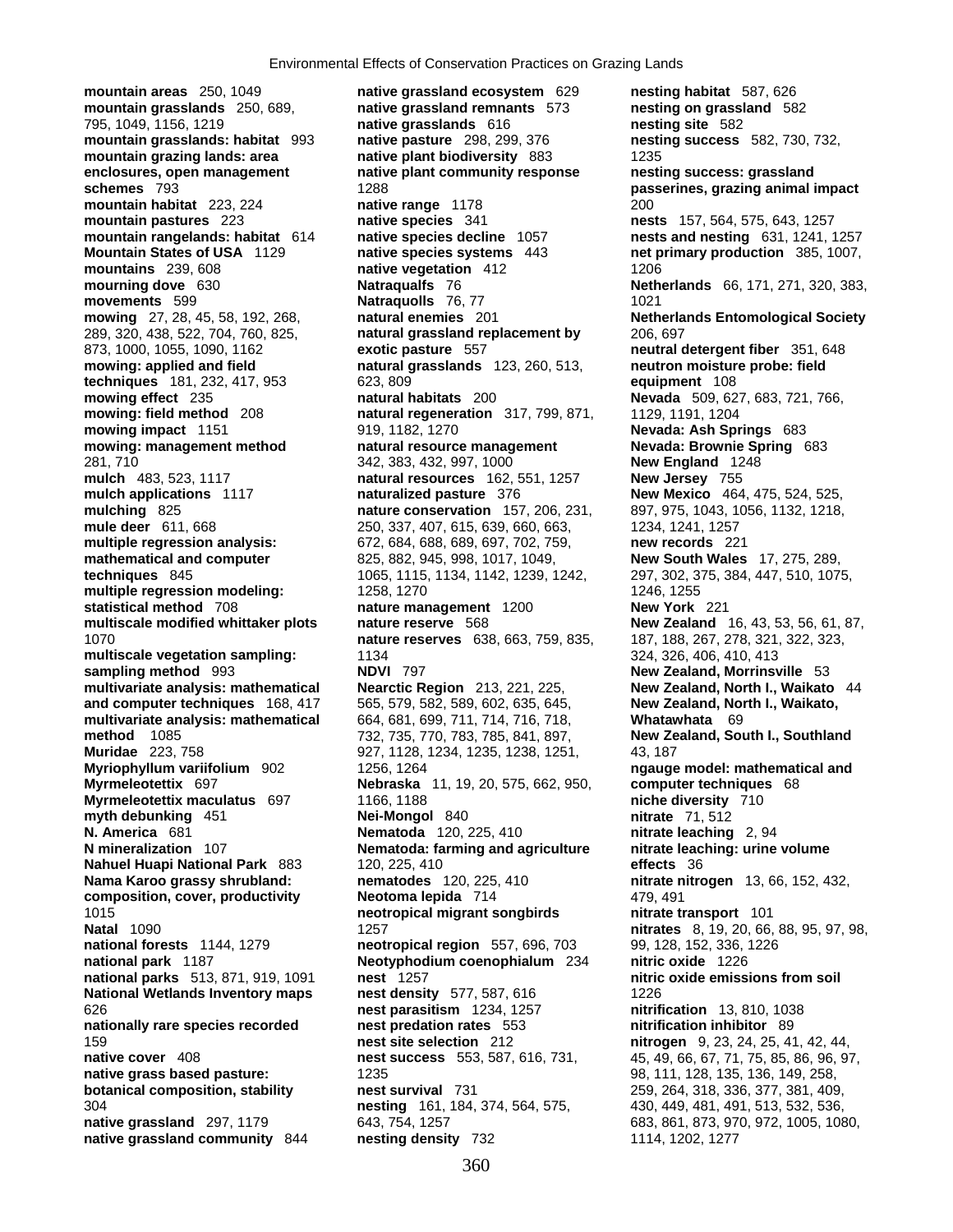**nitrogen abatement management:** 711, 714, 716, 718, 729, 732, 735, **nutrition [physio.** 665 **applied and field techniques** 50 767, 770, 778, 783, 785, 798, 813, **nutritional condition** 1238 **nitrogen availability** 360 841, 897, 927, 1017, 1042, 1097, **nutritive value** 185, 312, 344, 391, **nitrogen balance** 75 1128, 1129, 1234, 1235, 1238, 1241, 425, 437, 874 **nitrogen compounds** 44, 1226 1249, 1251, 1256, 1257, 1264 **nymphal density** 195 **nitrogen content** 66, 80, 478, 479, **North Carolina** 434 **oak** 798, 1300, 1303 528, 540, 807, 816, 1003 **North-Central Region** 189 **oak savanna** 636 **nitrogen cycling** 492 **North Dakota** 107, 474, 528, 564, **oak woodlands** 1236 **nitrogen deposition** 821 610, 619, 700, 701, 727, 732, 776, **objectives** 788 **nitrogen emissions** 1226 792, 977, 1203 **Oceania** 1065 **nitrogen fertilizer** 350 **North Dakota, Southcentral** 701 **Odocoileus** 591, 655 **nitrogen fertilizers** 34, 42, 45, 95, **north east** 1246 **Odocoileus hemionus** 563, 591, 98, 152, 166, 201, 237, 257, 271, **northeastern Oregon** 1232 603, 611, 640, 659, 668, 680, 913, 320, 336, 377, 409, 900, 1157 **northeastern region** 1220, 1241, 1014 **nitrogen fixation** 34, 98, 353, 1296 1257 **Odocoileus hemionus californicus nitrogen fixing trees** 1296 **Northeastern United States** 418 698 **nitrogen in ecosystems** 1226 **Northern Ireland** 13, 75 **Odocoileus hemionus (Cervidae): nitrogen loss** 5 **northern lapwing** 558, 688 **farming and agriculture** 711 **nitrogen mineralization** 831 **northern pintail** 157 **Odocoileus hemionus (Cervidae): nitrogen uptake** 1079 **northern semiarid grasslands** 470 **food plants** 841, 1264 **nitrogen use efficiency** 270 **Northern Tablelands** 1255 **Odocoileus hemionus crooki nitrous oxide** 49, 1226 **northern wheatear** 558 **(Cervidae): farming and agriculture nitrous oxide: emission, Northwest Frontier Province** 1265 579 **greenhouse gas** 1284 **Norway** 223, 224, 556 **Odocoileus hemionus hemionus nitrous oxide emissions from soil NPK fertilizers** 15, 479 611, 698 1226 **nuclear magnetic resonance: Odocoileus virginianus** 169, 170, **no grazing** 21, 254 **laboratory techniques, spectrum** 185, 193, 590, 653, 673, 736, 789 **no-tillage** 11 **analysis techniques** 516 **Odocoileus virginianus (Cervidae): Noaea mucronata** 1125 **nuclear magnetic resonance** farming and agriculture 645 **non-equilibrium** 1020 **spectroscopy** 533 **Odocoileus virginianus texanus non equilibrium behavior** 876 **Nuevo Leon** 735 **(Cervidae): food plants** 735 **non equilibrium ecosystem** 1077 **Numida meleagris** 775 **Odonata** 737 **non equilibrium grazing model: Numididae** 775 **OECD Countries** 1017, 1065, 1129 **mathematical and computer Nunn** 589 **off river watering points** 1109, **techniques** 1135 **nutrient** 41 **1254 non equilibrium state transition nutrient addition** 204 **off stream livestock watering** 110 **model: mathematical and computer nutrient availability** 71, 75, 430, **off stream watering device** 110 **techniques** 1164 831, 999 **Ohio** 62, 101, 121, 432 **non grazed stocking system: nutrient balance** 288 **Oklahoma** 540, 582, 912, 1005, **applied and field techniques** 423 **nutrient budget** 1080 1087, 1211, 1238<br>**non metric multidimensional** nutrient change 1080 **1081 1081 1086 1086 1086 1086 1086 1086 non metric multidimensional nutrient change** 1080 **Oklahoma: McCurtain County** 590 **scaling: nms** 1078 **nutrient concentrations** 205, 449 **old field pastures** 679 **non point source pollution** 148 **nutrient content** 124, 185, 323, **Oligochaeta** 171, 929 **non selective rotational grazing** 388, 1003 **ombrotrophic mire** 1195 **system** 1015 **nutrient cycle** 135 **on-farm research** 275 **nonclay minerals** 513 **nutrient cycles** 291 **on-site investigations** 23 **nonequilibrium dynamics** 946 **nutrient cycling** 536, 1072, 1080 **Oncorhynchus aguabonita** 720 **nonequilibrium plant community nutrient deposition** 204 **Oncorhynchus mykiss** 364 **dynamics** 1164 **nutrient enrichment** 1074 **Ontario** 415, 836 **nongrazed mixed grass prairie nutrient intake** 409 **ontario oncysts** 468 **nongrazed mixed grass prairie nutrient intake** 409 **oocysts** 468 470 **nutrient loading** 44, 515 **open area** 763 **nonhuman mammals** 1284 **nutrient loss** 44, 121, 515 **open forests** 612 **nonhuman vertebrates** 1284 **nutrient management** 25 **open forests management** 612 **nonpoint pollution** 544, 1225 **nutrient pools** 41 **open habitats: burning** 710 **nonpoint pollution sources** 19, 20, **nutrient regime** 1170 **optimal stocking rate** 1133 53, 54, 111, 1225 **nutrient retention** 409, 464 **optimum fertilization rates** 862 **nonpoint source pollutant load nutrient uptake** 34, 149, 320, 970, **orchard meadows: habitat** 181 **reduction** 102 1005 **orchards** 197 **nonpoint source pollution** 42, 101 **nutrients** 19, 20, 39, 44, 111, 121, **ordination** 373, 1282 **nonserpentine soils** 853 127, 141, 205, 277, 377, 449, 515, **ordination analysis: statistical north** 711, 917 665, 836, 1097 **method** 1108 221, 225, 565, 569, 572, 579, 582, 547 545, 591, 605, 713, 719, 887, 913, 589, 590, 597, 602, 603, 607, 630, **nutrition** 176, 223, 224, 579, 590, 1104, 1172, 1264, 1287 631, 635, 640, 645, 651, 652, 664, 635, 654, 699, 703, 711, 735, 783, **organic acids and salts** 456 665, 668, 673, 681, 683, 699, 701, 841, 934, 1187, 1234, 1238, 1264 **organic C** 107

**nutrients (mineral)** 61, 449, 515, **Oregon** 79, 106, 154, 446, 538, 541,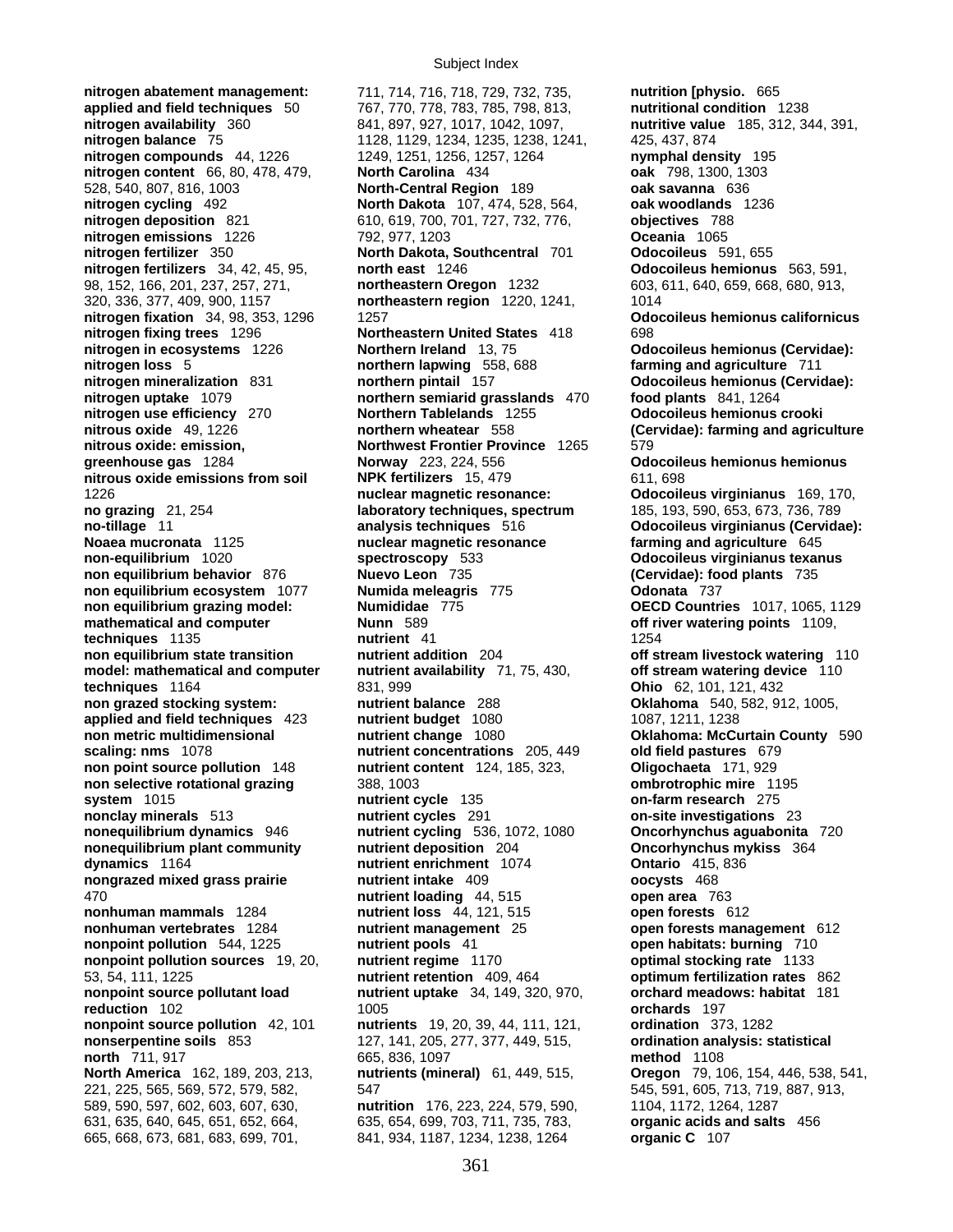**organic carbon** 23, 533, 1058 **agriculture** 182 **pasture plants** 275, 419, 801, 1207 **palatability** 302, 951, 1067, 1091, 402, 410, 419, 430

**organic compounds** 794 **parasite** 765 **pasture production** 5, 354, 355 **organic fertilizer inputs** 211 **parasites** 547 **pasture productivity** 1027 **organic matter** 19, 20, 23, 344, 350, **parasites diseases and disorders pasture regeneration** 394 425, 483, 498, 523, 528, 861 1234 **pasture streams** 215 **organic matter compaction** 1227 **parasitic habits** 1257 **pasture succession** 857 **organic nitrogen** 533 **parasitism rate** 1252 **pasture system weed populations: organic wastes** 128, 1226 **particle size** 522 **grazing intensity** 338 **orthic black chernozemic: udic particulate P** 117 **pasture utilization** 1033<br> **particulates** 44 **pasture pasture vield** 73, 397 **haploboroll** 567 **particulates** 44 **particulates** 44 **pasture yield** 73, 397<br> **Orthoptera** 314, 589, 770 **partridge** 558 **pastures** 1, 8, 9, 17, 1 **partridge** 558 **pastures** 1, 8, 9, 17, 18, 19, 20, 26, **Orthoptera: farming and agriculture Pascopyrum smithii** 247, 944, 985, 47, 49, 52, 55, 58, 60, 71, 96, 97, 98, 314 1107 103, 109, 111, 116, 118, 122, 136, **Oryctolagus cuniculus** 896 **pasim pasture model:** 141, 149, 152, 169, 199, 202, 205, **Oryza sativa** 933 **mathematical model** 385 225, 231, 242, 257, 260, 275, 279, **Oryzopsis hymenoides** 1054, 1190 **Paspalum chaffanjonii** 941 289, 290, 296, 312, 314, 319, 321, **Osage County** 582 **Paspalum dilatatum** 84, 306 322, 323, 339, 356, 366, 386, 389, **Paspalum notatum** 234 391, 396, 402, 415, 419, 422, 430, **Oscinella vastator** 230 **Passerculus sandwichensis** 676 431, 434, 437, 453, 456, 481, 485, **ostracods** 205 **Passeriformes** 161, 162, 610, 664, 487, 502, 600, 643, 808, 836, 850, **ova** 713 696, 717, 724, 1115, 1234, 1257 939, 1008, 1009, 1012, 1019, 1049, **overall modeling efficiency** 108 **Passeriformes: agricultural activity** 1112, 1157, 1174, 1207, 1209, 1218, **overall stocking rate** 92 664 **1229 1229 overgrazing** 451, 465, 505, 509, **Passeriformes: farming and pastures: continuously grazed,**  534, 809, 818, 855, 868, 946, 951, **agriculture** 1234 **rotationally grazed** 74 961, 1006, 1017, 1023, 1086, 1134, **past and present** 681 **patch dynamics: heterogeneous**  1210 **past crop management practice paddocks** 1083 **overgrazing impact** 1002 1155 **pathogenic bacteria** 69, 109 **overland flow** 42, 44, 469, 522 **pastoral industry** 750 **pathogens** 512, 547 **overland flow: events, mean pastoral land** 490 **peat** 22, 291 **suspended sediment concentration pastoral landscapes** 186 **peatlands** 291 12 **pastoral management** 214, 408 **penetration resistance** 33, 355 **overland flow volume** 12 **pastoral production** 1033 **penetrometer measurements: field overwintering** 665, 686, 760 **pastoral value** 614 **method** 458 **oviposition** 195 **pastoralism** 889 **Pennsylvania** 8, 96, 152, 221, 226 **Ovis aries** 896, 928 **pasturage** 1283 **Pennsylvania and Vermont** 221 **Ovis canadensis** 744 **pasture** 12, 30, 55, 99, 117, 118, **percent cover** 459 **Owyhee Mountains** 635 121, 140, 205, 215, 225, 235, 308, **percent fines: streambed** 74 **oxeye daisy** 367 314, 378, 410, 592, 735, 918 **percent plant cover** 773 **oxidation** 533 **pasture availability** 427 **percolation** 84 **oxidoreductases** 125 **pasture composition** 397 **peregrine** 558 **oystercatcher** 558 **pasture composition management perennial forb cover** 898 **Pacific Northwest** 454 376 **perennial grass cover** 869, 898 **paddock** 108 **pasture conditions** 82, 268 **perennial grasses** 1084 **paddock age** 1085 **pasture crop rotation: agronomic perennial pasture: flood irrigated paddock layout** 392 **method** 311 78 **paddock size** 1085 **pasture degradation** 394 **perennial ryegrass pasture** 293 **paddock system** 145 **pasture envelope concept** 424 **perennial species composition paddocks** 460, 1015, 1109 **pasture: functional composition** 1015<br>**pair wise test: statistical method** 423 **pair wise test: statistical method** 423 **perennials** 275, 356, 375, 850, 972, **pasture grazing** 173 979 **Pakistan** 507, 508 **pasture growth rate** 424 **permafrost soils** 1074 **Palaearctic Region** 120, 159, 176, **pasture land** 31 **permanent grasslands** 166, 231, 182, 197, 210, 217, 223, 224, 263, **pasture management** 86, 93, 166, 294, 352, 1258 314, 571, 618, 717, 748, 1187 213, 265, 267, 275, 351, 371, 375, **permanent plot sampling: applied**  1210 **pasture management and nutrient permanent plots** 1194 **palatable forage mass** 845 **availability relationships** 410 **permeability** 6 **pampas** 482, 532, 535 **pasture management and soil permethrin** 155 **pampas soils** 76, 77 **community relationships** 410 **Perognathus flavus** 758 **Panicum hemitomon** 205 **pasture management effects on Perognathus spinatus**<br>**Panicum laxum** 941 **biology** 213 **(Heteromyidae)** 714 **Paniculary** 213 **(Heteromyidae)** 714 **Panicum obtusum** 1210 **pasture: management, nutritive Peromyscus eva (Muridae): farming Panicum virgatum** 419 **value, productivity, sequence** 335 **and agriculture** 714 **Papilionoidea** 182 **pasture management relationships Peromyscus leucopus** 767 **Papilionoidea: farming and** 213 **Peromyscus maniculatus** 767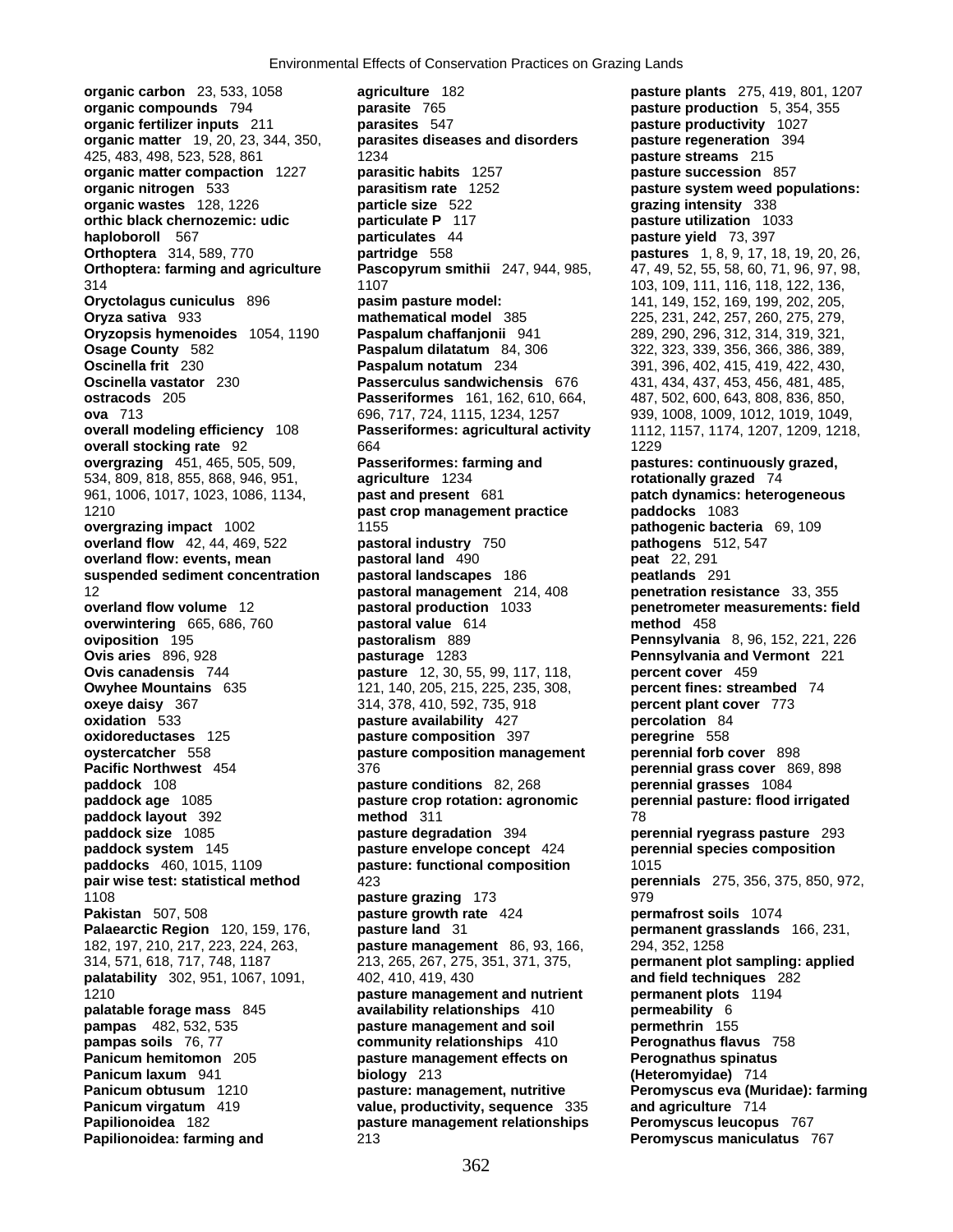1089 **equipment** 686 **production (general) - plant pest** 155, 195 **plains** 863 **production (range and pasture pest assessment, control, and plant** 2, 1072 **grasses)** 1257 **management** 824, 1276 **plant animal interactions** 492, **plant species composition** 826 **pest control** 407 *pest control* 407 *plant species composition arable plant species composition arable* **pest management** 155, 367, 765 **plant architecture** 979 **land** 164 **pesticides** 407 **plant biodiversity** 530 **plant species conservation** 784 **pests** 209, 407 **plant biomass** 318 **plant species diversity** 310, 439, **pH** 16, 629, 1114 **plant breeding** 234 826 **ph level** 140, 512 **plant communities** 71, 366, 396, **plant species patterns** 1085 **Phalaris arundinacea** 161 858, 879, 887, 907, 915, 921, 932, **plant succession** 639, 784, 825, **Phalaris tuberosa** 2 933, 937, 951, 966, 979, 990, 1049, 998, 1134, 1141, 1177 **Phasianidae** 564, 565, 575, 723 1056, 1067, 1068, 1081, 1087, 1102, **plant trait** 440 **pheasants** 163 1112, 1134, 1144, 1150, 1191, 1204, **plant unit density** 361 **phenological deciduousness** 819 1222, 1277, 1299 **plant water relations** 123 **phenology** 211, 807 **plant communities: biodiversity plantation forestry** 613 **phosphoric monoester hydrolases** 1152 **planters** 11 125 **plant community** 890, 1288 **planting** 461 **phosphorus** 9, 19, 20, 25, 41, 42, **plant community character** 1022 **plants** 951, 960, 1001, 1168, 1273 44, 60, 63, 67, 71, 85, 93, 109, 111, **plant community composition** 490 **plants (see also aquatic**  132, 145, 185, 193, 251, 258, 259, **plant community response** 1193 **macrophytes)** 1274 303, 312, 377, 428, 449, 471, 479, **plant competition** 375, 807, 950, **plastic limit** 21, 254 481, 491, 512, 513, 536, 816, 873, 1039, 1287, 1299, 1301 **play** 173 1005, 1080, 1114, 1136 **plant composition** 193, 425, 908, **ploughing: applied and field phosphorus fertilizers** 237, 251 1163 **phosphorus fixation** 901 **plant composition temporal plow layer** 534<br>**photosynthesis** 247, 313, 405, 808 **changes** 1015 **plowing** 1198 **photosynthesis** 247, 313, 405, 808 **changes** 1015 **Phragmites** 886 **plant control** 1205 **Poa bulbosa** 1125 **1021 plant cover impacts** 633 **physical condition** 1238 **plant coverage** 819 **Poa trivialis** 1021 **physical factors** 612, 699, 770, **plant cultural practices** 289 **Poaceae** 406, 415, 1100, 1299 781, 897, 1246, 1255 **plant density** 251, 522, 838, 850, **Poecilia** 683 **physical habitat: stream quality** 888, 937, 1000, 1006, 1084, 1104, **Poecilia mexicana** 683 **parameter** 74 1113, 1174, 1198, 1209 **Poeciliidae** 683 **physical properties** 6, 7, 33, 457, **plant development** 807, 1116 **poisonous plants** 975 720, 1223 **plant diversity** 300, 993, 1070 **policy** 1258 **physicochemical characteristics: plant ecology** 274, 325, 403, 430, **policy, management, education or cation exchange capacity,** 871, 997, 1098, 1116, 1158 **information** 454 **electrical conductivity, moisture plant functional groups** 382 **pollen record** 1179 530 **plant functional type** 819 **pollution** 24, 110, 116, 453, 683, **physicochemical properties** 65, **plant functional types** 235 715 171, 456 **plant genetic resources** 1023, **pollution control** 25, 149, 1066 **physics** 6 1134 **pollution effects** 1173, 1225 **physiological indices** 1238 **plant growth** 135, 500, 902, 1136, **pollution (environmental)** 1173 **physiology** 1238 1168, 1185 **pollution indicators** 69, 205 **phytobenthos** 449 **plant height** 231, 672, 759, 806, **pollution load** 44, 109, 515 **phytomass** 931 840, 930, 1192, 1258, 1267 **pollution loads** 92 **pine (Coniferopsida)** 1273 **plant herbivore interaction** 1193 **pollution monitoring** 515 **Pinus elliottii** 160, 1285, 1298 430, 502, 507, 522, 610, 649, 744, 111 **Pinus palustris** 160, 170, 1285 818, 888, 966, 972, 973, 977, 1016, **pollution (water)** 53 **Pinus ponderosa** 1235, 1279, 1114, 1167, 1172, 1193 **Polygonum** 205 1287, 1301, 1302 **plant livestock relations** 876 **Polytrichum swartzii** 1170 **Pinus radiata** 69 **plant morphology** 429, 442, 951 **pond** 635 **Pinus wallichiana** 508 **plant mortality** 1037 **ponderosa pine** 1235 **pinyon juniper forest: habitat** 1252 **plant pests** 702, 1049 **ponds** 713, 786 **pinyon juniper forest: habitat** 1252 **plant pests** 702, 1049 **ponds** 713, 786 **pinyon juniper rangelands** 822 **plant population change** 754 **ponds and streams** 635 **pinyon pine** 1257 **plant populations** 660, 720, 833, **population** 754 **piosphere** 1085 902, 1142, 1202, 1205, 1228 **population abundance** 634 **Pipilo erythrophuthalmus** 1233 **plant protection** 741 **population biology** 820 **pitfall trapping: applied and field plant responses** 1074 **population census** 556 **techniques** 1245 **plant science (general) - plant population decline** 194 **pitfall traps** 216 **ecology** 162

**persistence** 276, 298, 299, 405, **pitfall traps: field sampling plant science (general) - plant phalaris** 341 402, 430, 638, 702, 764, 831, 833, **plant strata** 610 **Phant cover** 420, 1208, 1265 **Poa pratensis** 9, 319, 418, 916<br> **Poa secunda** 1190 **plant litter** 199, 226, 317, 339, 375, **pollution (nonpoint sources)** 53,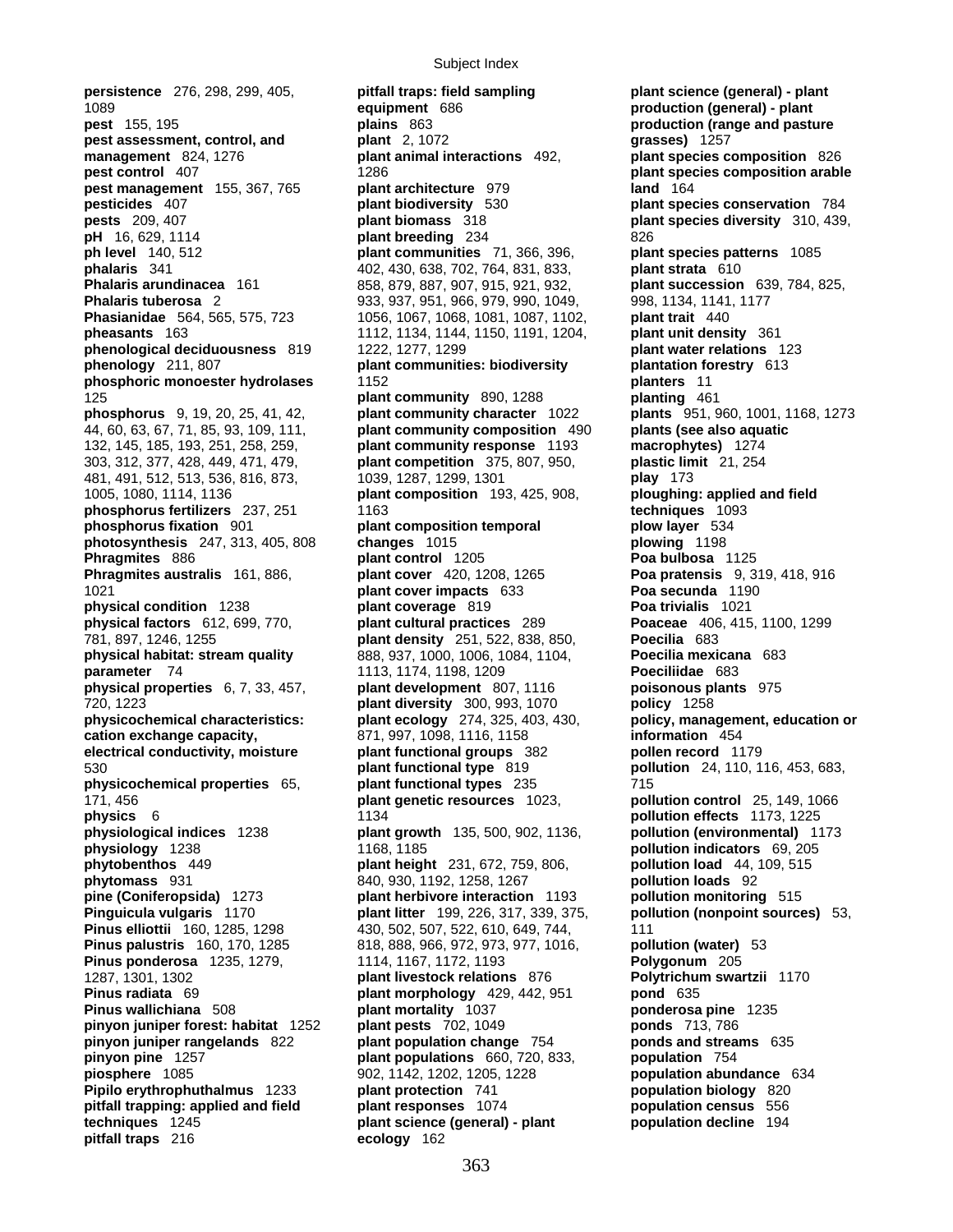**population decline management pre treatment data: collection psuedoreplication: potential effects community structure** 667 1116, 1146 **population density** 157, 175, 186, **precipitation related output** 4<br>191, 197, 203, 213, 224, 225, 410, **predation** 212, 317, 729, 778, 902, **population density and species diversity** 696 **poultry litter** 140 **protective practices** 1030

1170 1131 1070 **population decrease** 377 **precipitation** 19, 112, 385, 469, **public grazing lands** 588 **population densities and** 689, 773, 814, 850, 861, 898, 1056, **public health** 69<br> **community structure** 667 1116, 1146 **public policy 1066**<br> **population density** 157, 175, 186, **precipitation related output** 4 **publicatio** 191, 197, 203, 213, 224, 225, 410, **predation** 212, 317, 729, 778, 902, **Puccinellia maritima** 1202 512, 560, 599, 605, 609, 610, 623, 1235, 1241, 1299 **Puccinellian maritima** 858 628, 631, 661, 664, 667, 676, 688, **predator** 595 **pugging** 40 813, 886, 917, 927, 1050, 1115, **predatory arthropods** 201 **Pyrrhocorax** 202 1146, 1205, 1237 **predawn xylem potential** 1302 **Pyrrhocorax pyrrhocorax** 202 **diversity** 696 **prescribed burning** 160, 185, 192, **quality** 453 **population distribution** 803 474, 570, 657, 812, 874, 932, 979, **quantitative analysis** 98, 320, 406 **population dynamics** 171, 190, 1140, 1240 **Quebec** 161 197, 211, 213, 223, 224, 225, 251, **prescribed burning: applied and Queen Elizabeth National Park** 878 276, 287, 294, 410, 429, 532, 582, **field techniques** 614, 771, 1245 **queen snake** 175 596, 610, 618, 635, 647, 664, 667, **prescribed burning: management Queensland** 309, 430, 481, 612, 678, 688, 696, 699, 704, 714, 732, **method** 1101 917, 1157, 1277 765, 766, 770, 781, 897, 903, 904, **prescribed fire** 804, 1248 **Quercus** 1061, 1303 917, 927, 928, 946, 951, 1174, 1182, **prescribed fires** 898 **Quercus douglasii** 830, 881 1227, 1251 **pressure chamber** 1302 **rabbit** 839, 846 **previous grazing management practice influences** 1070 **population levels** 666 **practice influences** 1070 **radioactive pollution** 131 **population loss** 203 **prey** 638 **radiocesium** 416 **population restoration** 844 **prey attack manoeuvre** 1250 **radiotelemetry: monitoring method prey availability** 754 679 **population size: local** 558 **prey relationships** 595 **rain** 17, 119, 126, 247, 289, 302, **population structure** 157, 205, 725, **primary** 765 319, 428, 469, 719, 776, 838, 912, 1202 **primary production** 876, 941 933, 984, 1007, 1016, 1082, 1211, **population studies** 190, 219 **principal component analysis: pca,** 1229 **population sustainability** 172 **mathematical method** 74 **rainfall** 30, 41, 44, 56, 65, 359, 397, **Populus** 1098 **principle component analysis:** 515, 768, 876, 931, 946, 1146, 1192, **Populus deltoides subsp. mathematical and computer** 1228, 1294 **monilifera** 1098 **techniques** 229 **rainfall distribution** 89 **Populus sargentii** 1233 **private ownership** 1109 **rainfall duration** 468 **Populus tremuloides** 680, 698, **Procyon lotor** 789 **rainfall intensity** 132, 515 766, 1299 **production** 603, 729, 889, 1097 **rainfall pattern** 974 **porosity** 6, 47, 76, 77, 520 **production costs** 25, 991 **rainfall patterns** 880 **positive feedback loops** 1074 **production strategies** 946 **rainfall simulation** 468 **post dispersal seed predation** 899 **productive grazing systems** 57 **rainfall simulators** 44, 508, 522, **productivity** 7, 340, 413, 511, 919, 1228 **post pastoral succession** 404 1054, 1189, 1235, 1238, 1257, 1286, **Rana** 713 **postburn productivity** 1037 1295 1295 **Rana luteiventris** 635 **postfire vegetation composition: profitability** 8 **ranching** 488, 546, 882 **previous grazing practice impacts pronghorn** 599 **randomized block design** 372 1070 **propagation errors** 108 **range condition** 971, 1017 **potassium** 9, 41, 67, 71, 145, 258, **protection** 621 **range conditions** 860<br>259, 377, 428, 478, 1080, 1136 **protection of forests** 1270 **range degradation pote** 259, 377, 428, 478, 1080, 1136 **protection of forests** 1270 **range degradation potential** 949 **potential oviposition sites** 633 **protective effect** 796 **range ecology** 551 **protective practices** 1030 **range improvement** 1075 **poultry manure** 991 **protectorates** 1002 **range management** 9, 13, 15, 45, **prairie** 577, 652, 834, 1257 **protein** 193 67, 75, 96, 97, 98, 105, 125, 136, **prairie habitat conservation** 587 **protein content** 344, 351, 415, 425, 152, 161, 170, 175, 256, 257, 274, **prairie landscapes** 626 428 290, 320, 321, 322, 323, 325, 326, **Prairie Pothole Joint Venture protein intake** 432 339, 356, 374, 386, 391, 396, 403, **[PPJV]** 587 **protein molasses blocks: animal** 406, 409, 446, 447, 471, 475, 479, **prairie region grazed grassland <b>feed** 379 481, 488, 496, 509, 510, 514, 525, 511 **proteins** 603 528, 538, 550, 551, 610, 619, 638, **prairie soils** 528, 533, 963, 1154 **Psathyrostachys juncea** 237 639, 655, 661, 682, 700, 704, 727, **prairies** 58, 161, 247, 456, 479, **Pseudomonas aeruginosa** 512 741, 776, 788, 799, 800, 801, 803, 533, 610, 630, 662, 737, 767, 776, **Pseudoroegneria spicata** 719 806, 808, 810, 827, 829, 836, 854, 865, 879, 912, 963, 970, 973, 979, **Pseudotsuga menziesii** 591, 1287, 865, 866, 874, 881, 887, 888, 900,

696, 714, 720, 729, 732, 770, 776, **predators** 201, 595, 635, 720 **pulse phase dynamic model** 1192 1017, 1042, 1087, 1114, 1177, 1213 1292, 1302 911, 937, 952, 957, 959, 975, 979, 983, 990, 991, 997, 1007, 1009,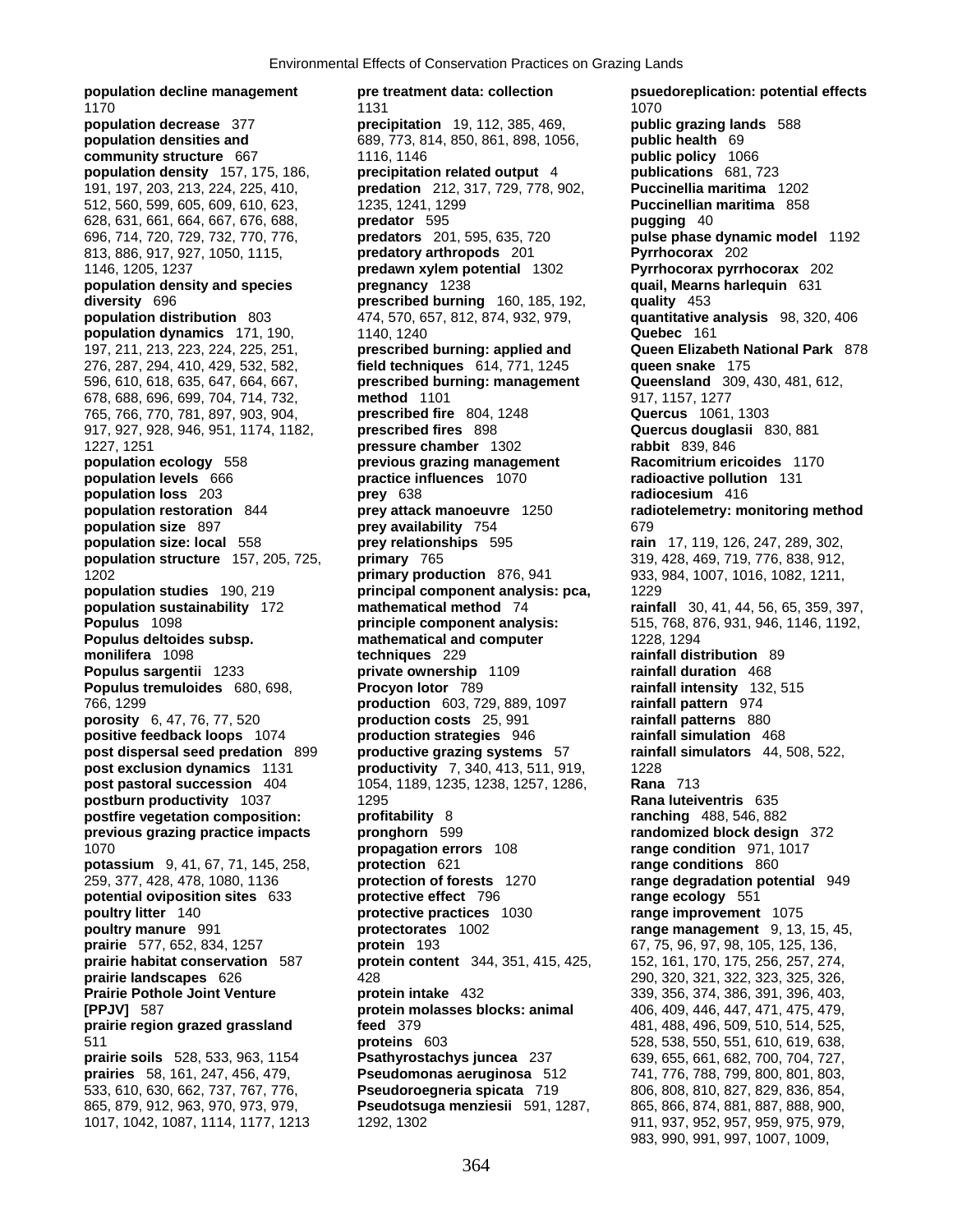**range management (contd.)** 1011, **reduced stocking density** 511 **resource utilization** 1283 1016, 1017, 1019, 1021, 1023, 1026, **reefs** 515 **resources management** 720 1032, 1040, 1044, 1046, 1055, 1056, **refuge** 625 **respiration** 29, 505 1066, 1067, 1068, 1073, 1075, 1082, **refuges, wildlife** 813 **rest period** 133 1099, 1100, 1129, 1134, 1137, 1139, **regenerating forest** 891 **rest rotation** 921, 1126 1141, 1157, 1159, 1160, 1176, 1183, **regeneration** 321, 333, 819, 928, **rest-rotation grazing** 651, 705 1203, 1204, 1207, 1218, 1278 983, 996, 1260, 1267, 1282 **rest rotation grazing system** 1128 **range management--Oregon** 543, **Regina septemvittata** 175 1124 **regional conservation planning restoration** 1038, 1226 **range management---United States** 1110 **restoration ecology** 329, 805, 1131 980 **regional conservation programs restorative grazing: applied and range recovery** 1052 632 **field techniques** 1127 **rangeland** 480, 537, 575, 665, 735, **regression analysis** 1107 **restricted autumn grazing** 411 768, 834, 1128 **regression model** 1029 **resuspended sediments** 63 **rangeland condition** 954 **regression model: mathematical revegetation** 638, 906, 1129, 1296 **rangeland conservation** 885, 1031 **and computer techniques** 78 **review** 681, 716, 754, 781, 785 **rangeland degradation** 1135 **regrowth** 305, 351, 405, 639, 792, **review and management rangeland dynamics** 876 1067, 1132, 1213 **implications** 723 **rangeland grazing management regrowth yield** 369 **reviews** 407, 429, 431, 809, 1017, **impact on habitat quality** 1128 **regulatory agencies** 1240 1040, 1044, 1062, 1225 **rangeland habitat** 565, 576, 783 **rehabilitation** 277, 1226, 1294 **Rhinichthys** 683 **rangeland habitat management** Reithrodontomys fulvescens 758 Rhinichthys osculus 683 applications 565 Reithrodontomys megalotis 758 rhizomes 807 **applications** 565 **Reithrodontomys megalotis** 758 **rangeland management** 646, 846, **related to diet** 176 **richness** 459 860 **relative abundance** 606, 690 **rill erosion** 508 **rangeland management impact on relict areas** 822 **ring ouzel** 558 **habitat quality** 1128 **remediation program** 906 **riparian** 143 **rangeland quality: restoration renovation** 1226 1064, 1132 1015 **replacement rate** 991 **riparian areas---Idaho-- rangeland soils** 457, 977 **reproduction** 213, 235, 577, 582, **management** 484 **rangelands** 435, 448, 475, 486, 618, 645, 717, 732, 814, 829, 844, **riparian buffer management** 74 502, 524, 525, 526, 550, 555, 560, 1234, 1235, 1238, 1257, 1258 **riparian buffers** 199, 464, 495, 541, 564, 565, 615, 639, 770, 774, 792, **reproduction and structure** 1264 555, 605, 627, 766, 799, 816, 827, 827, 840, 848, 854, 855, 865, 868, **reproductive behaviour** 582, 1234 850, 887, 925, 966, 1011, 1012, 888, 932, 951, 977, 978, 986, 990, **reproductive effort** 737 1043, 1047, 1098, 1104, 1139, 1144, 1003, 1007, 1009, 1017, 1019, 1032, **reproductive energy demand** 659 1167, 1172, 1222 1044, 1062, 1082, 1086, 1091, 1129, **reproductive management** 445 **riparian corridor** 102 1134, 1140, 1150, 1158, 1159, 1165, **reproductive output** 820 **riparian ecology---United States** 1191, 1204, 1210 **reproductive performance** 1117 980 **Ranidae** 635 **reproductive productivity** 213, **riparian ecosystem** 562 **rare species** 687, 814, 882, 953, 582, 618, 717, 732 **riparian ecosystem ecology:** 1162 **reptiles** 175, 595, 755 **livestock impact susceptibility rational voisin grazing** 427 **Reptilia** 175 **1131 RDM** 455 **research** 683 **riparian environments** 43, 175, **reach** 18 **research programs** 666 187, 436, 506, 671, 757, 773, 777, 777, 778, 777, 778, 777, 778, 777, 778, 777, **reclamation** 535, 1296 **research--rivers and streams** 569, 1038, 1115, 1168, 1173, 1226, 1243 **recolonization** 194, 710 572, 656, 936 **riparian forests** 538, 722 **recommendations** 1251 **reseeding** 568 **riparian grasslands** 191, 672, 722, **recommendations to reduce impact reseeding effect** 906 1067, 1129 **of grazing livestock on migrants residual dry matter** 455 **riparian grazing** 174, 187, 960 1251 **residual dry matter treatment levels riparian habitat** 159, 569, 572, 576, **recovery timescale** 1181 1164 1164 1164 1164 656, 680, 681, 698, 936, 1251, 1264 **recreation** 69 **residual effects** 34 **riparian habitats** 679, 681, 1109 **recreational caving** 4 **residual vegetation cover** 731 **riparian land** 1173 **recreational trails** 690 **residue** 1072 **riparian livestock exclosure recreational waters** 69 **resilience** 797 **research: critique, recruitment** 212, 577, 726, 805, **resistance to penetration** 6, 52, **recommendations** 1131 820, 899, 928, 1257, 1274 129 **riparian management** 74 **Red Butte Canyon** 798 **resource allocation** 550 **riparian meadow system** 677 **red chromosol** 298 **resource availability** 318, 1153 **riparian pastures** 315 **red ferralic soil** 288 **resource base** 634 **riparian vegetation** 51, 175, 449, **red ferrallic soil** 35 **resource management** 23, 142, 629, 722, 1038, 1067, 1115, 1143, **red grouse** 558 **1274, 1290** 1368, 1274, 1290 **red grouse** 558 298, 299, 459, 741, 779, 814, 1018, **redshank** 558, 675 1059, 1072, 1080, 1136, 1302 **riparian zone** 1038

**rangeland pasture** 735 **remote sensing** 797 **riparian areas** 144, 215, 226, 1063, **reduced sprout** 923 **resource sustainability** 1176 **riparian zone vegetation** 926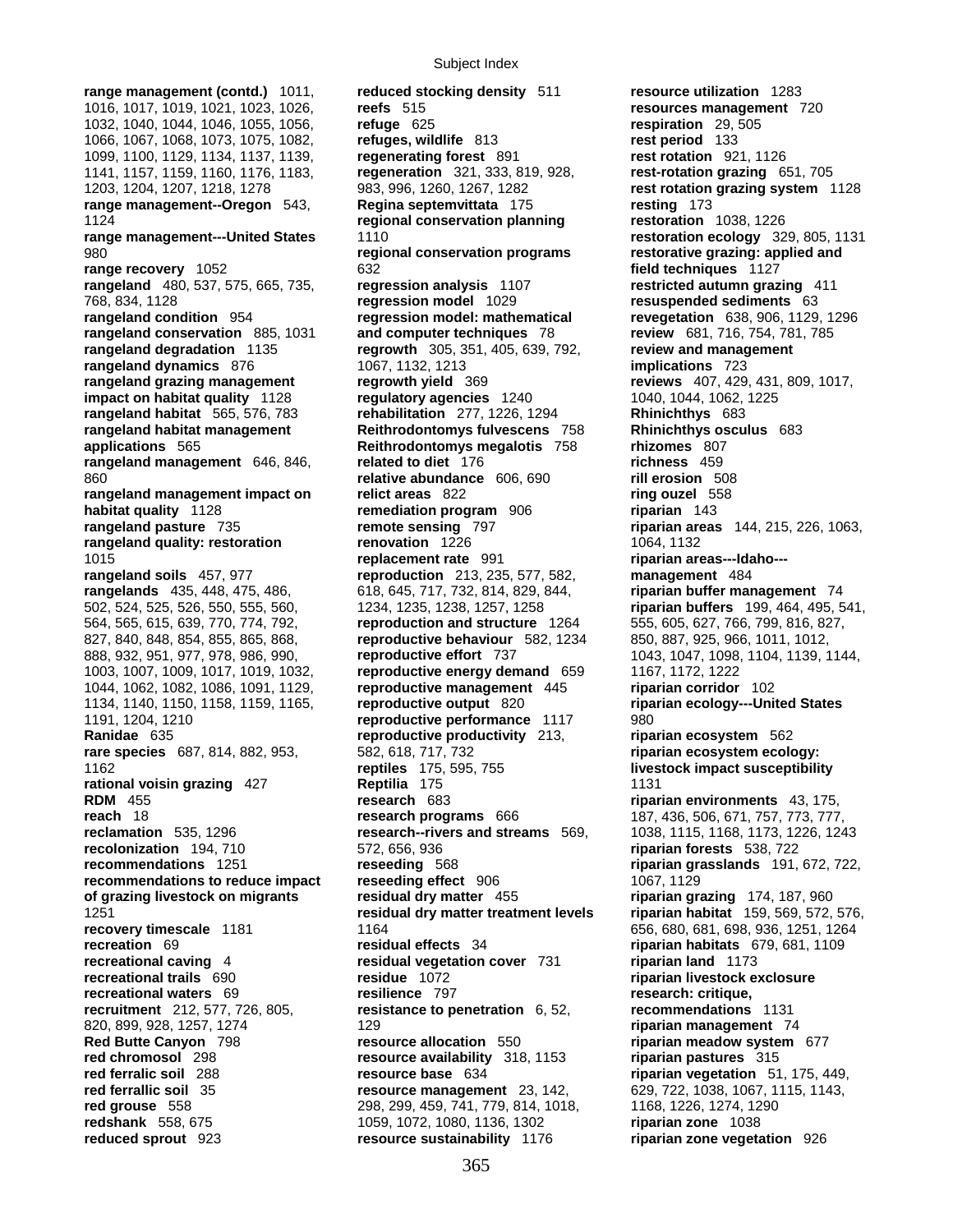927 1216, 1224, 1228, 1229 **techniques** 1069 399, 409, 415, 418, 419, 422, 425, **Salmo** 777 **seasonal-grazing** 903 **forages** 138 1000, 1142, 1202 rotational grazing: agronomic salt tolerance 957

**riparian zones** 629 **method, dairy pasture** 441 **Saltatoria** 589, 770 **risk** 44 **rotational grazing: applied and field saltmarsh: grazing management, Rita Blanca Natl. Grasslands** 630 **techniques** 30, 115, 262, 288, 753, **habitat** 708 **river bank** 159 1083 **Salvelinus fontinalis** 671, 757 **river bank fauna** 159 **rotational grazing: miscellaneous Sambucus nigra** 1021 **river bank species diversity** 159 **method** 349 **sample depth** 682 **river banks** 43, 51, 63, 187, 493, **rotational grazing practices** 445 **sampling** 54, 69, 189, 725, 813, 494, 539, 666, 777, 1168, 1173 **rotational grazing simulation** 1257 **river basin management** 515, 660, **model: mathematical model** 1148 **sampling season** 682 1038 **rotational grazing system** 285, **San Luis Province** 557 **river catchment** 81 **125 347, 765, 876 San Luis Valley 813**<br>**river discharge** 142 **Figure 2016 Catch and Sand Sand Bluestem** 1058 **rotational grazing system: applied sand bluestem** 1058 **river ecosystem management** 926 **and field techniques** 1171 **sand ecosystems** 1127 **river flow** 515 **rotational stocking system: applied sand vegetation complexes** 1123 **River Itchen** 159 **and field techniques** 423 **sandy grassland** 534 **river regulation** 899 **rotationally grazed sites** 753 **sandy loam soils** 47, 86, 468, 526, **river terraces** 1260 **Rotifera** 9 533, 609, 854 **river water** 515 **rove beetles** 216 **sandy soil** 782 **riverbank protection** 79, 541 **rowan** 1303 **sandy soils** 66, 502, 1207 **riverine ecology** 83 **rubber band model** 1131 **Sangre de Cristo Mountains** 1257 **rivers** 61, 69, 153, 449, 569, 725, **rumen fermentation** 415 **Santa Cruz County** 631 1274 **ruminant nutrition** 1278 **Santa Rita Experimental Range rivers and streams** 683 **ruminants** 1129, 1278 579 **Robinia pseudoacacia** 434 **ruminating** 173 **sapling responses** 1259 **rock phosphate** 135 **rock phosphate** 135 **rock phosphate** 135 **runoff** 19, 20, 44, 47, 65, 111, 112, **Saskatchewan** 319 **Rocky Mountains** 733 118, 119, 141, 447, 452, 469, 474, **satellite image processing: Rodentia** 223, 703, 714, 758, 897, 487, 496, 515, 519, 913, 1003, 1139, **mathematical and computer Rodentia: farming and agriculture runoff farming** 32 **savanna** 1221, 1235 897, 927 **runoff: flow weighted nitrogen savannahs** 941 **rodents** 223, 729, 927, 994 **concentration, flow weighted savannas** 710, 719, 830, 859 **root biomass** 41, 1286 **phosphorus concentration, total scale dependence analysis: root colonization** 873 **kjeldahl nitrogen concentration** 78 **mathematical and computer root distribution** 244 **runoff water** 47 **techniques** 1135 **root productivity** 1079 **rural community** 852 **scaling** 444 **root systems** 972, 1213 **rural development** 1020 **scandium** 131 **root turnover rates** 795 **Russia** 854 **scarification** 254 **roots** 840, 972, 1198, 1219, 1287 **ryegrass** 369 **Sceloporus scalaris** 595 **rootstocks** 848 **sagebrush** 778 **Schleswig Holstein** 263 **Rosa multiflora** 434 **sagebrush habitat** 723 **Sciomyzidae** 833 **Rosa woodsii** 730 **sagebrush steppe ecosystem** 908 **Scirpus acutus** 737 **rosette** 420 **sagebrush vegetation** 596 **sclerophilly** 819<br> **rotation** 483 **salamanders** 814 **Scotland** 113, 25 **rotation** 483 **salamanders** 814 **Scotland** 113, 256, 416, 558, 717, **rotation grazing** 1212 **sales premium** 261 932, 965, 1122 **rotation grazing: applied and field Salicornia europaea** 1202 **scots pine** 1300 **techniques** 771, 847 **saline sodic soil** 1216 **Scottish blackface sheep** 909 **rotation period** 424 **salinity** 532, 933 **screening cover** 908 **rotational** 460 **salinity stress** 968 **scrub** 579, 696, 723 **rotational cattle grazing** 587 **salinization** 482 **scrublands** 1017, 1134 **rotational grazed pastures** 587 **Salix** 605, 766, 816, 887, 1098, **seaside sparrow** 162 **rotational grazing** 9, 33, 52, 67, 72, 1104, 1167, 1222, 1299 **season long grazing** 474 80, 90, 105, 123, 157, 163, 191, 199, **Salix boothii and Salix geyeriana seasonal changes** 1024 228, 236, 237, 269, 271, 272, 275, 1264 **seasonal dynamic** 1149 276, 294, 319, 326, 343, 344, 351, **Salix exigua** 1104 **seasonal dynamics** 596, 1079 364, 374, 375, 384, 388, 391, 398, **Salix spp.** 676, 698, 922 **seasonal exclosure** 1215 427, 428, 429, 432, 434, 442, 474, **Salmo gairdneri** 757 **seasonal grazing: applied and field**  478, 540, 564, 629, 655, 736, 741, **salmonid habitat recovery** 1220 **techniques** 753 759, 776, 801, 838, 859, 868, 892, **Salmonidae** 569, 666, 757 **seasonal grazing exclosures** 1108 912, 940, 944, 949, 979, 985, 987, **salmonids** 569 **seasonal grazing impact on plant**  992, 1016, 1023, 1087, 1130, 1166, **salt desert shrub community** 606 **species diversity and vegetation**  1177, 1178, 1204, 1210, 1289 **salt land** 903 **structure** 934 **rotational grazing: agronomic salt marsh** 782 **seasonal grazing regime** 1155 **method, annual forages, perennial salt marshes** 809, 858, 904, 997, **seasonal growth** 799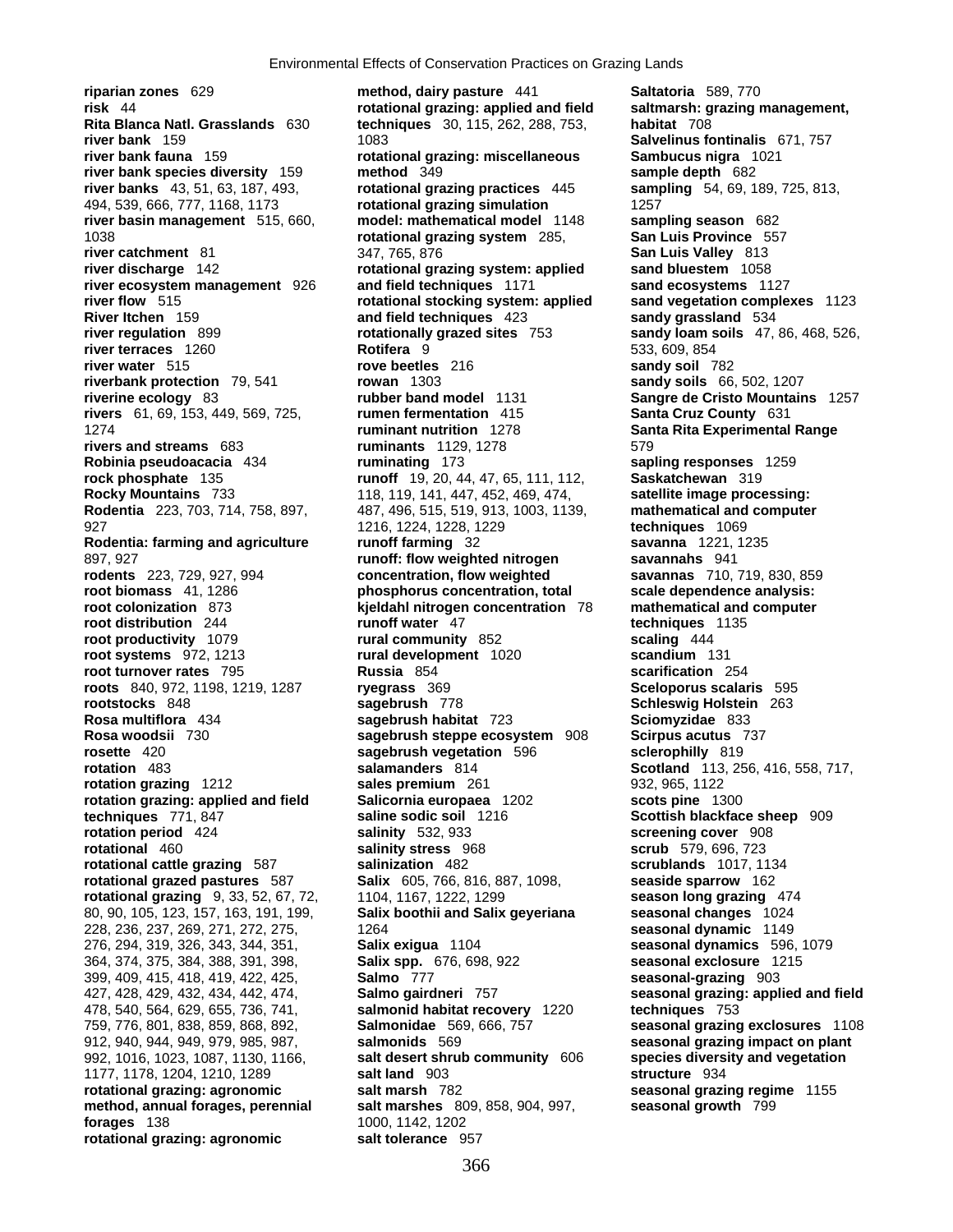96, 129, 280, 320, 321, 322, 351, **method** 923 1125, 1139, 1140, 1141, 1142, 1162, 388, 389, 391, 405, 415, 428, 795, **selective grazing** 272, 705, 824, 1170, 1214, 1291, 1299, 1301, 1303 808, 816, 830, 874, 881, 931, 933, 859, 1086 **sheep and cattle grazing** 43 963, 965, 972, 978, 1129, 1132, **self grooming** 173 **sheep exclusion impact** 1195 1159, 1183, 1185, 1258 **semi arid** 845 **sheep feeding** 326 **seasonal variations** 3, 55, 56, 69, **semi arid chenopod shrublands sheep grazing** 4, 164, 318, 370, 128, 886 1085 667, 821 **seasonal wetland** 730 **semi arid conservation area: post sheep grazing effects on breeding seasonality** 70, 89, 170, 186, 193, **pastoral change** 404 **populations and community** 664 209, 244, 265, 332, 340, 459, 480, **semi arid conservation areas** 1034 **sheep grazing impact on mountain**  608, 616, 648, 659, 810, 899, 1121, **semi arid ecosystem** 934 **pasture populations** 223 1135, 1170 **semi arid grassland** 557 **sheep grazing management** 332 **seasons** 654, 978 **semi arid horqin sandy steppe** 534 **sheep grazing pressure** 571, 717 **secondary succession** 709, 1163 **semi arid rangeland** 1149 **sheep grazing short term effects sedge meadows: long term semi arid rangeland: habitat** 450, **relative to other environmental structural characteristics,** 1147 **factors in alpine ecosystem** 224 **nonequilibrium dynamics, recovery semi arid rangelands: habitat** 946 **sheep performance** 293 1078 **semi arid region** 534 **Sheeprock Mountains** 603 **sediment** 448, 474, 501 **semi arid sandy grassland** 534 **shelter** 431 **sediment contamination** 109 **semi arid sandy region** 955 **shelterbelts** 431 **sediment deposition** 509, 522 **semi arid savanna** 753, 826, 876 **shoots** 242, 807 **sediment erosion** 118, 122, 1228 **semi arid shrubland** 819 **short-duration-grazing** 519, 653, **sediment load** 44, 102, 109, 515 **semi arid tropical woodland** 394 751, 1015 **sediment loads** 83 **semi arid tropical woodland:** short duration grazing effects 781<br>**sediment loss** 12.133 **basture management** 393 **short duration grazing use** 781 **sediment pollution** 109 **semi arid woodland** 750 **short duration grazing use as sediment production** 133, 467 **semi natural community** 942 **habitat management tool** 781 **sediment transport** 109, 142, 452, **semi natural grassland** 216, 218, **short-eared owl** 558 515 266 **short grass** 523 **sediment yield** 119, 447, 469, 486, **semi natural grasslands** 382 **short term and continuous cattle**  519, 1229 **semi natural meadows: restoration grazing** 645 **sedimentation** 121, 436, 454, 506, 1184 **short term and continuous cattle short term and continuous cattle** 1050 **semiaquatic habitat** 618 **grazing effect** 645 **sediments** 44, 60, 61, 63, 118, 364, **semiarid climates** 1228 **short term and continuous cattle**  464, 496, 506, 508, 522 **semiarid conditions** 489 **grazing effects** 645 **seed applications** 259 **semiarid ecosystem** 908 **short term cultivation** 534 **seed bank** 273, 974, 1123 **semiarid environment** 470 **short term effects** 1143 **seed bank density** 1153 **semiarid grasslands** 809, 1007, **short term effects of cattle grazing seed characteristics** 907 1082 1082<br>**1082 225 seed dispersal** 238, 1026 **1082 Semiarid plant community** 1153 **108 seed dispersal distance** 252 **semiarid shrublands: habitat** 679 **in pastures** 225 **seed germination** 418, 963, 974 **semiarid zones** 302, 475, 486, 525, **short term ffects of cattle grazing seed output** 639 560, 848, 888, 983, 1112, 1150, 1191 **on community structure** 225 **seed predation** 899 **semidesert grassland** 1212 **short term protection** 920 **seed production** 34, 252, 260, 365, **seminatural mountain grassland short term rainfall** 1015 820, 904, 907, 1270 1156 **shortgrass** 465, 1189 **seed productivity** 807 **Serengeti National Park** 934 **shrinkage** 77 **seed rain** 332 **serpentine soil** 853 **shrub** 922, 1121, 1189 **seed removal** 899 **set stocking** 21, 254, 269 **shrub carr** 1078 **seed set** 252, 820 **setaside** 1258 **shrub clearing** 1152 **seed sowing: management method sethoxydim** 824 **shrub clearing effects** 860 252 **severely defoliated pasture** 78 **shrub cover** 916, 1254 **seed weight** 907 **sewage** 715 **shrub cover gradients** 753 **seedbed preparation: applied and sex differences** 645 **shrub dominated rangeland system field techniques** 365 **shadscale rangeland** 908 981 **seeding effect** 1288 **Shannon diversity** 177 **shrub encroachment** 370, 637 **seedling** 824 **Shannon index of diversity** 1262 **shrub grasslands** 602, 607 **seedling emergence** 1117 **sharp-tailed grouse** 575 **shrub intercept** 1212 **seedling establishment** 252, 820, **sheep** 9, 15, 16, 17, 22, 44, 87, 98, **shrub-steppe habitat** 602 1113, 1162, 1220 126, 166, 239, 256, 257, 269, 275, **shrub volume** 614 **seedling growth** 1104, 1279, 1301 289, 291, 317, 351, 359, 360, 361, **shrub willow floodplain: habitat seedling recruitment** 1156 362, 369, 375, 386, 387, 459, 465, 554 **seedlings** 260, 276, 881, 937, 951, 510, 514, 558, 591, 719, 744, 792, **shrubland** 579 1274, 1279, 1299, 1301 829, 830, 839, 846, 855, 918, 932, **shrubland birds** 1248 **seeds** 317, 638, 829 **shrubland habitats** 579

**seasonal variation** 4, 50, 77, 93, **selective cutting: harvesting** 937, 949, 957, 961, 965, 997, 1099, **pasture management** 393 **short duration grazing use** 781

short term effects of cattle grazing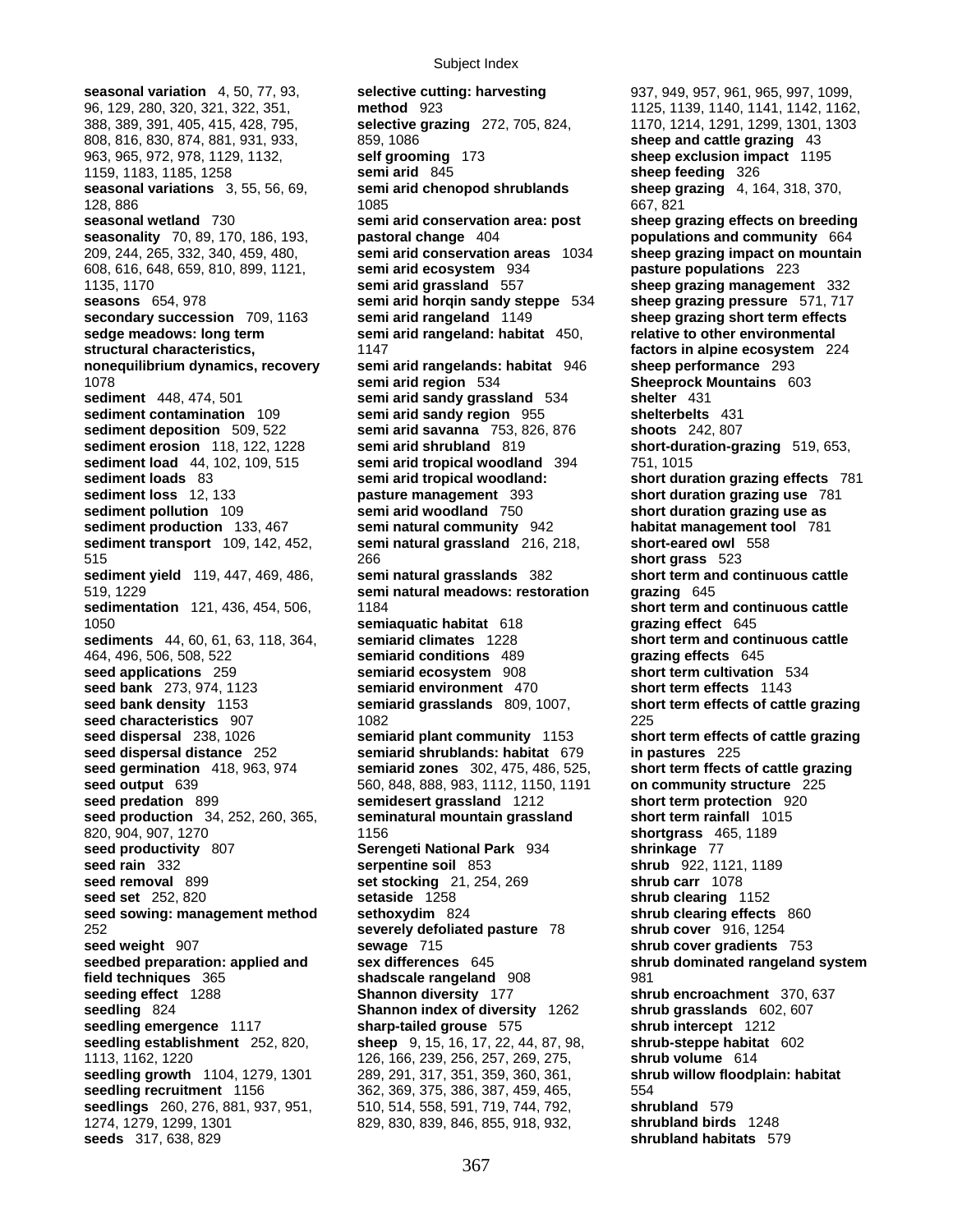**shrublands** 579, 1181 **snail** 658 **soil fertility status** 530 **shrubs** 389, 447, 502, 523, 719, **snow** 519 **soil flow pattern** 908 729, 764, 855, 888, 951, 1146, 1167, **snow cover** 946 **soil fungi** 15, 894 1239, 1242, 1301 **snow fencing** 821 **soil habitat** 120, 410, 571, 667, 917 **La Sierra de la Laguna** 714 **Snowdonia National Park** 120 **Sierra Nevada** 455, 698, 785, 1261 **social conditions** 946 **soil horizons** 67 **Sigmodon fluviventer** 758 **social interaction** 173 **soil hydrophysical properties significance for amphibian sod formation** 1269 1216 **predator** 635 **sodic soils** 535 **soil infiltration** 480 **significance of grazing intensity sodium** 71, 513 **soil infiltration rate** 1265 **effects on community ecology** 263 **soil** 6, 7, 23, 24, 49, 65, 128, 240, **soil injection** 416 **silage** 92, 211, 271 277, 352, 358, 360, 457, 485, 498, **soil invertebrates** 207 **silage yield** 264 938, 1001, 1072, 1223, 1229 **soil loss** 143, 465, 499 **silt** 471 **soil acidification** 41 **soil macropores** 92 **silt fraction** 513 **soil aeration** 1194 **soil macroporosity** 12 **silt loam soils** 6, 58, 540 **soil aggregates** 77 **soil management** 2, 15, 229, 929 **silviculture** 928, 1224 **soil alkalinity** 1003 **soil mechanics** 26, 47, 77, 539 **silvopastoral systems** 395, 431, **soil amendments** 320 **soil mesofauna: soil ecosystem**  1061, 1277, 1289, 1296 **soil analysis** 1000 **component** 682 **simply structured grazed grass soil and water** 652 **soil microbial analysis: laboratory vegetation** 177 **soil bacteria** 15 **techniques** 530 **simulated grassland: grazed, soil biological properties** 534 **soil microbial biomass** 29 **irrigated** 146 **soil biology** 929 **soil microorganisms** 13, 113, 125, **simulated nest method: applied** soil bulk density 567, 862, 885 136, 430, 475, 481, 514<br> **soil chemical properties** 534, 1003 soil moisture 229, 567, 941, 1302 **and field techniques** 200 **soil chemical properties** 534, 1003 **simulated rotational grazing: soil chemistry** 58, 358, 479, 500, **clipping, field method** 270 532, 535, 811, 868, 972, 1016, 1114, **equipment** 114 **simulation** 65, 1168 1223, 1226, 1277 **soil movement** 131, 908, 1229 **simulation model: mathematical soil communities** 768 **soil nitrogen and carbon dynamics and computer techniques** 596 **soil community and nutrient model soiln: mathematical and simulation modeling: modeling availability relationships** 410 **computer techniques** 92 **method** 94 **soil community composition and soil nutrient** 424 **simulation models** 25, 66, 93, 112, **densities** 410 **soil nutrient availability** 410 126, 383, 550, 1082 **soil community structure** 120 **soil nutrient balance** 25, 1278 **Sitanion hystrix** 988 **soil compaction** 6, 9, 26, 47, 52, **soil nutrient dynamics** 86, 818 **site condition** 1153, 1195 77, 129, 130, 474, 510, 526, 529, **soil nutrients** 58, 408, 831, 1286, **site features** 1085 817, 892, 1001, 1154, 1223, 1231, 1295 **site history** 1193 1296 **soil organic matter** 45, 76, 86, 136, 136, **solie organic matter** 45, 76, 86, 136, **site preparation** 289, 1296 **soil compaction reduction** 862 320, 377, 385, 430, 456, 481, 485, **site specific responses** 1151 **soil composition** 513 491, 513, 514, 532, 533, 540, 865, <br> **six year permanent plant plot** soil condition 860 973, 1080, 1223, 1277 **six year permanent plant plot soil condition** 860 973, 1080, 1223, 1277 **survey** 1152 **soil conservation** 11, 474, 672, **soil organism activity** 441 **size** 189, 531, 645, 714, 717, 778, 836, 848 **soil parameters** 492 813 **soil cover** 394, 1217 **soil particle size distribution** 534 **size and weight** 714 **soil crust** 920 **soil pedestal** 908 **size and weight relationships** 714 **soil degradation** 6, 17, 52, 71, 540, **soil permeability** 150 **size trait** 1153 809, 1006, 1030 **soil pH** 15, 58, 67, 71, 76, 113, 125, **slope** 31, 389, 468, 476, 481 **soil density** 346, 485, 520, 1223 320, 395, 430, 478 **slope aspect** 360, 362 **soil depth** 71, 476, 478, 567, 1114 **soil physical condition** 73 **slope position** 880, 1110 **soil disturbance** 12, 1033, 1110, **soil physical properties** 6, 12, 26, **slope positions** 12 1151 52, 65, 130, 328, 510, 513, 534, 872, **slopes** 515 **soil disturbance interactions** 853 1003 **slopes (topography)** 515 **soil environment** 132 **soil physics** 7, 457, 535, 868, 1223 **sloping land** 867 **soil environment: biotic pressure soil-plant interactions** 1277 **slug** 658 530 **soil pore system** 76, 77, 93, 126, **slurry handling** 381 **soil enzymes** 125 **520 small** 634 **soil erosion** 8, 31, 51, 63, 65, 444, **soil porosity** 65 **small mammal** 733 954, 1006, 1228, 1273 538, 793, 865, 868, 1001 **small mammals** 199, 226, 600, 663, **soil erosion protection** 1069 **soil properties: bulk density,**  764 **soil fauna** 228, 410, 667, 704, 917 **hydraulic conductivity, microbial small scale disturbance** 784 **soil fertility** 7, 9, 13, 42, 52, 58, 67, **small taxa** 618, 748, 1255, 1256 71, 75, 430, 479, 481, 490, 491, 513, **penetration resistance, pore small taxa community structure** 540, 570, 974, 1003, 1184, 1277 **geometry** 137 1255 **soil fertility gradients** 968 **soil properties: drainage** 285 **small watersheds** 115, 118 **soil fertility management** 530

soil chemistry 58, 358, 479, 500, soil monolith lysimeter: field **soil compaction reduction** 862 320, 377, 385, 430, 456, 481, 485, **slope positions** 12 1151 52, 65, 130, 328, 510, 513, 534, 872, **small fenced paddocks** 1085 447, 451, 460, 487, 505, 525, 908, **soil properties** 71, 128, 478, 535,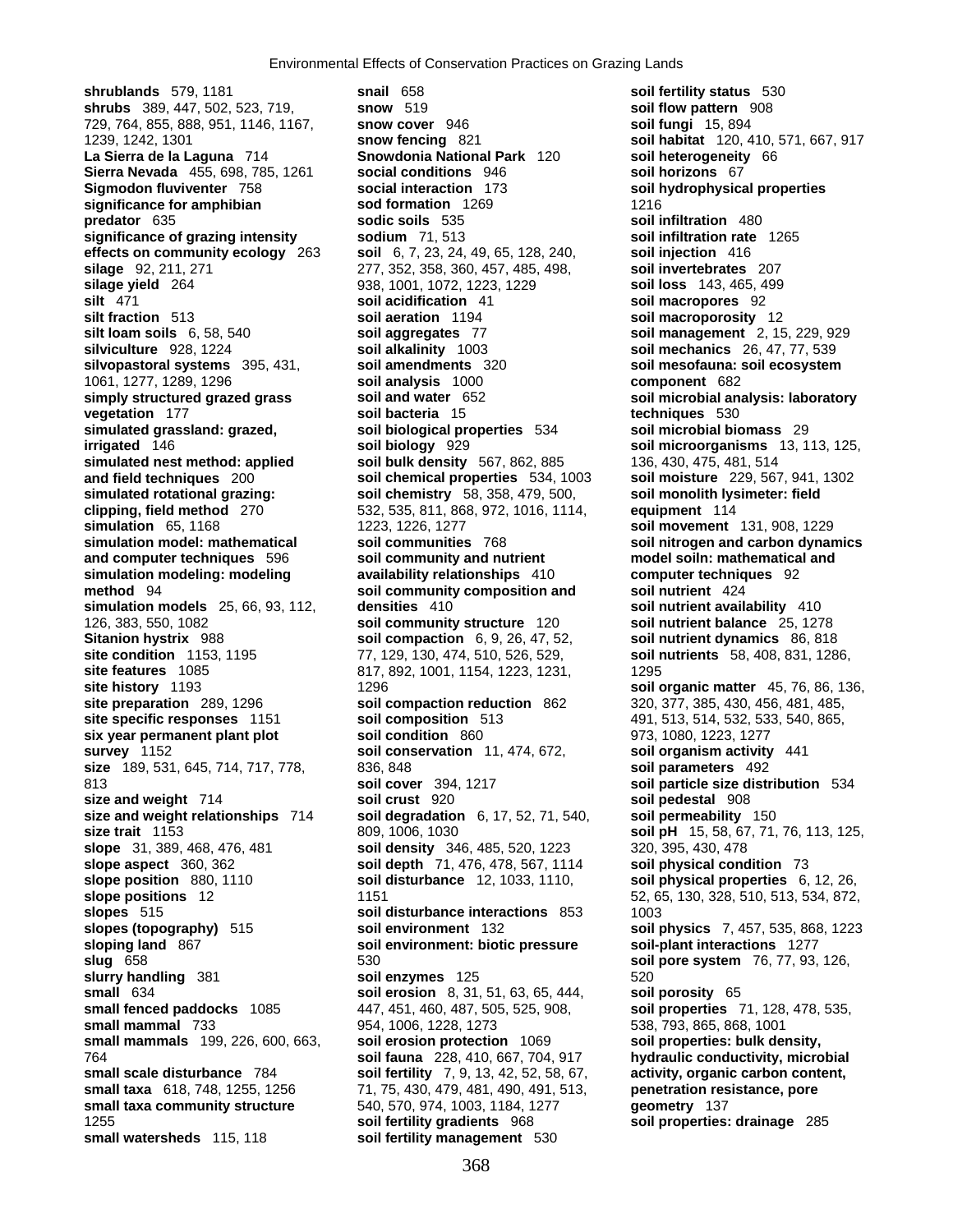**soil quality** 41, 107, 113, 130, 245, **songbirds** 610, 1115 **species abundance** 177, 181, 194, 430, 456, 993, 1231 **Sonoran Desert** 824 204, 273, 315, 370, 573, 584, 586, **soil quality: soil structure 61 Sorbus aucuparia** 1303 677, 678, 750, 751, 773, 1074, 1170, **component** 137 **Sorensen's Similarity Index:** 1185, 1252, 1254 **soil resource management** 534 **mathematical and computer species accumulation** 164 **soil respiration** 475, 530 **techniques** 707 **species assemblages** 1247 **soil salination** 337 **Sorenson's qualitative similarity species composition** 208, 233, **soil salinity** 30, 1003, 1194 **index** 942 235, 273, 310, 332, 373, 440, 614, **soil sample chemical analysis** 861 **Sorenson's quantitative similarity** 649, 853, 862, 864, 880, 890, 904, **soil sampling** 1058 **measure** 942 968, 974, 1125, 1126, 1185, 1215, **soil science** 31, 94, 328, 499, 1226 **sorption** 85 1262, 1271, 1273 **soil science** 31, 94, 328, 499, 1226 **sorption** 85 1262, 1271, 1273 **soil seed bank** 238, 394, 804, 935, **south** 223, 565, 770 **species density** 576, 693 1155 **South Africa** 514, 797, 949, 951, **species distribution** 576, 693 **soil seed bank: pasture legume** 1136 **species diversity** 159, 161, 166, **persistence** 365 **South America** 557, 696, 703 175, 179, 199, 205, 213, 214, 226, **soil seed banks: abundance, south central** 732 228, 248, 260, 263, 266, 317, 325, **composition, richness, species South Island** 41, 1080 366, 395, 402, 403, 404, 423, 430, 404, 423, 430, **divergence** 1156 **South Platte State Wildlife Area** 459, 557, 584, 586, 623, 638, 639, **soil seedbank size** 367 1256 649, 684, 686, 690, 696, 702, 707, **soil sequestration** 511 **southeast** 927 740, 744, 759, 764, 769, 771, 794, **soil stability** 459, 546 **Southeastern District** 631 832, 833, 834, 861, 863, 882, 885, **soil strength** 38, 130, 510 **Southeastern United States** 234, 886, 888, 897, 898, 902, 924, 938, **soil structure** 47, 546, 971 1160 951, 966, 968, 978, 994, 997, 998, **soil surface characteristics** 347 **southern Africa** 797 1001, 1017, 1020, 1021, 1036, 1050, **soil surface condition** 473 **southern mixed prairie soil** 1066, 1089, 1091, 1110, 1114, 1132, **soil temperature** 323, 567, 810, **restoration: grazing effect** 914 1140, 1142, 1171, 1172, 1185, 1202, 1074 **southern pine bluestem forests** 1205, 1219, 1237, 1239, 1242, 1254, **soil temperature gradients 753** 1238<br> **Southern Plains** 1058 1295<br> **Southern Plains** 1058 **soil texture** 45, 76, 513 **Southwestern United States** 925 853 **soil transformations** 517 **sowing** 11, 86, 396, 829, 1032 **species dominance** 649 **soil transport processes** 93, 126, **sowing: applied and field species equitability** 214 149 **techniques** 942 **species establishment** 248 **soil type** 151 **sowing density** 414 **species evenness** 281, 1237 **soil types** 26, 47, 113, 123, 228, **sown grasslands** 123, 346, 405, **species frequency** 863, 1194 395, 533, 855 1289 **species invasion** 404, 853 **soil types chemical** 535 **sown pastures** 166, 1075 **species management** 622 **soil types ecological** 457 **Spain** 428, 894, 976 **species number** 208 **soil types physiographic** 486 **sparrow habitat** 162 **species occurrence** 208 **soil water** 3, 66, 76, 80, 93, 130, **Spartina** 1098 **species rich mountain grassland**  247, 276, 377, 481, 508, 1114, 1223, **Spartina pectinata** 1098 **restoration** 238 1287 **spatial autocorrelation** 822 **species richness** 175, 177, 181, **soil water balance** 123, 519, 1229 **spatial biomass** 1080 183, 191, 196, 204, 205, 214, 248, **soil water conservation** 470 **spatial changes** 4 281, 315, 404, 408, 414, 420, 584, **soil water content** 52, 66, 77, 126, **spatial dependence** 1039 592, 613, 677, 690, 693, 707, 750, 129, 298, 299, 320, 323, 476, 520, **spatial distribution** 66, 229, 444, 769, 784, 793, 811, 832, 833, 835, 868, 1082, 1222 531, 817, 845, 979, 1161 843, 853, 867, 872, 882, 883, 885, **soil water: content, patterns** 108 **spatial distribution of low density** 886, 908, 920, 926, 941, 956, 958, **soil water measurement: applied populations** 770 962, 968, 998, 1001, 1002, 1003, **and field techniques** 108 **spatial heterogeneity of low density** 1040, 1049, 1060, 1089, 1091, 1092, **soil water movement** 123, 485, **populations** 770 1095, 1108, 1110, 1135, 1162, 1194, 1996, 526. 1230 **spatial landscape** 1036 1206, 1208, 1294 486, 526, 1230<br> **spatial landscape** 1036 1226, 1206, 1208, 1294<br> **species specific responses** 993 **soil-water-plant relationships** 1228 **spatial relationships** 1245 **species specific responses**<br>**species structure** 996 **spatial scale** 843 **species structure** 996 **soil water regime** 138 **spatial scale** 843 **soil water regimes** 93, 1154 **spatial scale variation** 1089 **species traits** 235 **soil water retention** 477 **spatial scales** 214, 1245 **specific gravity** 1298 **soil waterlogging** 1194 **spatial structure** 190 **specific leaf area [SLA]** 806 **soils** 23, 128, 546, 773, 813, 1097, **spatial variability** 139 **spectral mixture analysis:**  1226, 1237, 1238 **spatial variation** 140, 389, 437, **laboratory techniques, spectrum sol conditions** 29 491, 769, 831, 1161, 1277 **analysis techniques** 822 **solar mobile fence grazing system: spatial variations** 63 **Spergulo-Corynephoretum** 1123 **applied and field techniques** 852 **spatially dynamic model** 190 **spermatophytes** 1273 **solar radiation** 56 **spatially non uniform excretion** 92 **Sphaeralcea coccinea** 247 **Somalia** 502, 1081 **specialist** 676 **spider** 658 **songbird** 1257 **spider web count** 649

**component** 137 **Sorensen's Similarity Index:** 1185, 1252, 1254 **Southern Plains** 1058 **species diversity: exotic, native** 

**songbird conservation** 172 **split block design** 862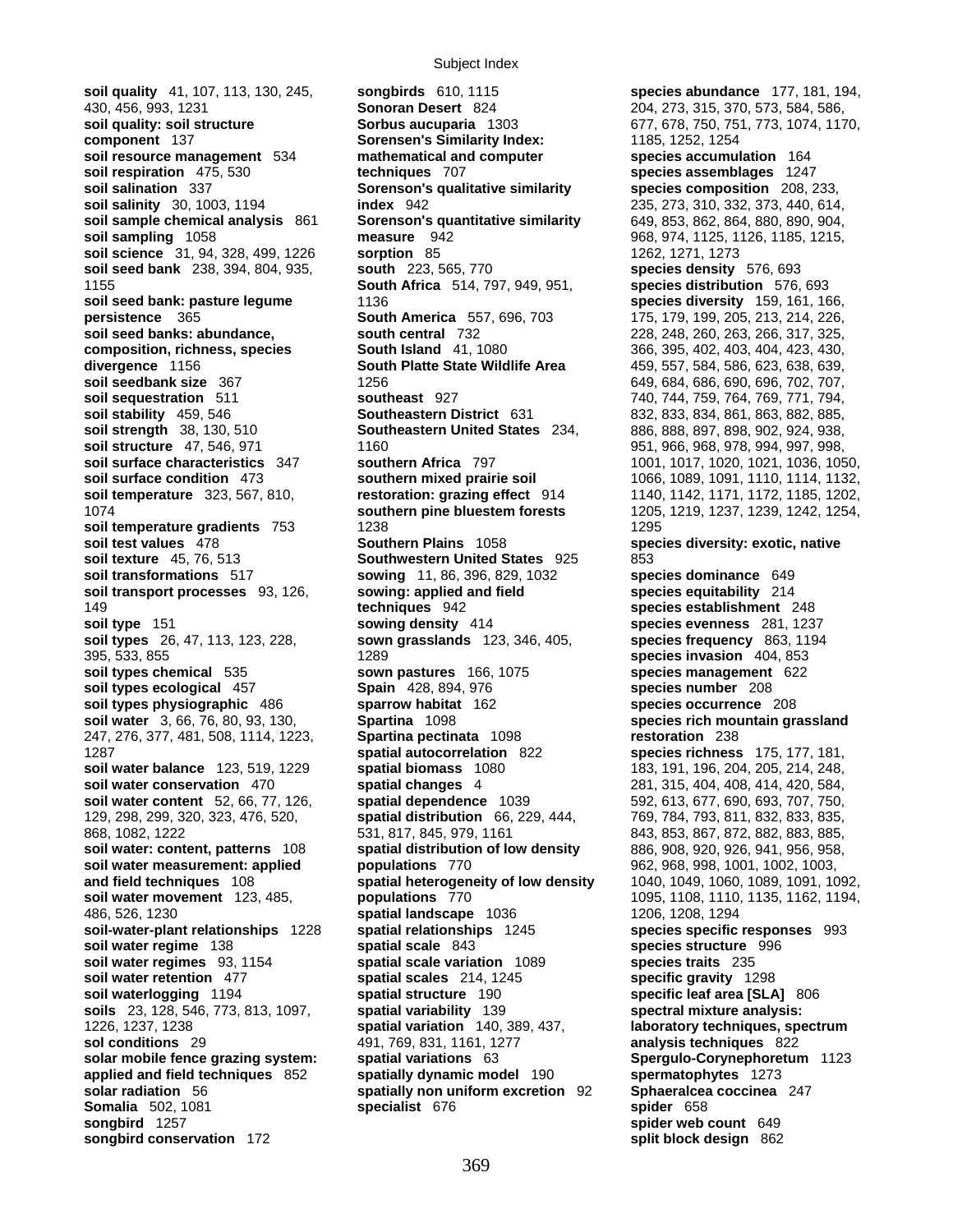**split plot design** 923 **stocking intensity** 1238 **structural complexity** 211 **Sporobolus** 799 **stocking level** 604 **structural deterioration** 21 **spray irrigated grazed grassland <b>stocking levels** 1106 380 **stocking rate** 8, 17, 25, 52, 80, 87, **structurally complex herbaceous spray irrigation: applied and field** 123, 130, 152, 163, 166, 183, 201, **vegetation** 177 **techniques** 380 256, 289, 298, 299, 316, 326, 335, **stubble** 944 **spring** 419, 520, 655, 881, 972, 343, 344, 347, 354, 375, 388, 397, **study popularization** 1131 1014, 1097, 1104 424, 425, 426, 428, 432, 437, 445, **Stylosanthes** 1100 **spring autumn pasture** 892 465, 479, 481, 510, 514, 525, 528, **Suaeda maritima** 1202 **spring burning** 1005 537, 540, 550, 693, 719, 838, 859, **sub alpine habitat** 1089 **spring grazed area** 1070 952, 963, 970, 975, 979, 983, 984, **subalpine grassland** 280 **spring grazing** 156 985, 987, 991, 1007, 1013, 1018, **subalpine meadows** 281 **spring grazing management** 286, 1019, 1021, 1062, 1073, 1087, 1100, **subalpine wood pasture** 331 287 1140, 1145, 1157, 1165, 1177, 1189, **subsoiling** 1296 **springs** 3 1207, 1209, 1210, 1211, 1213, 1218, **substrates** 794 **springs (water)** 966, 1053 1230 1230 **subtropical condition** 363 **St. Johns River Basin, Florida** 162 **stocking rate reduction** 172 **subtropical grasslands: habitat stable isotopes** 149 **stocking rates** 205, 771, 1085, 1110 **stand age** 613 1109, 1245, 1254 **subtropical pasture** 225 **stand density** 1102, 1239 **stockposts** 820 **subtropics** 274 **stand dynamics** 1273 **stocks** 205 **succession** 85, 345, 373, 408, 438, **stand size** 613 **stolon** 267 858, 1022, 1050, 1078, 1179, 1199 **stand structure** 437, 998, 1091 **stolons** 405, 442 **successional stability** 1190 **standing crop** 498, 889, 1097 **stomatal conductance** 1302 **successive flood irrigation events standing dead biomass** 1079 **storage** 291 78 **standing stock** 777 **storm runoff** 109 **succulent karoo: biome** 820 **Staphylinidae** 166 **storm seepage** 56 **Sudanian savannah silviculture state and transition model** 876 **storms** 56, 469, 627 923 **state and transition model: stormwater runoff** 515, 1228 **suitable sward structure** 222 **mathematical and computer and stratified quantitative sampling:** sulfur 67, 251<br>**techniques** 793 sampling method 214 sulfur fertilizer **state subsidies** 261 **straw** 34, 95 **sulfur hexafluoride tracer state transition approach** 1164 **stream** 39, 635 **technique: applied and field statistical analysis** 491 **stream bank stability** 629 **techniques** 379 **statistical analysis management stream banks** 63, 175, 1168 **summer** 419, 469, 520, 655, 881 1286 **stream channel** 4, 629 **summer grazing** 942 **statistical models** 56 **stream channel changes** 542 **summer irrigation** 328 **statistics** 189, 1241 **stream conservation---Idaho** 484 **summer rainfall environment** 308 **steady state** 517 **stream erosion** 105, 364, 448, 627, **steelhead trout** 504 1167 **superphosphate** 360, 361, 362, **steepland soils** 486 **stream flow** 69, 495, 544 1075 **steers** 13, 343, 352, 388, 799, 838, **stream pollution** 109 **supplementary feeding** 250 985, 987, 1100, 1165, 1207 **stream quality** 74 **surface area** 713, 794 **stems** 719, 1104 **stream restoration** 74 **surface-groundwater relations** 54 **steppe** 931 **streambank erosion** 501 **surface layers** 11, 58 **steppes** 702, 808, 818, 855, 982, **streambank fencing** 175 **surface roughness** 26, 474, 522 1017, 1023 **streamflow** 539 **surface runoff** 31, 62, 132, 499 **sterile loam** 332 **streams** 10, 18, 43, 51, 53, 61, 63, **surface water** 10, 109 **Stipa comata** 1107, 1190 69, 72, 98, 102, 144, 154, 187, 199, **Stipa lettermanii** 1190 357, 364, 446, 448, 449, 464, 493, **surveys** 201, 296, 366, 1241, 1257 **Stipa nitida** 846 506, 509, 541, 569, 627, 774, 827, **survival** 4, 56, 252, 276, 689, 729, **Stipa thurberiana** 988 850, 913, 1043, 1047, 1167, 1168, 820, 1113, 1117<br>**Stipa viridula** 730, 1107 1173, 1225 **Stipa viridula** 730, 1107 1173, 1225<br>**stochastic weather** 1077 **streams and ponds** 635 **stochastic weather** 1077 **streams and ponds** 635 **suspended sediments** 63, 515 **stock density** 946 **streams (in natural channels) sustainability** 64, 127, 395, 424, **stock management: changes, streamwater quality** 4 **sustainable agriculture** 1055, **management method** 849 **Streptococcus** 54, 55 1066, 1278 **stock ponds** 626, 1232 **Strigidae** 785 **sustainable dynamics** 890 **stocking** 498, 833, 1024 **Strigiformes** 785 **sustainable grazing management stocking densities** 791 **strip grazing: applied and field** 1077 **stocking density** 129, 205, 248, **techniques** 852 **sustainable grazing system** 426 **stocking intensities** 78 **structural change** 1153 **sustainable use** 693

**spring feeding** 782 876, 881, 912, 913, 932, 939, 949, **sub-Saharan Africa** 797 **the sampling method** 214 **sulfur fertilizers** 251 **stream depth** 773 **summer vegetation** 498<br>**stream erosion** 105, 364, 448, 627, **super phosphate** 359 **stock husbandry** 315 1173, 1274 429, 513, 533, 982, 1065, 1067 315, 331, 469, 833, 1057, 1082 **Strix nebulosa (Strigidae)** 785 **sustainable pastoral use** 41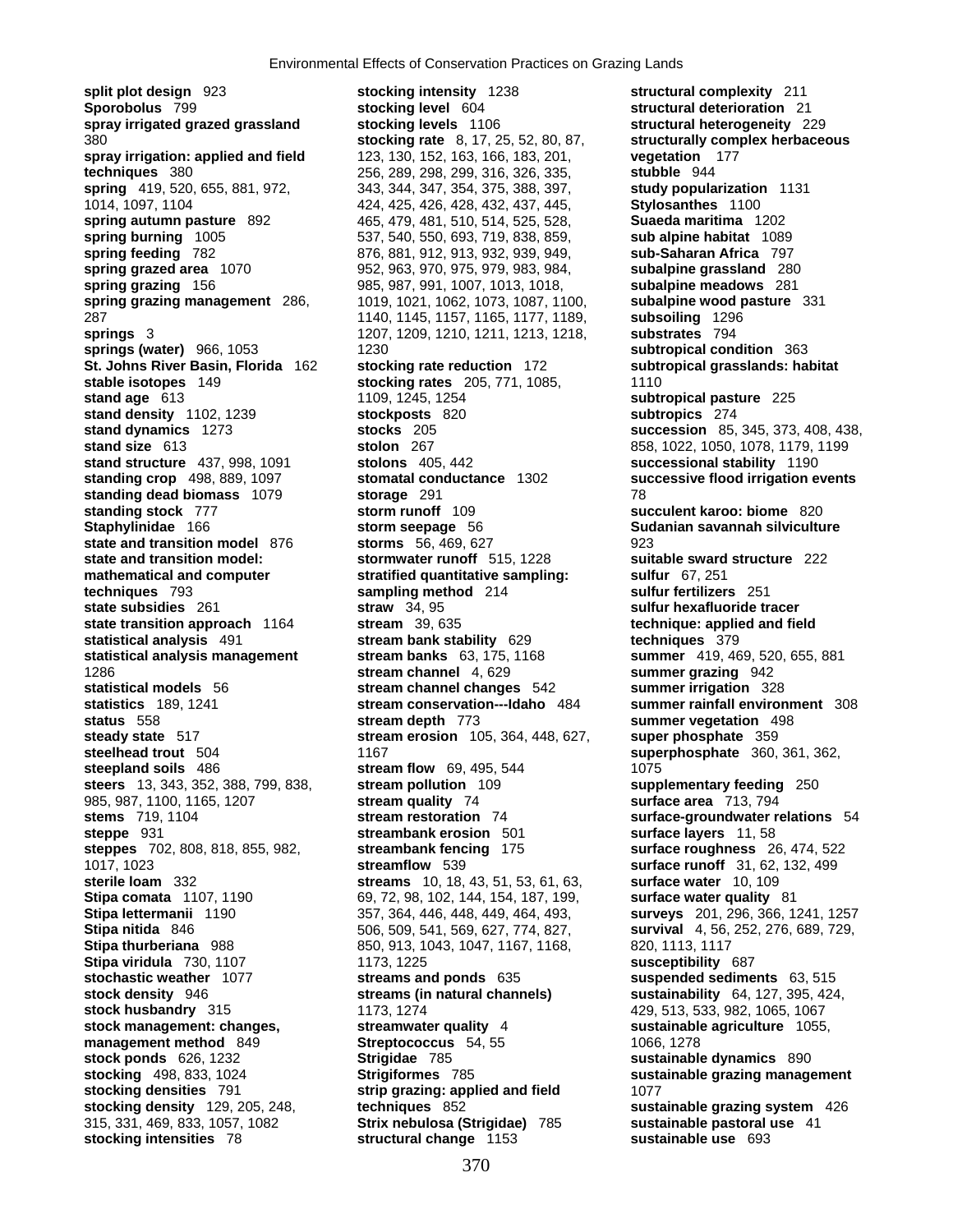**sustained yield management** 800 770, 781, 783, 785, 841, 897, 917, **trapping** 778 **sward** 13, 75, 100, 166, 256, 339, 927, 934, 1128, 1246, 1251, 1255, **trapping success** 909 351, 428, 932 1256, 1264 **treading** 40, 64, 117, 352, 353 **sward composition** 293 **terrestrial phases** 177 **treading damage** 361 **sward defoliation** 211 **territory** 668 **tree clearing** 1295<br> **sward dynamics** 392 **the State 1298 Texas** 25, 86, 169, 178, 496, 537, **tree grade** 1298 **sward dynamics** 392 **Texas** 25, 86, 169, 178, 496, 537, **sward height** 416, 890 560, 565, 601, 607, 609, 630, 643, **tree growth** 1283<br> **sward stability** 1090 644, 645, 646, 670, 736, 746, 747, **tree planting** 102<br> **sward structure** 909 752, 789, 791, 939, 940, 1158, 1165, **tree sward stability** 1090 644, 645, 646, 670, 736, 746, 747, **sward structure** 909 752, 789, 791, 939, 940, 1158, 1165, **swards: unfertilized, ungrazed** 273 1207, 1209 **tree species composition** 613 **Sweden** 904 **Texas, southern** 607 **treeline lowering** 891 **sweep sampling: applied and field Texas: Zavala County** 673 **treelines** 907 **techniques** 707, 1245 **textural soil types** 76 **trees** 389, 729, 1296 **sycamore** 1303 **Thailand** 1100 **trends** 558 **symbiosis** 98 **thesis** 642 **Trifolium** 86, 406 **Symphoricarpos occidentalis** 730, **thin leaf alder** 1220 **Trifolium ambiguum** 419 916 **thinning law** 361 **Trifolium dubium** 362 **synecology** 438 **thornscrub ecosystems** 679 **Trifolium pratense** 362, 396 **system productivity** 1164 **threatened species** 602 **Trifolium repens** 9, 13, 84, 152, **tail autotomy** 637 **Thymelaea hirsuta** 570 166, 257, 271, 306, 326, 362, 416, **tall threetip sagebrush bunchgrass tillage** 456 **6 418, 428, 442 plant community** 1070 **tillage agriculture** 626 **Trifolium subterraneum** 333, 362, **tall threetip sagebrush steppe tillage impact** 489 947 1070 **tiller density** 287 **Tringa totanus** 675 **tallgrass prairie** 552, 707, 873 **tiller production** 348 **triticale** 119, 129, 478, 479, 972 **tallgrass prairie establishment** 329<br>**tallgrass prairie habitat** 699 **tallgrass prairie preserve** 582 1166 **Triticum dicoccoides** 869 **Tamaulipan Biotic Province** 679 **timber industry** 1292 **Troglodytes aedon** 1233 **Tanzania** 934 **timber management** 1261 **trophic level interaction** 634 **target species response** 238 **timber treatment: field method, trophic niche** 703 **taxonomy** 806 **time series analysis** 452 **trophic resources** 784 **Tayassu tajacu** 789 **tissue turnover** 286 **trophic structure** 263, 703 **Tbilisi area** 314 **toads** 660 **tropical alpine** 901 **telemetry** 778 **Tonto Basin** 729 **tropical dry forest** 1262 **temperate eucalypt forest: dell topographic effects** 515 **tropical forests** 1277 **woody understory flora** 1263 **topography** 112, 531, 532, 763, **temperate grasslands** 32, 1049 805, 879, 920, 944, 1150, 1237 **tropical montane rainforest** 248 **temperate humid grasslands: topping** 9 **trout** 720 **habitat** 968 **topsoil** 16, 63 **true bugs** 224 **temperate pastures** 341 **total soil carbon** 139 **true cattle** 1226 **temperate subhumid upland total soil nitrogen** 139 **true flies** 224 **grasslands: habitat** 806 **total viable count [TVC]** 530 **Tunisia** 1187 **temperate vegetation** 1108 **totara-matai forests** 1260 **turbidity** 74, 629 **temperate zones** 32, 402, 431 **toxicity** 416 **Turdus migratorius** 676, 1233 **temperature** 56, 276, 512, 773, 946, **Toxostoma rufum** 1233 **turkeys** 643 1082 **tracheid length** 1298 **tussock grass** 901 **temperature effects** 187, 814 **Tracheophyta** 1142 **tussock grasslands** 41, 1080 **temporal response** 1179 **traditionally managed sward** 258, **tussock structure** 1110 **temporal variation** 281, 389, 437, 259 **twinspan: classification method** 769, 1082 **trails** 448 1200 **temporal variations** 876 **trampling** 6, 21, 26, 32, 47, 49, 52, **twinspan: two way indicator terrestrial adult phase** 177 129, 130, 254, 268, 284, 328, 366, **species analysis, computer terrestrial communities** 1246 389, 412, 448, 480, 546, 600, 658, **software** 686<br>**terrestrial ecology** 29, 328, 552, 817, 924, 938, 1015, 1074, 1091, **two way indic**; **terrestrial ecology** 29, 328, 552, 817, 924, 938, 1015, 1074, 1091, **two way indicator species analysis:**  553, 878, 1080, 1235 1175, 1194, 1223, 1265, 1267 **twinspan, applied and field terrestrial fine woody debris** 926 **trampling by cattle** 159, 582 **techniques** 1164 **terrestrial habitat** 120, 159, 176, **trampling effects** 499 **tympanuchus phasianellus** 575 182, 210, 213, 217, 221, 223, 224, **trampling: nest damage** 200 **Tympanuchus phasianellus**  225, 263, 297, 314, 410, 565, 571, **trampling simulation: applied and (Phasianidae): farming and**  579, 582, 589, 612, 664, 667, 681, **field techniques** 417 **agriculture** 732 696, 699, 711, 718, 723, 735, 748, **transect method** 233 **typha** 726, 1205

**Thamnophis sirtalis** 175 **Trichachne californicum** 1121 **tallgrass prairie habitat** 699 **tillers** 251, 276, 368, 429, 838, 985, **Triticum aestivum** 38 **Pasture management method** 393 **trophic relationships** 1042 **transgenic plants** 234 **Typic Dystrochrept** 135 **transpiration** 1005 **Uganda** 871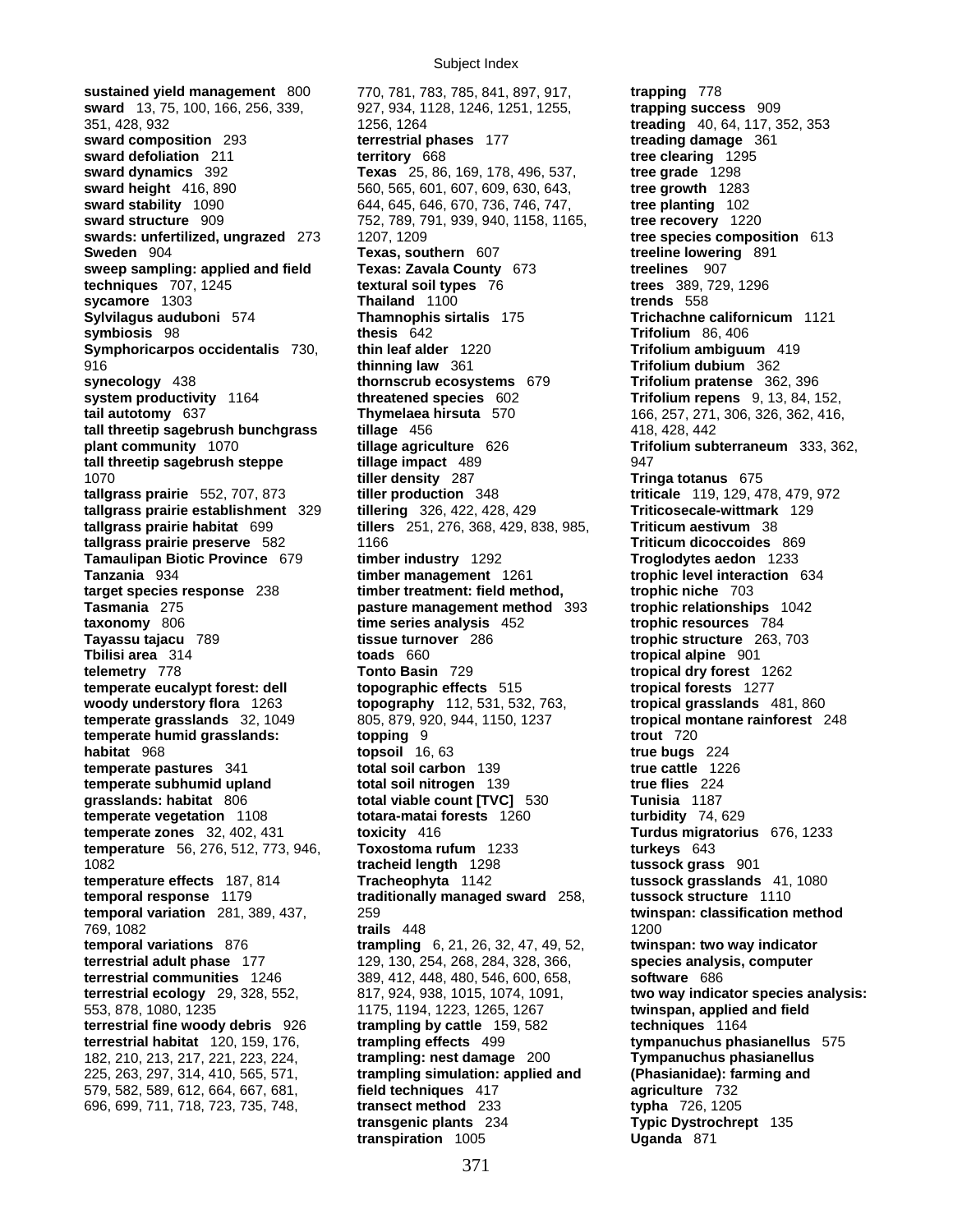**ungrazed exclosure** 534 **USA, Colorado, Sheep Creek** 777 1017, 1042, 1068, 1097, 1116, 1129, **USA, Oregon** 725, 1038 **vegetation damage** 768 1264 **vegetation biomass** 124 **vegetative cover** 215, 423, 885 **USA, Appalachia** 1226 **vegetative ground cover** 751

**UK** 416 **USA, Appalachian Mts.** 1226 **vegetation change** 273, 281, 439, **Ulmo rubetum ulmifolii** 438 **USA, Arizona** 1115, 1146 1015, 1193, 1194, 1195 **Ultisols** 123 **USA, Arizona, San Pedro R.** 1115 **vegetation change: grazing understorey** 1182, 1239, 1242 **USA, Arkansas, Northwest** 55 **exclusion, intermittent burning understory** 687, 1143 **USA, California** 506, 720, 814, 882 1196 **ungrazed** 1120 **USA, California, Central Valley** 882 **vegetation changes** 921 **ungrazed pastures** 633 **USA, Florida** 205 **vegetation changes: grazing Ungulata** 834, 928 **USA, Georgia** 109 **induced** 1070 **ungulates** 565, 783, 834, 928, 934, **USA, Idaho** 1168 **vegetation colonisation** 22 1128, 1129, 1161 **USA, Idaho, Summit Creek** 757 **vegetation composition** 315, 553, 1131 **USA, Kentucky** 54, 111 1059, 1106, 1151 **United Kingdom** 93, 95, 120, 159, **USA, Montana** 539 **vegetation: composition,**  176, 182, 207, 217, 558, 717, 961, **USA, Montana, Missouri R.** 1274 **nutritional quality, structure** 204 1122 **USA, Nevada** 488 **vegetation cover** 43, 51, 61, 63, **United States** 162, 189, 203, 569, **USA, New Mexico, Vacas R.** 666 157, 187, 275, 500, 506, 515, 626, 572, 590, 603, 607, 630, 631, 640, **USA, North Dakota** 647 666, 720, 786, 797, 811, 812, 818, 651, 652, 665, 668, 673, 683, 701, **USA, Ohio** 118, 121 822, 833, 858, 1085, 1101, 1202, 729, 767, 778, 788, 798, 813, 1010, **USA, Ohio, Coshocton** 122 1205, 1206, 1218, 1228, 1235, 1294 1241, 1257 **USA, Oregon, Catherine Creek** 493 **vegetation density** 753 **univariate analysis: mathematical USA, Pennsylvania** 128 **vegetation development** 1200 **and computer techniques** 168 **USA, Tennessee** 51 **vegetation dynamics** 382, 400, **Universal Soil Loss Equation** 508 **USA, Texas** 786 1155, 1282 1149, 1155, 1282 **unsaturated flow** 66 **USA, Utah, Bonneville Basin** 794 1228 **unsaturated hydraulic conductivity USA, west** 1173 **vegetation fragmentation** 594 17, 510 **USA, west virginia** 3, 153 **vegetation height** 811, 1143 **upland areas** 1106 **USA, West Virginia, Greenbrier R. vegetation heterogeneity** 1045 **upland conifer forests: habitat** 315 153 **vegetation management** 229, 588 **upland forests** 1273 **USA, western** 1173 **vegetation measurement: applied upland grassland vegetation: USA, Wisconsin** 436 **and field techniques** 1070 **continuous grazing effect, USA, Wyoming** 671 **vegetation model** 1282 **rotational grazing effect** 282 **USDA Forest Service** 773 **vegetation parameters** 1015 **upland grasslands** 945 **use efficiency** 1007 **vegetation patterns** 886 **upland livestock production: long USEPA** 54 **vegetation preservation** 1033 **term effects** 371 **UT** 664 **vegetation reduction** 1261 **upland sandpiper** 1248 **Utah** 459, 463, 518, 603, 627, 664, **vegetation removal** 654 **upland sandpipers** 1248 711, 734, 745, 764, 772, 774, 798, **vegetation resource** 845 **upland soils** 15, 16, 26 915, 1014, 1174, 1175, 1214 **vegetation response** 235, 1208 **upland sown grassland** 273 **Utah: Fish Lake Natl. Forest** 651 **vegetation responses** 804 **upland stream** 4 **utilization** 100, 603, 1097 **vegetation restoration** 1215 **Upper Meadow Creek** 1264 **Valeriana** 1299 **vegetation species composition upstream distances** 1109 **valley grassland** 1164 996 **urea** 75, 96 **Vanellus vanellus** 688 **vegetation stability** 1181 379 **vascular plant** 459 676, 811, 822, 826, 901, 926 **VB2000 model: mathematical and 1197 urination** 1015 **computer techniques** 108 **vegetation succession: urine** 89, 100, 128, 339, 381, 817 **vector** 765 **management effects, sowing urine affected areas** 94 **vegetation** 19, 20, 63, 167, 181, **effects** 942 **Urtica dioica** 1021 189, 203, 211, 214, 258, 259, 296, **vegetation survey: survey method US EPA: government agency** 151 316, 319, 329, 389, 420, 440, 474, 1194 **USA** 62, 101, 170, 175, 213, 221, 492, 506, 603, 639, 651, 729, 737, **vegetation surveys** 968 225, 305, 537, 565, 575, 579, 582, 778, 780, 786, 798, 809, 813, 833, **vegetation transitions: twinspan**  589, 602, 608, 635, 645, 646, 652, 856, 858, 871, 896, 928, 933, 945, **created** 1164 659, 664, 668, 673, 698, 699, 711, 971, 990, 997, 1002, 1006, 1017, **vegetation types** 679, 722, 868, 716, 718, 732, 733, 755, 770, 783, 1018, 1021, 1050, 1080, 1097, 1131, 915, 1081, 1270 785, 789, 791, 841, 897, 927, 1005, 1156, 1168, 1202, 1204, 1205, 1210, **vegetation yield** 931 1024, 1121, 1128, 1175, 1212, 1225, 1214, 1216, 1218, 1229, 1238, 1241, **vegetational composition** 710 1234, 1235, 1238, 1251, 1256, 1261, 1257 **vegetational structure** 710

**ungrazed areas** 1070 **USA, Colorado** 10 **vegetation: changes, development, unifying conceptual framework USA, Kansas** 1205 793, 811, 820, 864, 926, 974, 1052, **unmanaged alpine meadow** 200 **USA, Texas, east** 142 **vegetation effects** 370, 1001, 1168, **urea and corn [URC]: animal feed varied grazing management** 649 **vegetation structure** 194, 553, 649, **urease** 125 **vascular plants** 377, 1273 **vegetation succession** 1185, 1194,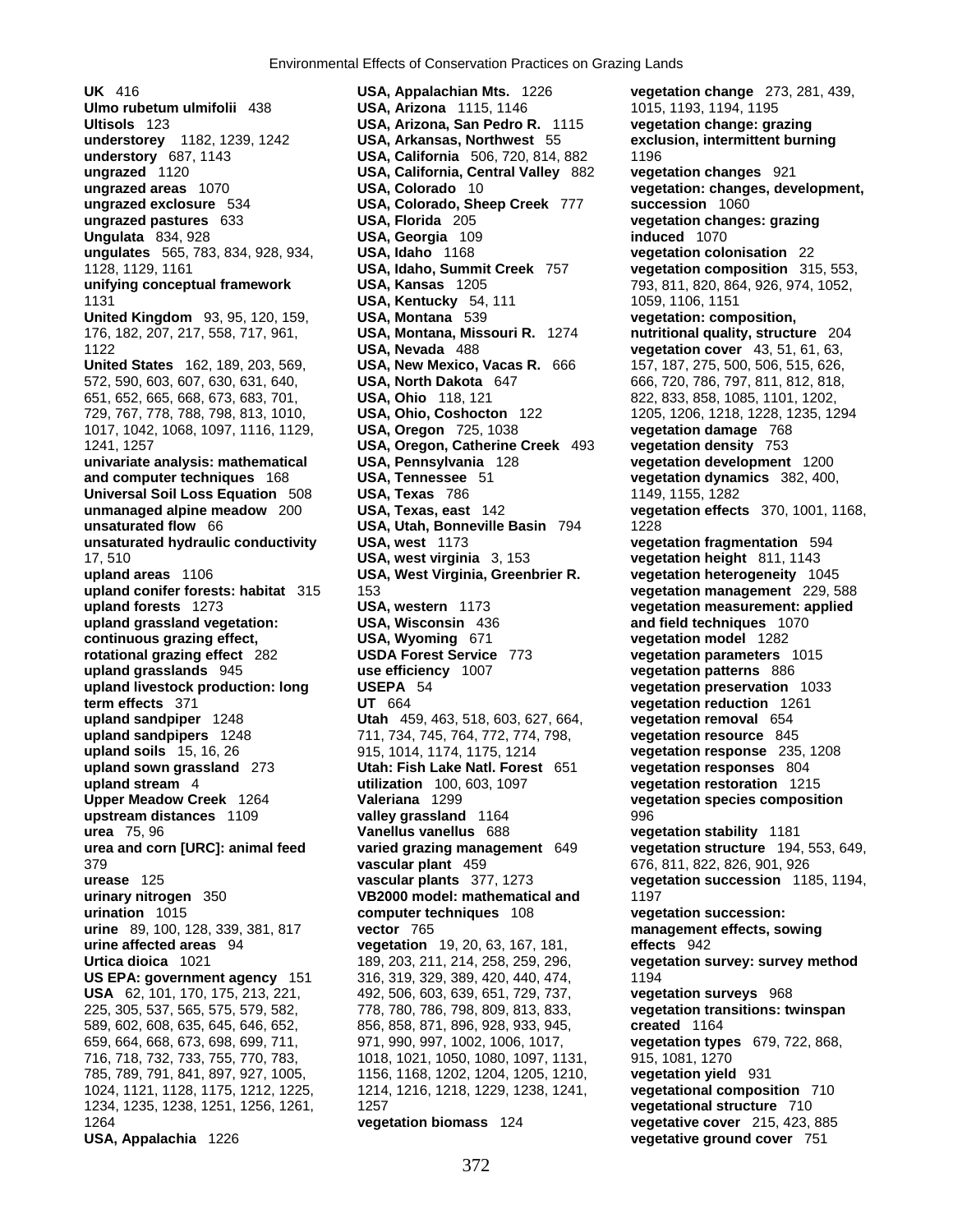**vegetative performance** 1117 **water extraction** 899 **Western European region** 1000 **vegetative structure** 215, 1059 **water flow** 76, 468 **western jumping mouse** 733 **vegetative tiller** 930 **water holding capacity** 478 **western kingbird** 1236 **veld type** 949 **water infiltration rates** 872 **western meadowlark** 630 **Venezuela** 941 **water inflow sampling sites** 4 **western ragweed** 1058 **Veratrum californicum** 698 **water level** 813 **western region** 603, 778 **Vermont** 9, 221 **water management** 32, 515, 854, **Western States of USA** 1129 **versatile soil moisture budget** 933 **Western United States** 1046, 1051 **model: mathematical and computer water movement** 483 **Western USA** 1273 **techniques** 108 **water pollution** 54, 66, 69, 93, 98, **wet environmental conditions** 831 **vertebrate pests** 1049 101, 126, 149, 150, 453, 468, 1173 **wet grassland** 674 **vertebrate response** 750 **water pollution sources** 19, 20, 53, **wet heaths: habitat** 1106 **vertebrates** 176, 213, 223, 565, 109, 132 **wet meadow restoration** 862 579, 582, 618, 635, 645, 664, 696, **water quality** 3, 8, 10, 14, 19, 20, **wet meadows** 618 699, 703, 711, 714, 717, 723, 732, 36, 56, 67, 72, 83, 90, 105, 106, 109, **wetland** 625, 755, 780 735, 748, 781, 783, 785, 841, 897, 110, 121, 141, 146, 152, 153, 154, **wetland conservation---United**  927, 934, 1128, 1129, 1187, 1234, 175, 364, 446, 449, 454, 494, 515, **States** 980 1251, 1255, 1256, 1264, 1284 660, 720, 722, 737, 1038, 1139, **wetlands** 56, 205, 215, 231, 291, **Vertigo moulinsiana** 886 1173, 1224, 1225 546, 626, 660, 663, 684, 726, 737, **vertisol: cracking, self mulching water quality control** 56, 153 780, 794, 813, 814, 882, 886, 902, 458 **water quality---Idaho** 484 933, 1011, 1012, 1053, 1137, 1168, **vesicular arbuscular mycorrhizae water quality (natural waters)** 141, 1205, 1226 873 1173 **wheat** 34 **vesper sparrow** 1248 **water quality standards** 55 **wheatear** 558 **vesper sparrows** 1248 **water relations** 32 **whinchat** 558 **viability** 264, 807 **water resources** 109, 153, 1047 **white clover** 303, 361 **Victoria** 333, 1065 **water source introduction** 750 **white clover pasture** 293 **Victoria (Australia)** 275 **violet-green swallow** 1236 **water stress** 1287 **white-tailed deer** 673, 1238 **violion caninae stand** 238 **water supply** 54, 105, 109, 450 **white wagtail** 558 **Virginia** 105 **water table** 1222 **whole farm management** 443 **visual obstruction reading: VOR, water table depths** 315 **width** 364 **applied and field techniques** 587 **water troughs** 105, 154 **wild animals** 231, 550, 638, 639, **volatilisation loss** 50 **water use** 123 663, 705, 1067, 1270 **volatilization** 236, 409 **water use efficiency** 138 **wild birds** 161, 163, 207, 231, 623, **vole mound effects** 784 **water wells** 153 638, 639, 657, 684, 1257, 1258 **voles** 932 **watercourses** 515 **wild plants** 697 **volume** 717, 888, 951 **waterfowl** 161, 231, 700, 780 **wilderness** 1102 **vulnerability** 814 **waterlogged** 23 **wildfire** 1070, 1221 **wader** 674 **waterpoints** 1085 **wildfires** 710, 1134 **wadis** 1002 **watershed** 62, 74, 628 **wildlife** 19, 20, 551, 555, 557, 558, **Waite-Nicolson rangeland watershed condition** 498 575, 590, 602, 603, 619, 630, 640, **management method: management vatershed management** 23, 51, 652, 665, 668, 673, 675, 727, 665, 673, 675, 727, **method** 1085 502, 508, 509, 1010, 1139 760, 766, 767, 779, 807, 925, 994, **Wales** 98, 113, 120, 125, 166, 317 **watersheds** 112, 116, 118, 121, 1042, 1104, 1182, 1205, 1235, 1238, **wandoo woodland** 938 142, 153, 446, 449, 452, 468, 469, 1239, 1242, 1257, 1299 **wapiti** 651, 652, 665 488, 494, 502, 549, 689, 757, 1010 **wildlife conservation** 202, 692, 769 **warm season** 1024 **weak study designs** 1131 **wildlife habitat** 412 **Washington** 569, 602, 652, 738, **weather** 150, 230, 1097 **wildlife-habitat relationships** 599, 1103 **weed** 333 798 **Washington, southeastern** 652 **weed control** 242, 246, 367, 375, **wildlife habitats** 207 **water** 116, 453, 521, 1005 434, 937, 1026, 1099, 1276, 1292, **wildlife-livestock relations** 655, **water balance** 861 1299 1299 1299 1294, 741 **water chemistry** 543 **weed invasion** 363, 993, 1250 **wildlife-livestock relationships water chemistry: stream quality weeds** 242, 294, 360, 396, 407, 599, 603, 631, 798 **parameter** 74 415, 998, 1026, 1041, 1299 **wildlife management** 157, 160, **water column** 205 **weight** 714, 717, 807, 972, 1238 161, 169, 342, 551, 560, 602, 616, **water conservation** 496, 836 **weight gain** 347, 799 655, 657, 659, 700, 724, 733, 741, **water content** 546, 941 **Weilheim** 197 **Weilheim** 197 744, 913, 944, 1011, 1238 **water deficit** 123 **water deficit** 123 **west** 681, 716 **wildlife restoration** 908 **water depth** 902 **West Midlands** 176 **willow grouse** 558 **water distribution** 610 **western amager** 748 **Wilson's warbler** 733 **water enrichment** 1110 **Western Australia** 667, 957, 983 **wind damage** 840 **water erosion** 79, 474, 489, 508, **western bluebird** 1236 **wind effects** 840 522 **western curlew** 558

**Wasatch Mountains** 798 **weaning weight** 991 **wildlife habitat improvement** 551